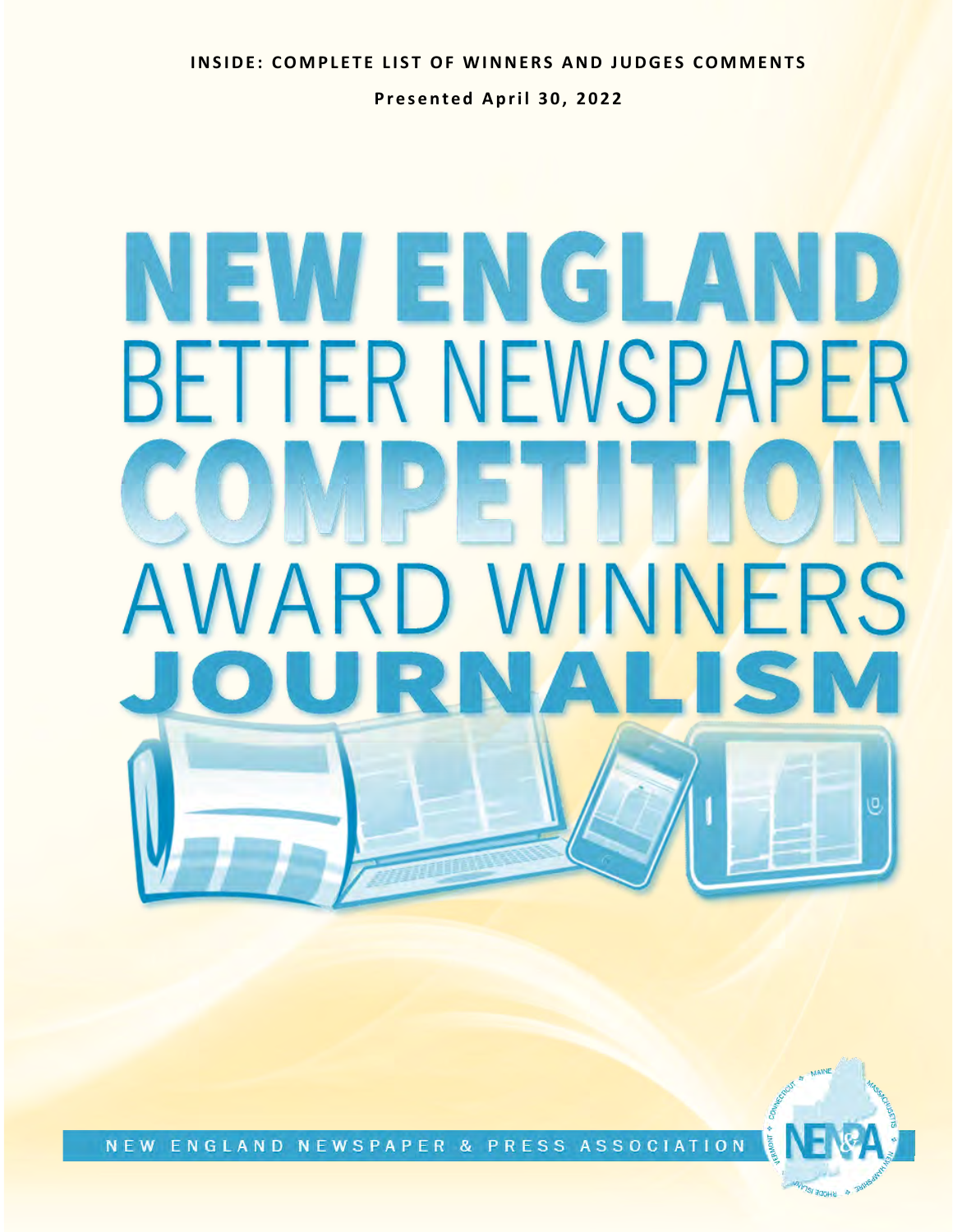



*This year's competition drew nearly 2,000 entries that were published during the contest year August 1, 2020 - July 31, 2021. The entries were evaluated by the New England Newspaper & Press Association's distinguished panel of judges. The results of the competition listed here recognize the excellent revenue and audience building activities that are taking place throughout New England — the finalists and winners are listed, along with the judges' comments.* 

*NENPA is proud to celebrate this truly extraordinary work!*

# **Entries were judged in six categories:**

- **Daily Newspapers with circulation up to 15,000 Weekly Newspapers with circulation up to 5,000**
- 
- 
- 
- **Daily Newspapers with circulation more than 15,000** Weekly Newspapers with circulation more than 5,000
- **Specialty and Niche Publications News Services and Online News Sites**

#### NEWS REPORTING

 Arts and Entertainment Reporting Business/Economic Reporting Best Coverage of Coronavirus Coverage of Protests or Rallies Crime and Courts Reporting Education Reporting Environmental Reporting General News Story Government Reporting Health Reporting History Reporting Human Interest Feature Story Investigative Reporting Local Election Coverage Local Personality Profile **Obituaries** Presidential Election Coverage Racial, Ethnic or Gender Issue Coverage Reporting on Religious Issues Science/Technology Reporting Social Issues Feature Story Sports Feature Story Sports Story Spot News Story Transportation Reporting Climate Change and Weather Coverage Audience/Community Involvement Headline Writing Right-to-Know

#### Editorial/Commentary Page Front Page Living Page or Section Special Section or Supplement Sports Section

Special Sports Section

#### **EDITORIAL**

Editorial Writing **Commentary** Editorial Cartoon

#### **COLUMNS**

Humor Columnist Political Columnist Serious Columnist Sports Columnist

#### **DESIGN**

Illustration/Infographics Front Page Overall Design and Presentation

#### **DIGITAL PUBLISHING**

Multimedia Coverage Website Interactivity and Engagement Best Podcast Best Infographic on Website Best Overall Website Best Overall Mobile Product Best use of Social Media in Breaking News News Video Entertainment Video Feature Video

# **CONTENTS**

Sports Video Spot News Video

#### **PHOTOGRAPHY**

Feature Photo News Feature Photo General News Photo Pandemic Photo Personality Photo Photo Illustration Photo Series Photo Story Pictorial Photo Portrait Photo Sports Action Photo Sports Feature Photo Spot News Photo

#### **SPECIAL RECOGNITION**

Outstanding Newsletter Best Niche Publication (Editorial) Best Solutions Journalism Project Excellence in Newsroom Collaboration Innovator Award Digital Strategy Excellence Rookie of The Year Reporter of The Year Photojournalist of the Year

#### **GENERAL EXCELLENCE**

#### **PAGES AND SECTIONS** Arts and Entertainment Section

Business Page or Section Food Page or Section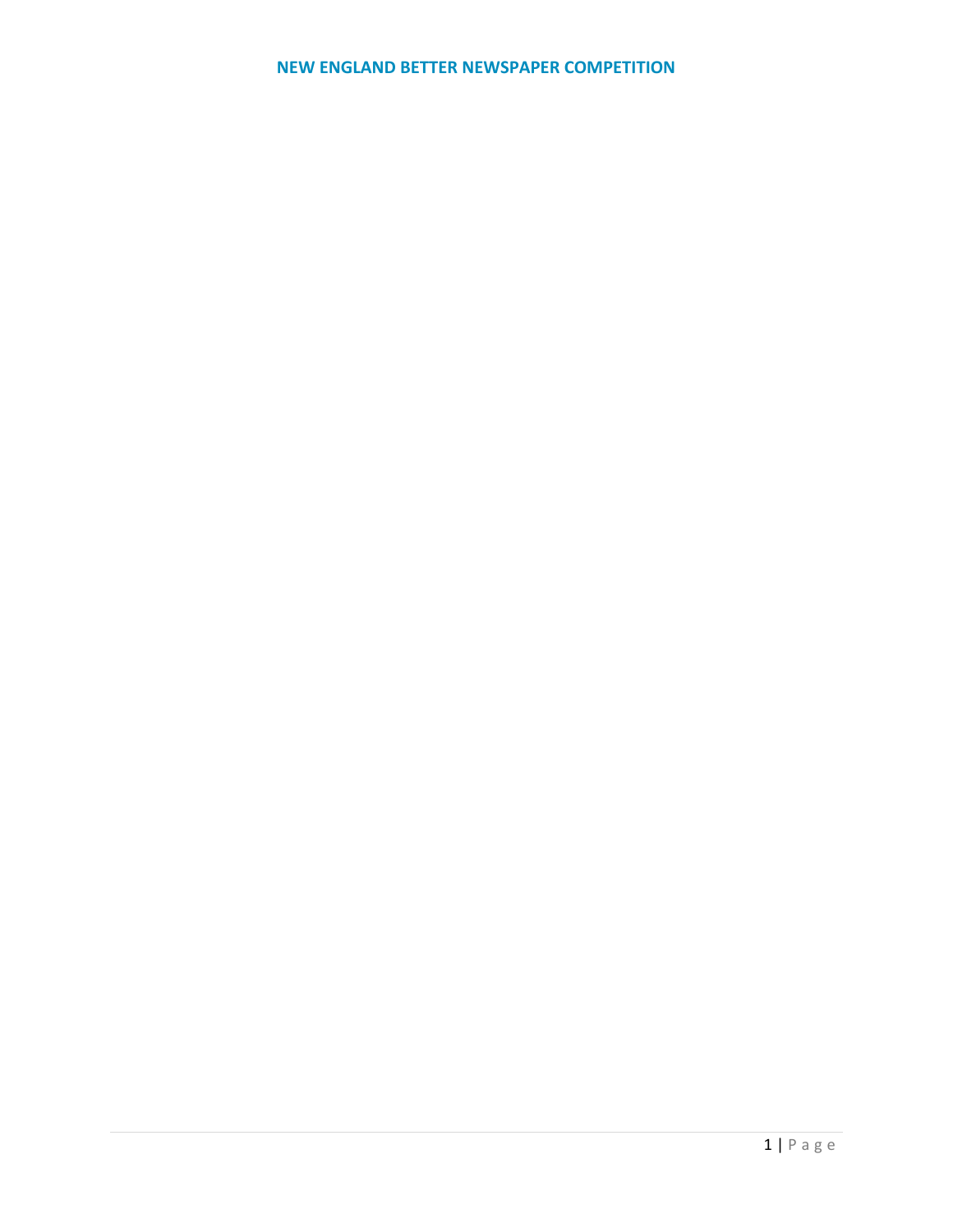# **ARTS & ENTERTAINMENT REPORTING**

#### *Daily 1*

*1st Place:* **Alisha Saint-Ciel**, **The Enterprise, Brockton Blinded by society Cape Verdean artist in Brockton achieves his dream** An immediately engaging, can't stop reading profile of an intriguing - decidedly contemporary artist and deep dive analysis of his roots, inspirations and creative spirit.

#### *2nd Place:* **Megan Fernandes**, **Fosters Daily Democrat Kevin Eastman reminisces about time in Dover, birth of 'Ninja Turtles'**

A fantastic and compelling read that localizes and reflects on the humble beginnings of a pop cultural phenomenon and the individuals who envisioned it, successfully developed a global brand, and ended up spawning generation-spanning franchise with grit, talent, networking, and humility - without sacrificing their artistic innocence and sense of humor. The writer captured a spectacular level of detail through their research and interviews.

#### *3rd Place:* **Steve Pfarrer**, **Daily Hampshire Gazette With a little help from his friends**

Delightful reporting on a personality and talent who is at an age very challenging to capture and relate to a broad audience. Regardless, this writer does an admirable job of scripting a feature that leaves the reader informed, inspired to seek out the artist, and very much looking forward to what lies in store for him in the future.

#### *Daily 2*

#### *1st Place:* **Richard Duckett**, **Telegram & Gazette 'What the Nazis Stole from Richard Neumann (and the search to get it back)' opening at WAM**

This arts & culture feature could be the foundation of a screenplay - the writer effectively weaves together multiple story lines skating to but not past,, the edge of complexity keeping the reader hooked to the final sentence and likely driving many to access this exhibit.

# *2nd Place:* **Kathi Scrizzi Driscoll**, **Cape Cod Times Our Story: The Wampanoag Tribe and the**

# **Pilgrims Who Followed**

A very important feature chronicling the historic shift between the museum's original 'racist' historical exhibit and its more honest and historically accurate firstperson perspective. Not just an important promotion for the museum, but an important story about lessons learned and one institution's successful attempt to illustrate the truth. Fantastic storytelling that should have driven both increased attention and attendance!

#### *3rd Place:* **Ray Kelly**, **The Republican East Longmeadow animator Sue Nichols Maciorowski to be honored posthumously for work on Disney**

Wonderfully readable tribute that delves into the comprehensive back story of this dedicated hometown talent who connected with her faith and community before her untimely passing.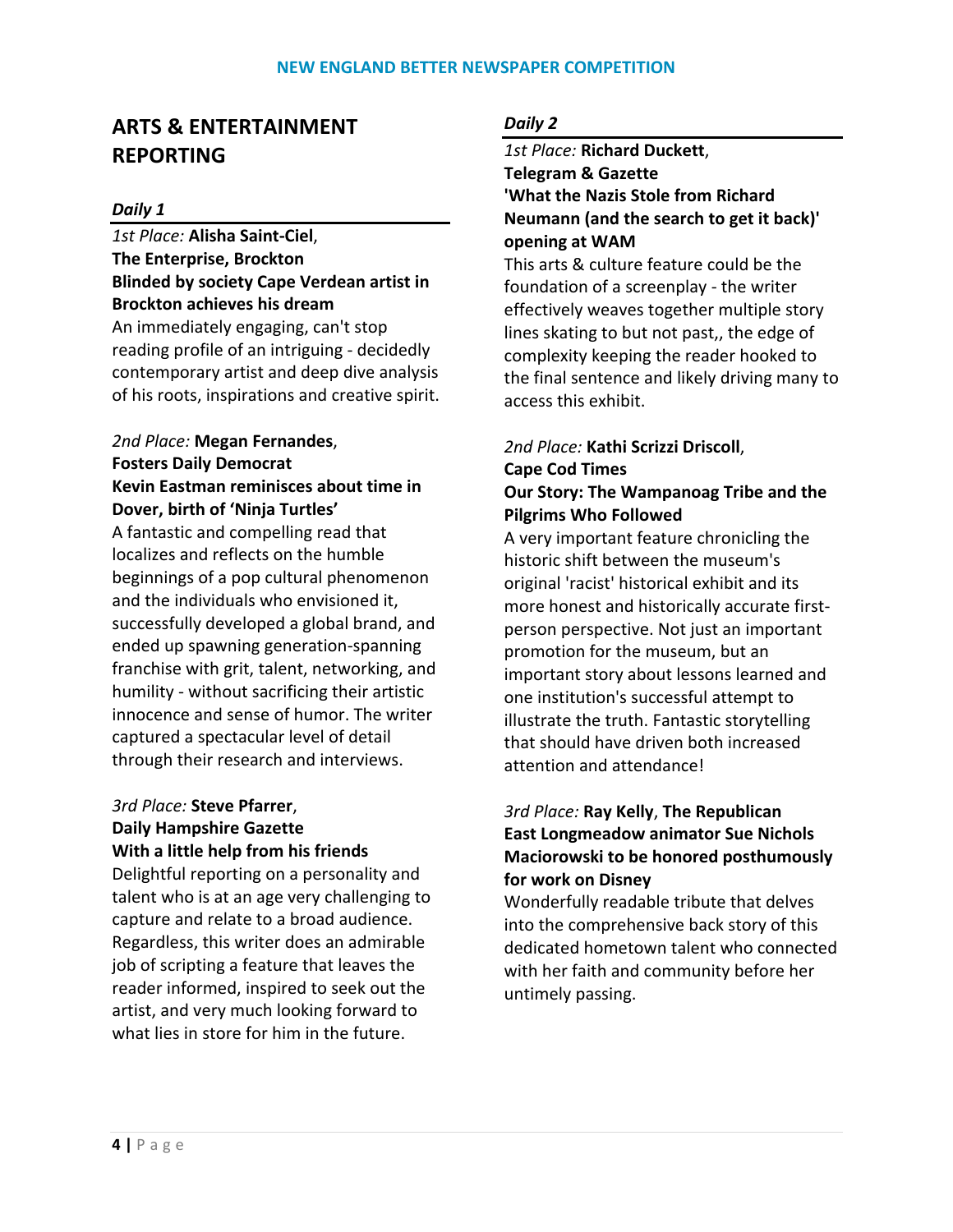# **ARTS & ENTERTAINMENT**

**REPORTING,** *(continued)*

#### *News Services and Online News Sites*

*1st Place:* **Michael Jonas**, **CommonWealth Magazine Fitchburg pinning revival hopes on arts and culture**

From the exceptional lede through this deep dive analysis on tapping arts nd culture as a primary means of economic development - the writer delivers an engaging and highly informative feature that provides a great service to the community as well as all Commonwealth Magazine readers.

# *2nd Place:* **Cate Hewitt**, **The Connecticut Examiner**

#### **The 'Secular Religion' of Jennifer Grotz**

Hewitt delivers a deliciously brief interview packed with insights about the subject and how she is inspired to craft her work - along with some of the best advice (and insight) for those who might otherwise be put off, or genuinely afraid of exploring poetry.

#### *3rd Place:* **Peter Chianca**, **Boston.com The 10 best Boston references on the new Dropkick Murphys album**

An extremely home grown reference fest, as entertaining for Dropkick Murphys fans as it is for any resident or Boston lover who is familiar with any of the sites or situations laced into these songs.

#### *Specialty*

#### *1st Place:* **Victor Infante**, **Worcester Magazine The Great WoMag Disco Challenge!**

One of the most ambitious pieces of entertainment reporting ever - with a concept that is pure genius and presumably generated by the author. Before you ever get to sampling all 50+ artists involved, readers got an extremely detailed insight into how musicians experienced or interpreted one of the more historic genres of modern music.

# *2nd Place (tie):* **Victor Infante**, **Worcester Magazine**

**In defense of television: Worcester shares its pandemic-driven viewing habits** An extremely well-written 'page scroller' of a feature, incorporating countless insights

not only regarding who's watching what on TV, but also offering many insights on what TV is, and what it means. I dare say every reader of this excellent feature saw themselves in at least one of this reporter's subjects.

# *2nd Place (tie):* **Richard Duckett**, **Worcester Magazine Looking for signs**

A wonderful piece on the development and roll-out of this public art project, laced with an interesting array of sources and details about how these works arrived at the right time to perk-up and involve the entire community.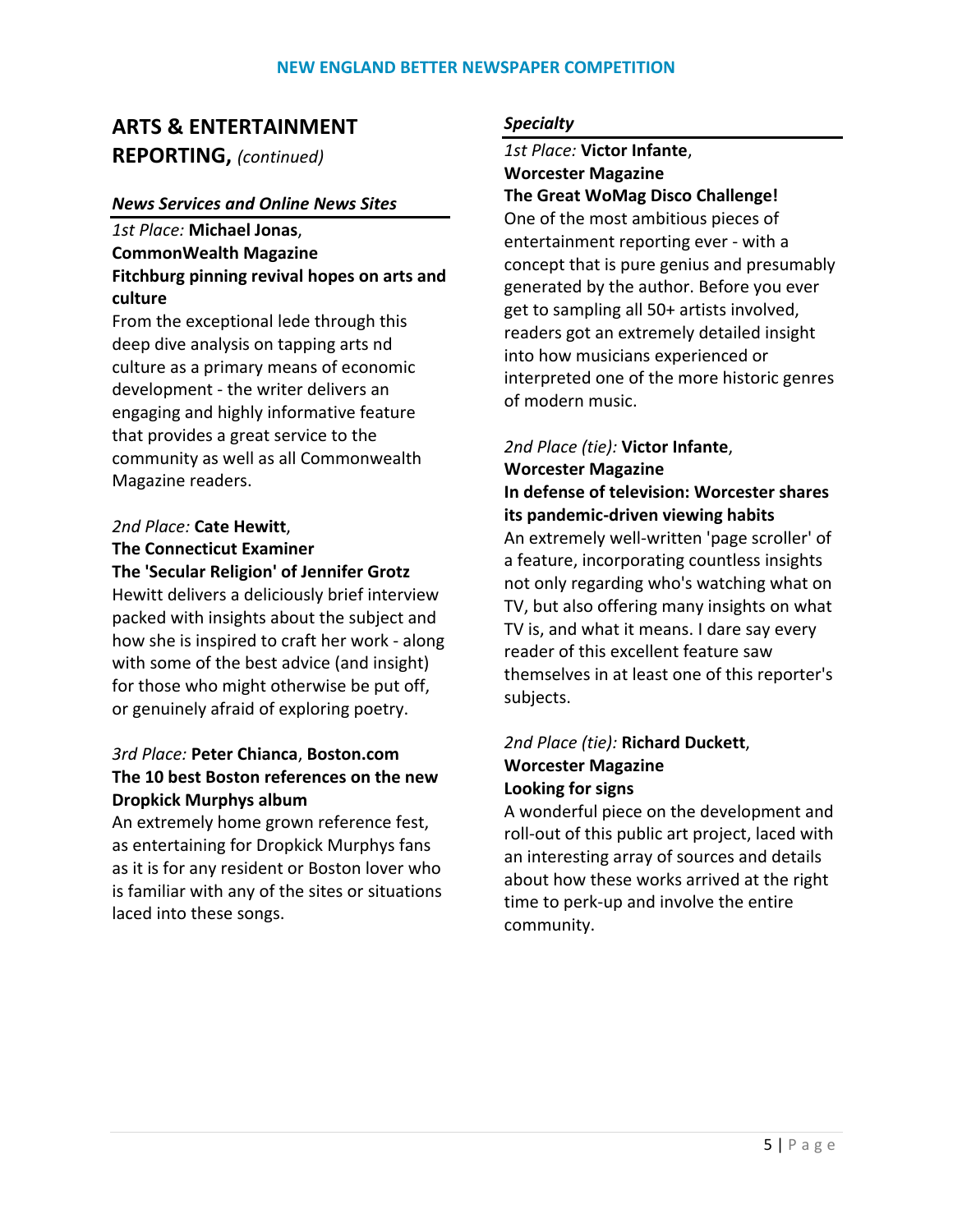# **ARTS & ENTERTAINMENT REPORTING,** *(continued)*

#### *3 rd Place*: **Kris Olson,**

**Massachusetts Lawyers Weekly Lawyer, wife reopen theater complex bought just before pandemic hit** This would be a great read in any newspaper or magazine, but its emergence from something of a trade publication makes it an even better find. The appropriateness and ties between the subject and subject matter make this feature even more entertaining and award worthy.

#### *Weekly*

## *1 st Place:* **Dan Bolles**, **Seven Days Banjo Great Gordon Stone Celebrated With Posthumous Album**

A good feature can lead the reader to learn something, to become more appreciative of a subject or genre — and in rare occasions open a door to a whole new level of appreciation of a particular art form or subject they never knew, understood, or heard of before. This writer accomplishes all three in this informative, easy reading tribute that probably helped expose the subject to new audiences in his own home state and neighborhood.

## *2 nd Place:* **Saskia Maxwell Keller**, **Provincetown Independent "Painting in the Key of Blue, à la Judith Rothschild"**

One of the most unique examples of arts reporting, not only providing engaging, readable insight about a unique creative, but developing and contributing a hands-on component that can help readers better understand and appreciate that subject's genius.

# *3 rd Place:* **Kate Cough**, **The Ellsworth American Flute-maker**

A wonderful piece detailing how music and an instrument changed and gave true meaning and purpose to a local personality. The rapport between the writer and subject is evident in the narrative, delivering a wellbalanced and entertaining read.

# **ARTS & ENTERTAINMENT SECTION**

#### *Combined*

*1st Place:* **Saskia Maxwell Keller**, **Provincetown Independent Provincetown Independent Arts & Minds section, 7-22-21, Saskia Maxwell Keller** The Provincetown Independent created an outstanding section for its vibrant arts community.

*2nd Place:* **The Berkshire Eagle Berkshire Landscapes, July 17-18, 2021** Navigating the arts and entertainment "landscape" in Western Massachusetts is a joy with this section. Interesting editorial throughout, and the pink artwork immediately grabs the reader!

## *3rd Place:* **Letitia Baldwin**, **The Ellsworth American. Arts & Leisure**

Jennifer Skiff's Love Letter was beautiful and heartbreaking. The section layout was well done and visually appealing.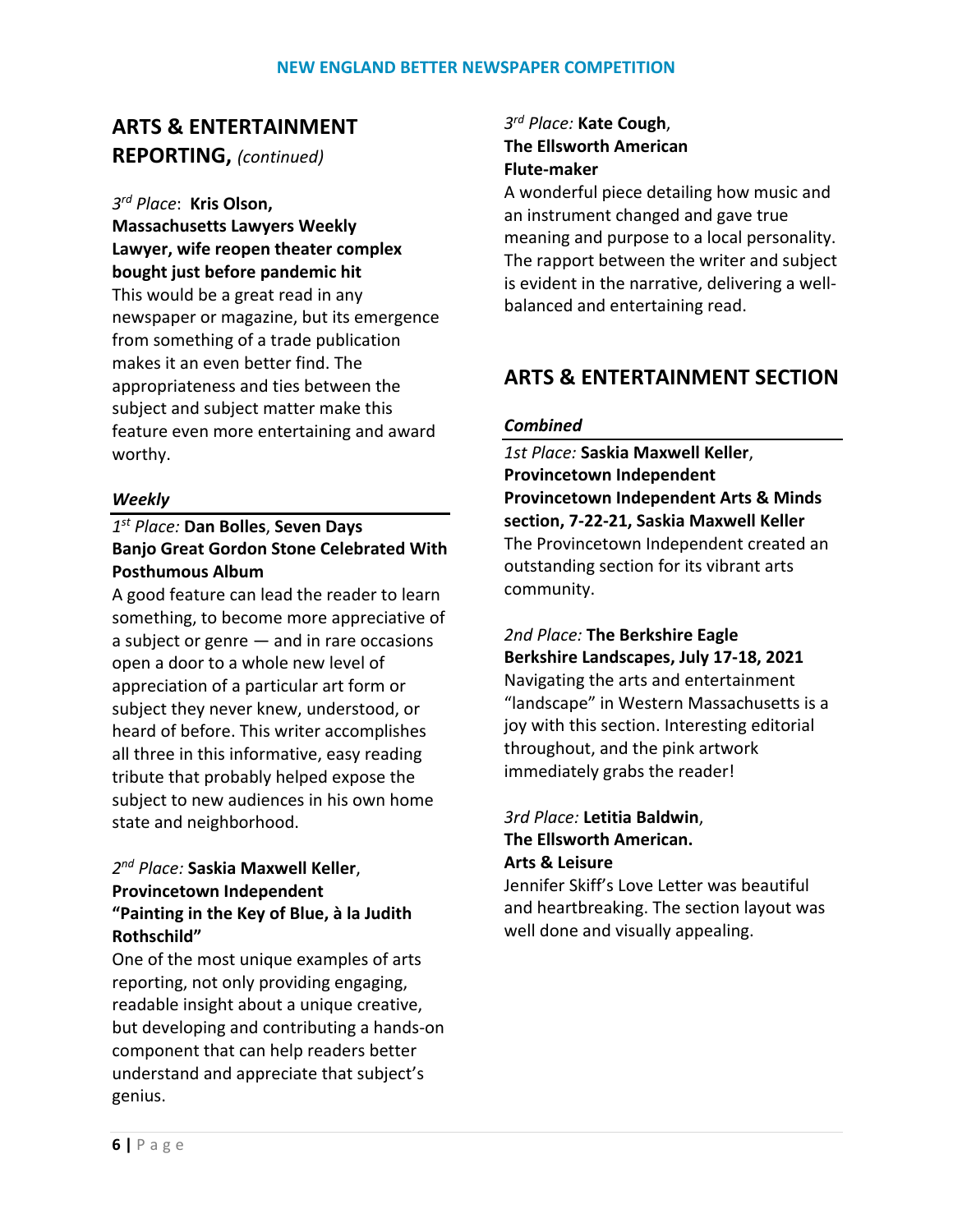# **BEST COVERAGE OF CORONAVIRUS**

#### *Daily 1*

#### *1st Place:* **Staff**, **The Day, New London The Lost Year**

Consisting of both an October 2020 special section and a March 2021 anniversary series, The Day's coronavirus coverage follows in the best traditions of community journalism. The former, an engaging and visually attractive special section, covers all the tried & true pandemic bases – chronicling the impact on nursing homes and assisted living facilities, the regional entertainment industry, high school athletics and graduation ceremonies, workplace and labor market, etc. But it also includes some creative thinking – stories on hiking and other outdoor pastimes, random acts of goodwill, excerpts from editorials published in recent months and capsules on some of those who lost their lives to the virus. Plenty of advertising support enhances the presentation, with ad layouts as compelling as the editorial design. Titled "The Lost Year," The Day's week-long series commenced on Sunday March 7 with a striking front-page infographic consisting of one-sentence testimonials to every COVID-19 victim from New London County. In that same issue, The Day reflects on the prior year in editorials, sports and feature stories. A praise-worthy effort.

## *2nd Place:* **The Patriot Ledger One year of COVID-19: What we've learned; doctors reflect**

Serving as a launchpad for The Patriot Ledger's five-part series on the COVID-19 pandemic, staff writer Joe Defazio's opening five paragraphs probably represent the best, and certainly most succinct,

summation of a frightening and oftconfusing year which changed our lives forever. Whereas other entries in this category used the "series" label to brand what more properly was a loose collection of COVID-related stories published over time, The Patriot Ledger shows what can be done with meticulous planning and by keeping everyone's eyes firmly on the ball. Still, with multiple moving parts, a project like this relies on structure, organization and institutional gravity to keep things together. Its covers much of the same ground as other entries – the pandemic's impact on education, municipal budgets, mental health, family dynamics, etc. – but the Ledger's team of staff writers are skilled enough to explore more complex and nuanced issues, some of a technical nature, without losing their audience in the weeds. Smart, intelligent writing elevates our understanding of the subject matter rather than burying readers in an avalanche of statistics, so even though these five installments are dense and loaded with detail, unhurried and deliberate pacing keeps things on track. Sources speak of their COVID experiences with authority, insight and occasional poignancy, emphasizing the human dimension of the ongoing crisis.

#### *3rd Place (tie):* **Hadley Barndollar and Deb Cram**, **Portsmouth Herald The Last Responder**

Many media outlets profiled funeral directors as part of their ongoing coverage of the COVID-19 crisis. However, most barely scratch the surface of this complex and multi-layered topic, instead focusing on restrictions that led to scaled-back, or even virtual, bereavement or funeral services.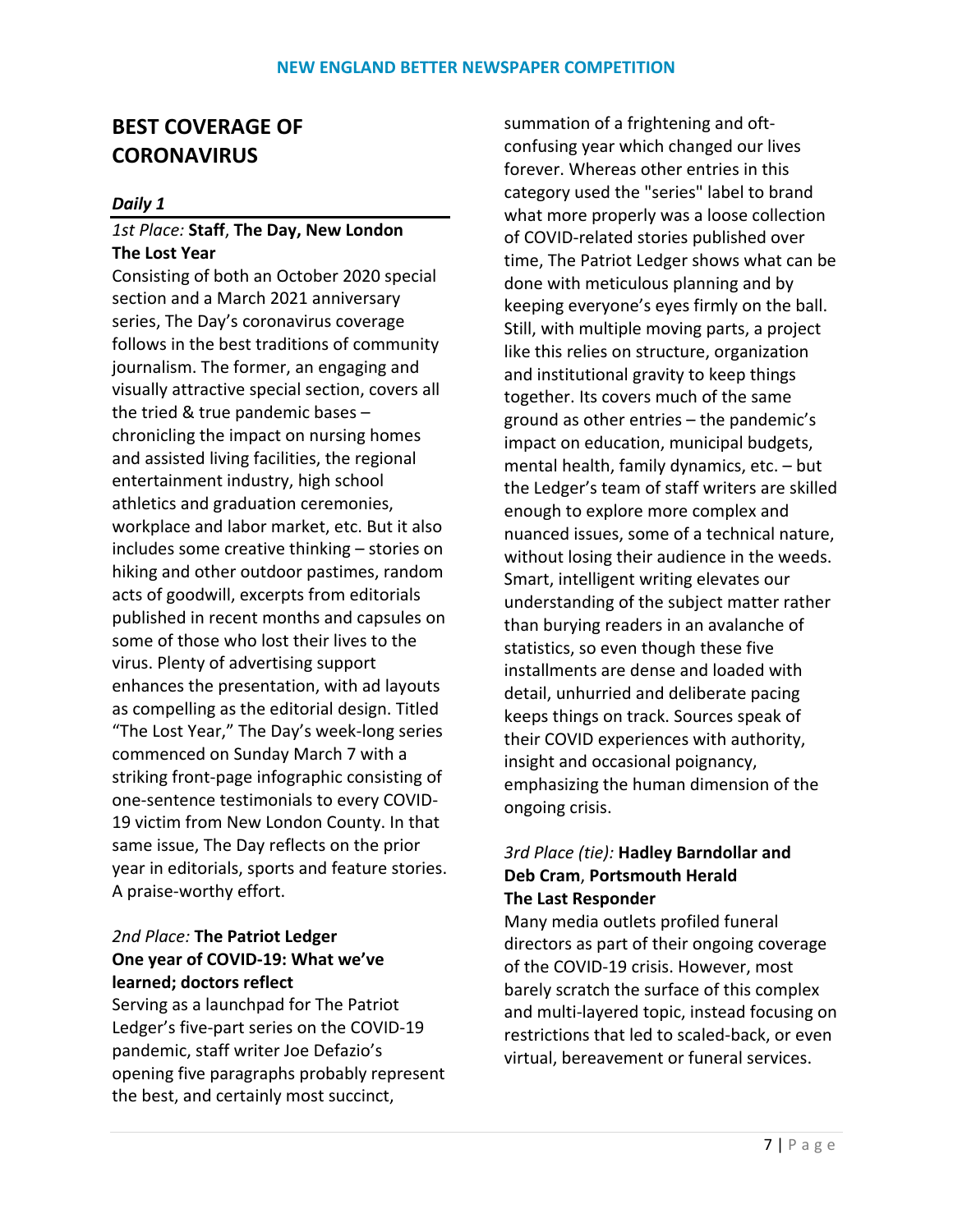But in his lengthy profile of Maine funeral director Jeffrey Pelkey, Gannett staff writer Hadley Barndollar goes deeper to provide a behind-the-scenes look at a critical industry. Demonstrating a keen eye for detail, Barndollar touches all the bases in spinning a narrative that breathes life into the business of death. Even without the added dimension of COVID-19 this would be a compelling read, but the author's ability to explain procedures rarely seen by the public, while also chronicling near-heroic efforts to preserve dignity amidst appalling circumstances, is exemplary. Barndollar neither minces words, nor wastes them. He is perfectly comfortable letting the details – and quotes – speak for themselves. Also speaking loudly, from a visual point of view, are Deb Cram's nuanced photos, displayed with sensitivity and tact as the story unwinds through multiple jumps. The jumps, while a distraction, can't diminish the overall impact of this powerful package.

*3rd Place (tie)*: **Olivia Belanger and Paul Cuno-Booth, The Keene Sentinel For many in Monadnock Region, India's COVID crisis hits close to home** In a category with multiple outlets pursuing similar angles on COVID-related topics, The Keene Sentinel manages to dig up an entirely fresh take by localizing the pandemic's devastating effects on the India/Nepal region. Stronger editing would have helped here, as composition is clunky at times. But give staff writers Paul Cuno-Booth and Olivia Belanger credit for unearthing a range of local sources with ties to the subcontinent – from physicians to convenience store owners to college

students. All speak with sincerity and genuine concern for those back home. Nicely done.

#### *Daily 2*

#### *1st Place:* **Staff**, **Republican-American Coverage of the Coronavirus**

There is much to admire in The Waterbury Republican's diverse and far-reaching coverage of the COVID-19 pandemic. Culled from a 10-month period beginning in August 2020, the varied elements included in this entry showcase community journalist at its finest – compelling, consistent, comprehensive and contextual. Thoughtful in both planning and execution, the Republican never loses focus in detailing the profound and evolving ways that COVID has affected our lives. Highlights include Tracey O'Shaughnessy's Aug. 30 column which – in 23 exquisite paragraphs – evokes the misery, bravery and absurdity of the pandemic; the seven-part "People of the Pandemic" series by Steve Barlow which forces readers to contemplate human triumphs and tragedies occurring on more or less a daily basis; and the top-notch lead to Michael Puffer's Aug. 2 news feature about area teachers demanding classroom safety measures. Like many outlets, the Republican also published a 1-year retrospective in early March 2021 titled "Life with COVID," then followed it up a week later with an even more ambitious take on vaccinations. These and other subsequent "Focus" packages from the Sunday paper are remarkable in their own right, each delivering and multi-faceted take on a different COVID-related topic. Taken in its entirety, the Republican's efforts stand head and shoulders above the competition, regardless of circulation class.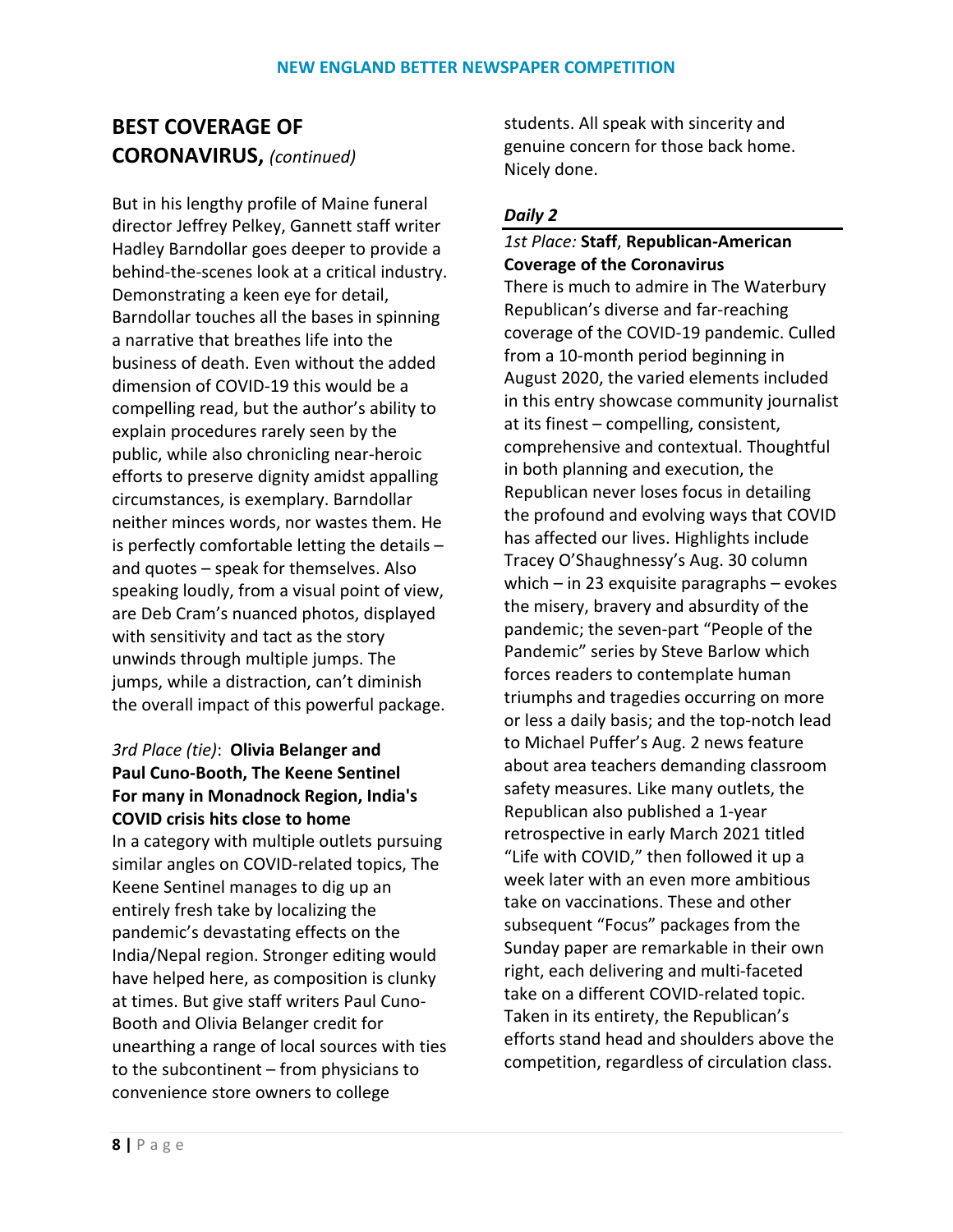#### *2nd Place:* **Cynthia McCormick**, **Cape Cod Times COVID hits Cape Cod**

This entry is distinctive in that it showcases ongoing work from a single staffer, reporter Cynthia McCormick, throughout the COVID-19 pandemic. While not part of a series or special project, these nine stories reflect McCormick's journalistic versatility and ability to write with nuance and sophistication. Although many outlets published an obligatory high school prom story, for example, McCormick elevates her narrative by interviewing a prom-goer in search for a color coordinated dress/mask ensemble. Other stories emphasize more provocative COVID angles. The most haunting of these chronicles the overdose death of a Cape Cod teen two weeks after a district court judge rejected her parents' request for in-patient treatment – his ruling was made on the basis of court filings at a time pandemic safety restrictions prevented parents from making their case in person. Another original storyline uses USPS data to detail an influx of at-home workers, newly untethered from their respective workplaces, migrating to new homes and virtual careers on the Cape. McCormick also does solid work helping readers highly technical efforts to sequence the viral genomes of emerging variants.

*3rd Place:* **Francesca Paris**, **The Berkshire Eagle Health care workers receive first vaccinations with fear, hope, relief** While Troy Dobrowolski was one of many community journalists assigned to chronicle the restaurant industry's well-documented

struggles during the COVID-19 pandemic, his effort is more perceptive than most – thanks largely to the insights of restaurateurs operating in and around the Pittsfield area. In particular, he deserves credit for showing readers how sometimesoverlapping, other-times inconsistent and ever-changing local and state health policies have affected these small business owners and their employees. Not the most stylish writer, Dobrowolski seems more than content to let his quotes do the talking. In this case, that's a good thing because they speak volumes – especially when sources opine on delicate matters like requiring establishments to enforce contentious policies involving masks, scaled-back seating capacity and limits on dining time. Editors likewise deserve credit for a clever headline.

#### *News Services and Online News Sites*

*1st Place:* **Staff**, **The Connecticut Mirror How Connecticut battled the coronavirus** Entry consists of six different stories showcasing excellent long-form journalism characterized by strong graphics and relentless use of statistical research to tell the tales. Story on nursing home staffing challenges documents factors which contribute to erosion among front-line health care workers, while a piece on the early days of Connecticut's vaccine rollout shows how minority populations were often last in line for available shots (quite an irony in light of subsequent resistance to vaccinations, often among those same populations). News feature on COVID-19 deaths in the state prison system was exceptional, and heartbreaking – showing how most inmates died alone, with family members notified only when a final decision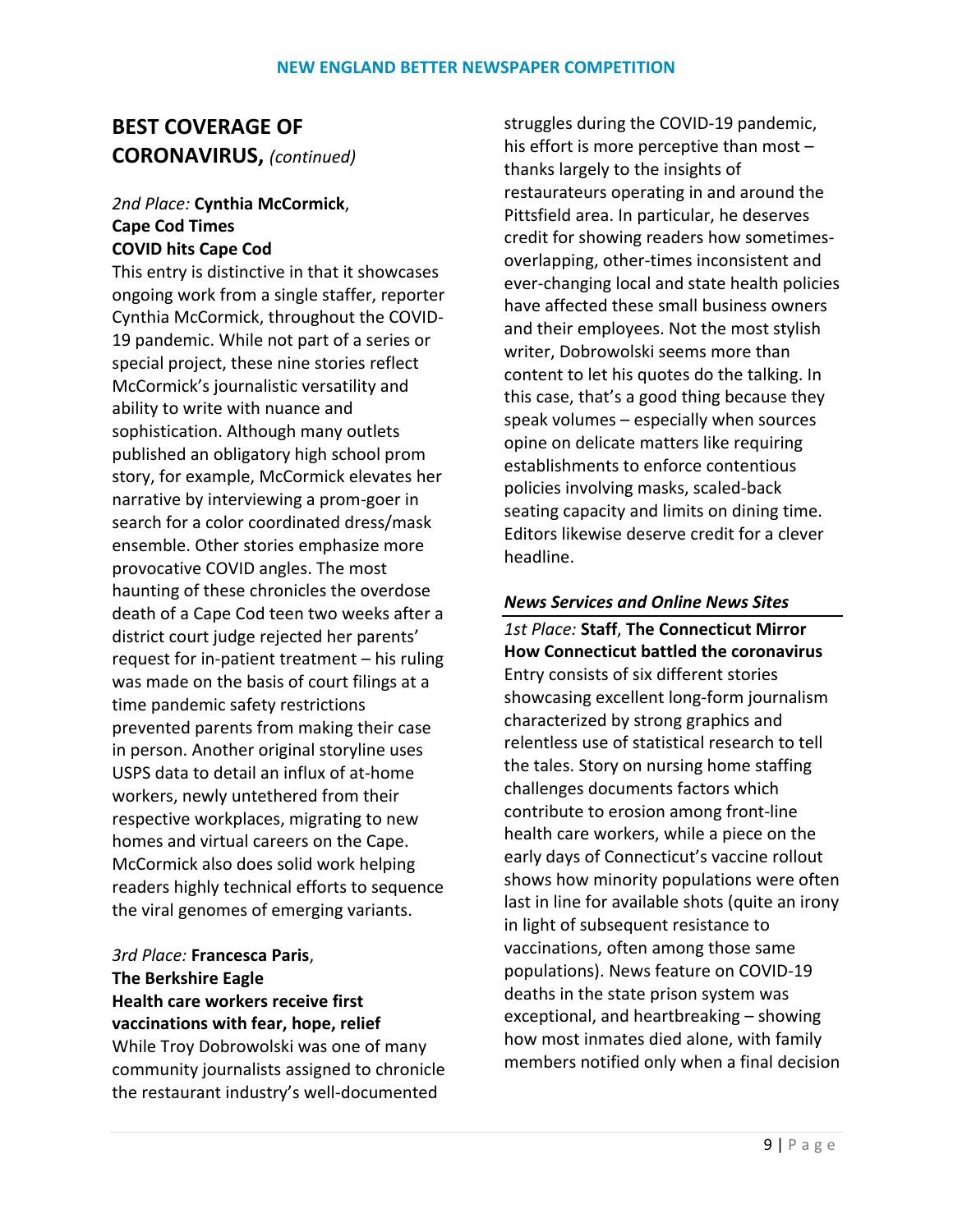was needed to terminate life support. Writing could have been tighter at times, but extended narratives are digestible, linear and rarely wander. Quotes are never gratuitous, and well positioned to help provide context for readers.

#### *2nd Place:* **Staff**, **VTDigger.org Coronavirus in Vermont**

On a strictly professional level, the 16 individual stories comprising VTDigger's coronavirus coverage reflect a deep-seated and abiding commitment to good journalism. The digital news outlet's more significant contribution, however, is simpler: helping improve the quality of life in northern Vermont – a laudable goal made even more pressing by the COVID-19 pandemic. There's nothing particular new or groundbreaking here, with staff writers tackling familiar angles on changes to rural policing, remote employment trends, navigating holes in the state unemployment safety net and challenges experienced at the state's lone testing lab – all from a Green Mountain perspective. What is notable, however, is the consistency of writing and presentation over an extended period. Rather than bludgeoning its audience with long-form treatments, the VTDigger staff manages to find a series of home-grown sources who help readers make sense of complex, multi-layered issues. Kudos, also, to photographer Glenn Russell, whose images of Vermonters – some hardscrabble and others not – reflect perfectly the grim resignation evoked by the lengthy pandemic. As an unemployed homebuilder from Newport Center, Vt. observes: "When you lose your income, you

lose everything. All your things, everything that you have done in your life you'll lose, and eventually you'll lose it all."

# *3rd Place (tie):* **Roberta Baker**, **Granite State News Collaborative Nursing home social life during COVID**

Plenty of news outlets reported on conditions in area nursing homes and assisted living facilities during the COVID-19 pandemic. Suffice it to say, few had staff writers like Roberta Baker – who deserves recognition on the strength of her writing alone. Baker's lead on the "Things get wacky" story is a delight, capturing the zany essence of costumed staffers at the N.H. Veterans Home who, by all appearances, will stop at nothing to elicit a smile from dispirited elders. Baker skillfully intersperses a brisk narrative with quotes from both residents and staff. Her upbeat – dare we say, fun – approach stands in contrast to numerous other entries which focused on the grim monotony in such facilities, with residents isolated, family members unable to visit in person and staff morale at a low ebb. Thank you, Roberta, for helping us remember the power of positive thinking – even in a pandemic.

#### *3rd Place (tie)*: **Heather Morrison, MassLive**

## **Mass. private schools see uptick in interest following plans for public schools to go remote**

Lengthy, but solid treatment which traces the migration of Bay State families from public to private schools – ostensibly to escape remote- or hybrid-learning models implemented during the COVID-19 pandemic. Although staff writer Heather Morrison focuses primarily on diocesan schools in Boston, Springfield and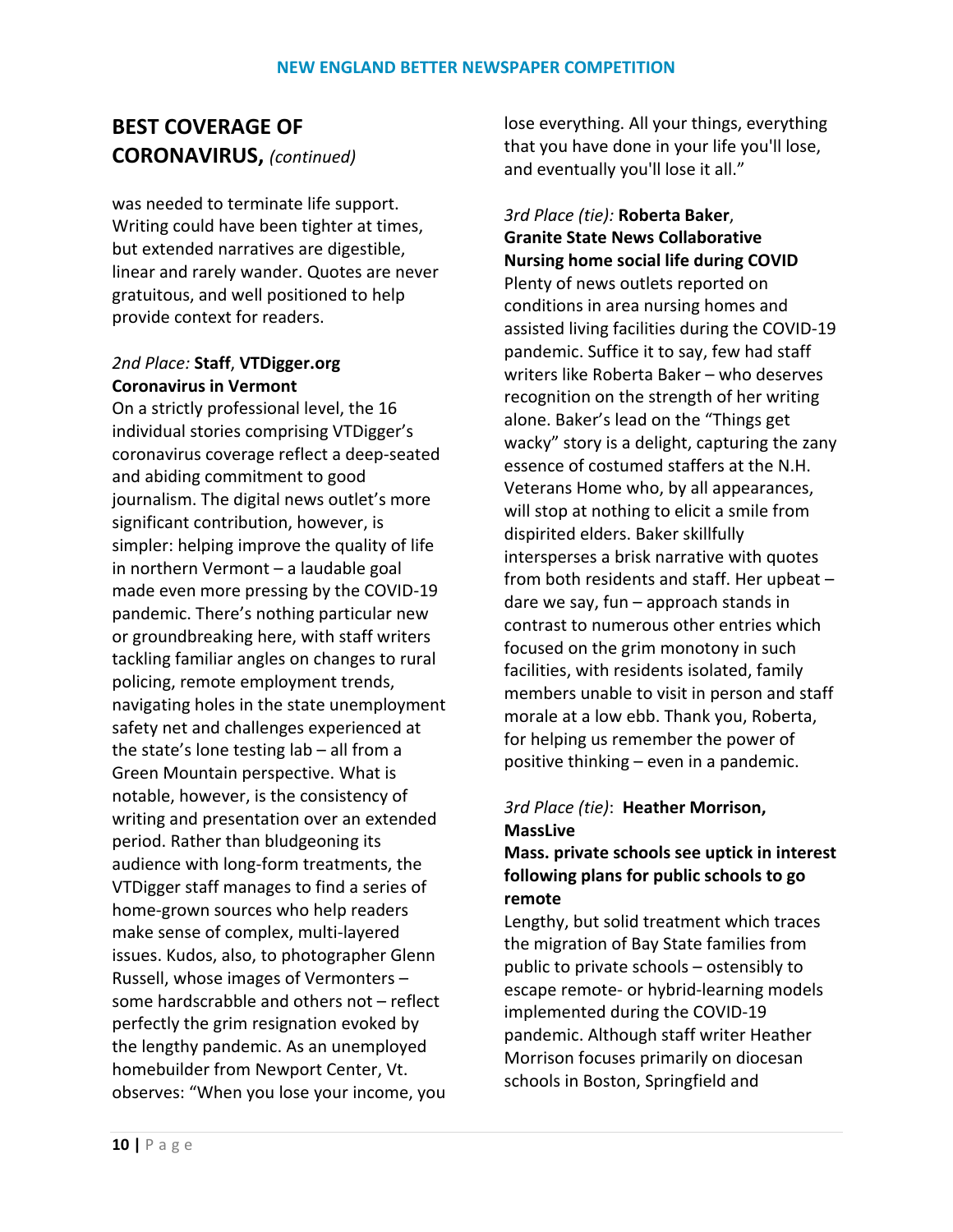Worcester, she explores other classroom alternatives as well. Despite its daunting length, Morrison's narrative keeps things moving, introducing readers to parents struggling with difficult – and expensive – choices in a rapidly-shifting educational landscape. Her sourcing is exhaustive, but always balanced and even-handed, with the only agenda a desire by parents to improve on a bad situation.

#### *Specialty*

#### *1st Place:* **Pat Murphy, Kris Olson, and Barry Bridges**, **Massachusetts Lawyers Weekly coronavirus coverage**

Although Mass. Lawyers Weekly serves a narrow readership of legal professionals, the 16 stories which encompass its COVID coverage entry certainly reinforce one attorney's observation that the COVID-19 pandemic "upended the practice of law more dramatically than any other development since the billable hour was introduced 100 years ago." By rigorously avoiding legalese in favor of style and language familiar to a general audience, staff writers Pat Murphy, Kris Olson and Barry Bridges earn their stripes by deftly exploring the legal implications of pandemic policy and practices – usually with farreaching consequences for the rest of us. Some of these, like Olson's Oct. 8 story detailing efforts by landlords to develop a constitutional challenge to the Massachusetts eviction moratorium, are fascinating solely on their merits. (Ditto for a related piece by Murphy that focused on more successful challenges by commercial tenants, especially restaurants, to avoid

paying rents while state restrictions on indoor dining were in effect.) Other highlights tackle the thorny issue of mandatory workplace vaccinations, new rules to fast-track bankruptcy filings, the fairness of conducting suppression hearings and other proceedings via Zoom and more mundane matters like the return of jury trials to the federal courthouse. Very impressive and deserving of top honors.

## *2nd Place:* **Staff**, **Providence Business News PBN coronavirus coverage**

Working with a pared-down staff owing to declining revenues during the COVID-19 pandemic, Providence Business Journal still manages to deliver a series of featurelength packages that document the pandemic's effects on the city's retail, real estate, health care, hospitality and tourism sectors, among others. Although such topics might be a dry read in less capable hands, the staff at PBJ strives for just the right amount of leavening. For example, an October feature on virtual employment foresees the gradual emergence of permanent hybrid workplaces, while also exploring the trickle-down effects on a Pawtucket dog-boarding, grooming and daycare business. Turning its attention to nursing homes – a thematic lodestar for news outlets during the pandemic – PBJ steers clear of the usual tropes and instead shows how increased PPE and supply costs, combined with declining occupancy rates, have siphoned away profits and sapped employee morale. The likely upshot is an industry shakeout with state government channeling funds to home-care options. Weighty stuff well handled.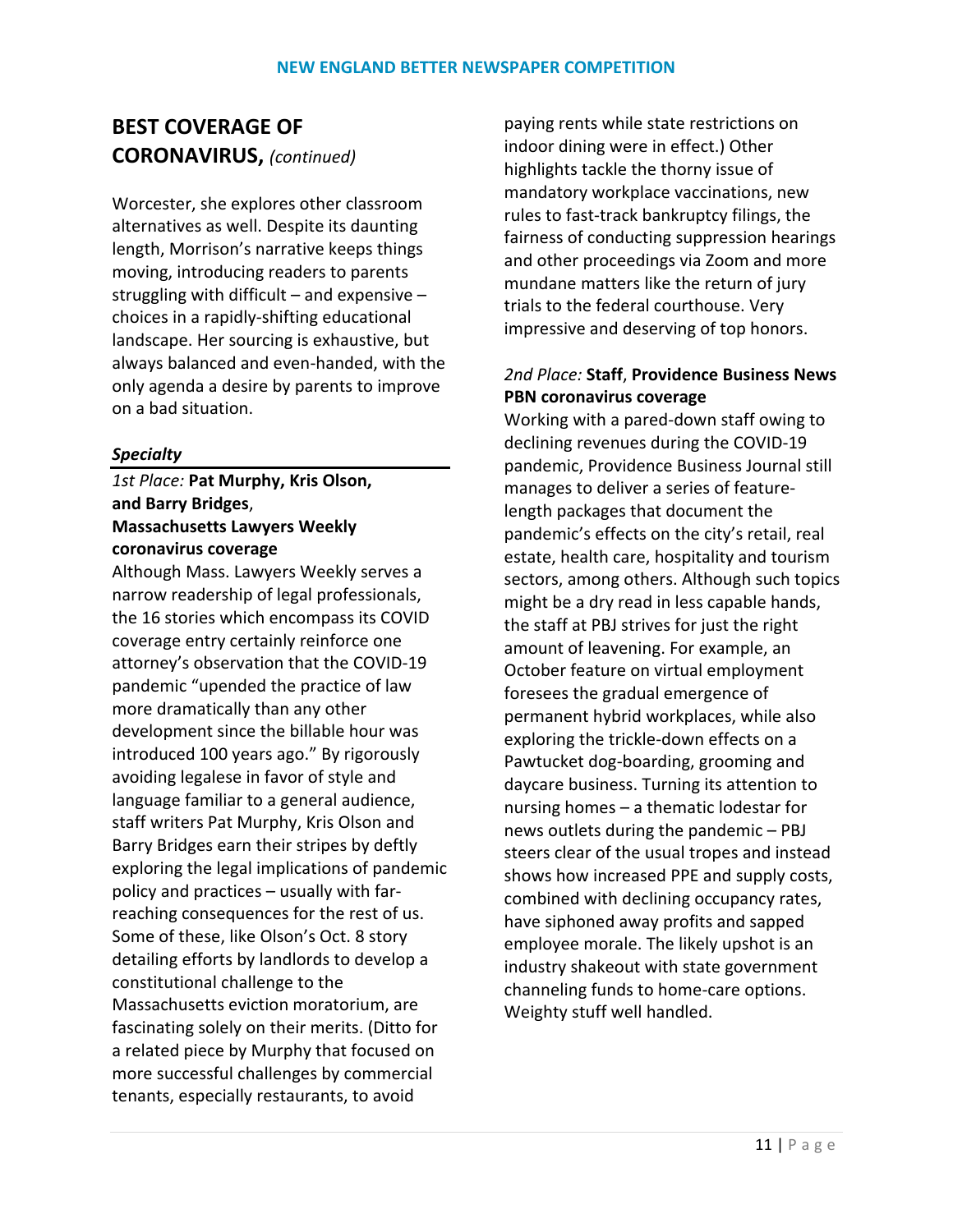#### *3rd Place:* **Staff**, **Boston Business Journal Uncertain returns**

Consisting of a single installment of "Recover Boston," a series of special reports looking at the local economy and workplaces, Boston Business Journal expertly focuses on the cascading effects of pandemic-related disruptions on business relationships of long standing, gradually eroding he interdependence critical to a healthy economy. Like other publications, BBJ packages stories and sidebars to document the looming consequences facing different financial sectors – including higher education, a key cog to Boston's economy. More sobering is reporting on the pandemic's financial effects on health care, especially hospitals, which typically generate the bulk of their profits through elective procedures which were curbed during the COVID surges.

#### *Weekly*

## *1st Place:* **Chelsea Edgar**, **Seven Days Mother Load: A Year in the Life of Three Single Moms in Vermont**

Few pieces of feature writing have captured the anxiety, the downs and the occasional ups as well as this piece.

#### *2nd Place:* **Chelsea Edgar**, **Seven Days After a Year in Hotels, Homeless Vermonters Prepare to Live in Tents and Cars**

*3rd Place:* **Courtney Lamdin, Chelsea Edgar, Sasha Goldstein**, **Seven Days Fleeing COVID-19, Newcomers Find Temporary — or Permanent — Refuge in Vermont**

# **BEST INFOGRAPHIC ON WEBSITE** *Daily 2*

*1st Place:* **Francesca Paris**, **The Berkshire Eagle The time we saved in the Berkshires (and are still saving) with remote work** Good information here, packaged well, easy to read.

# **BEST NICHE PUBLICATION**

#### *Daily*

#### *1st Place:* **Marcia Passos and Douglas Anderson**, **The Keene Sentinel Monadnock Table**

The Keene Sentinel has targeted a niche audience with an outstanding publication. All local artwork and editorial celebrating local and rural culture.

*2nd Place:* **Michelle Johnson and Curtis Panlilio**, **The Republican A Ballooning Life The Nine Lives of J. Michael Wallace** Captivating and visually stunning!

#### *Specialty*

*1st Place:* **Lisa Lynn, David Pollard, and Angelo Lynn**, **VT Ski & Ride Vermont Ski + Ride Magazine** Excellent niche publication – exceptional photography and editorial content.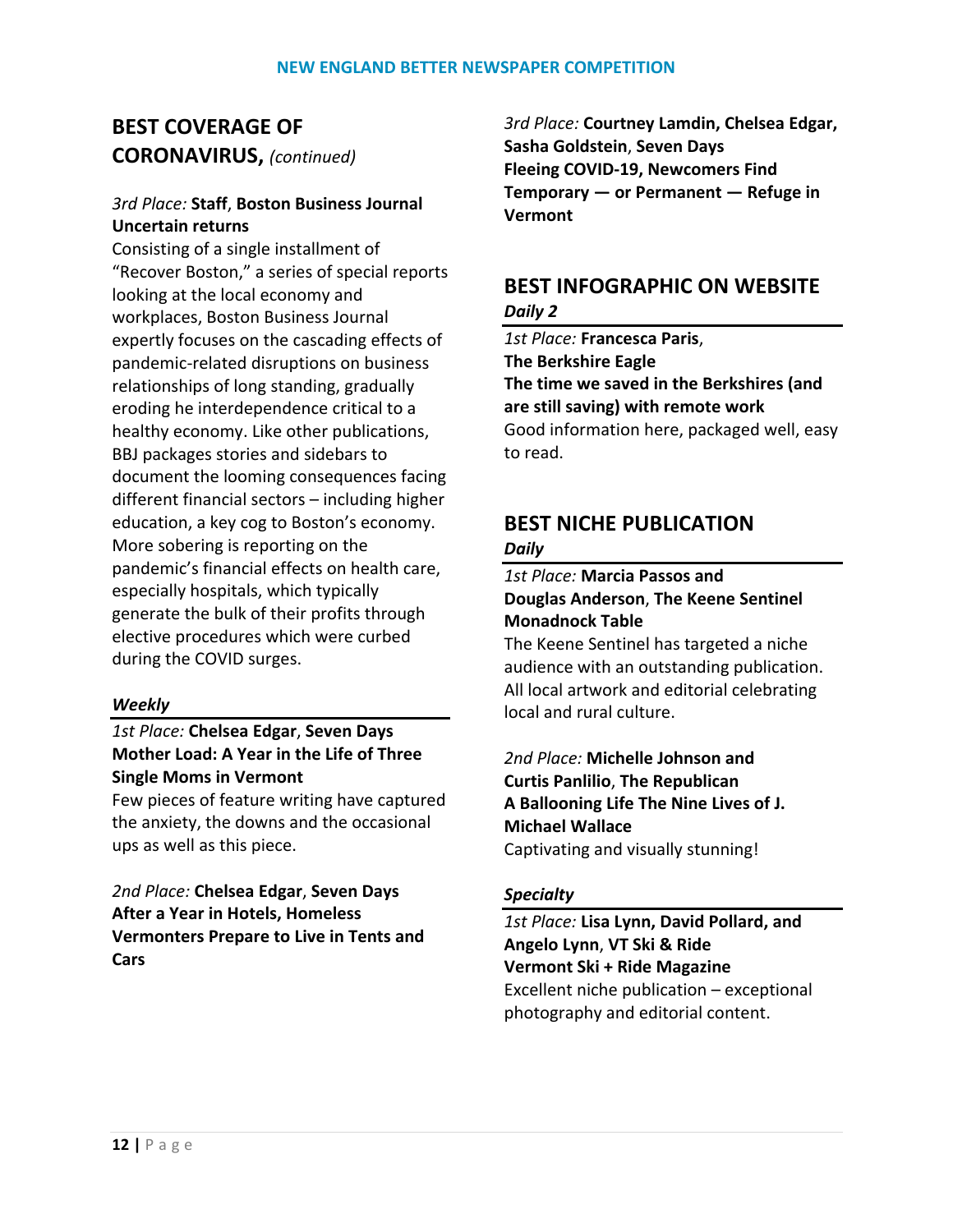# **BEST NICHE PUBLICATION,**

*(continued)*

#### *2nd Place (tie):* **N-Magazine N, Nantucket Magazine**

Wonderful publication celebrating life in Nantucket – the photography of the island is remarkable!

#### *2nd Place (tie):* **Lisa Lynn, Shawn Braley, and Angelo Lynn**, **Vermont Sports Vermont Sports.**

This publication knows its audience and serves it well! This is a must read for athletes living in, or visiting, Vermont.

## *3rd Place:* **Mainebiz 4 editions of excellence**

Every aspect of local, regional and statewide business is covered in Mainebiz. Engaging editorial content, well written profiles and good infographics.

#### *Weekly 1*

#### *1st Place:* **Greg Popa, Stowe Reporter Stowe magazine**

Phenomenal publication! There is nothing canned in this magazine – it's all local. Beautiful design, and full of interesting editorial – this is a must read for visitors.

#### *2nd Place (tie):* **Stowe Reporter Stowe Weddings / Green Mountain Weddings**

Wonderful resource displaying the beauty and charm of the area for weddings. Fantastic promotion for local vendors and couples alike.

*2nd Place (tie):* **The Inquirer and Mirror Nantucket Today** Island life displayed in a beautiful publication. Well done!

#### *3rd Place:* **The Martha's Vineyard Times M.V. Bluedot Living (At Home on Earth)**

Though this publication is still in its infancy, it's already extraordinary. Beautiful, clean design, and full of much needed information. Congratulations!

#### *Weekly 2*

#### *1st Place:* **The Mountain Times Covid Guides**

Kudos to The Mountain Times for producing this much-needed guide to educate the public! The design is attractive (even fun) and the information is relevant and presented clearly.

## *2nd Place:* **Seven Days Staytripper**

We loved this "staycation" publication! Wonderful profiles and resources presented in a lively design.

# *3rd Place:* **Vineyard Gazette**

#### **The Vine**

What a treat this publication is for islanders and visitors alike!

# **BEST OVERALL MOBILE PRODUCT**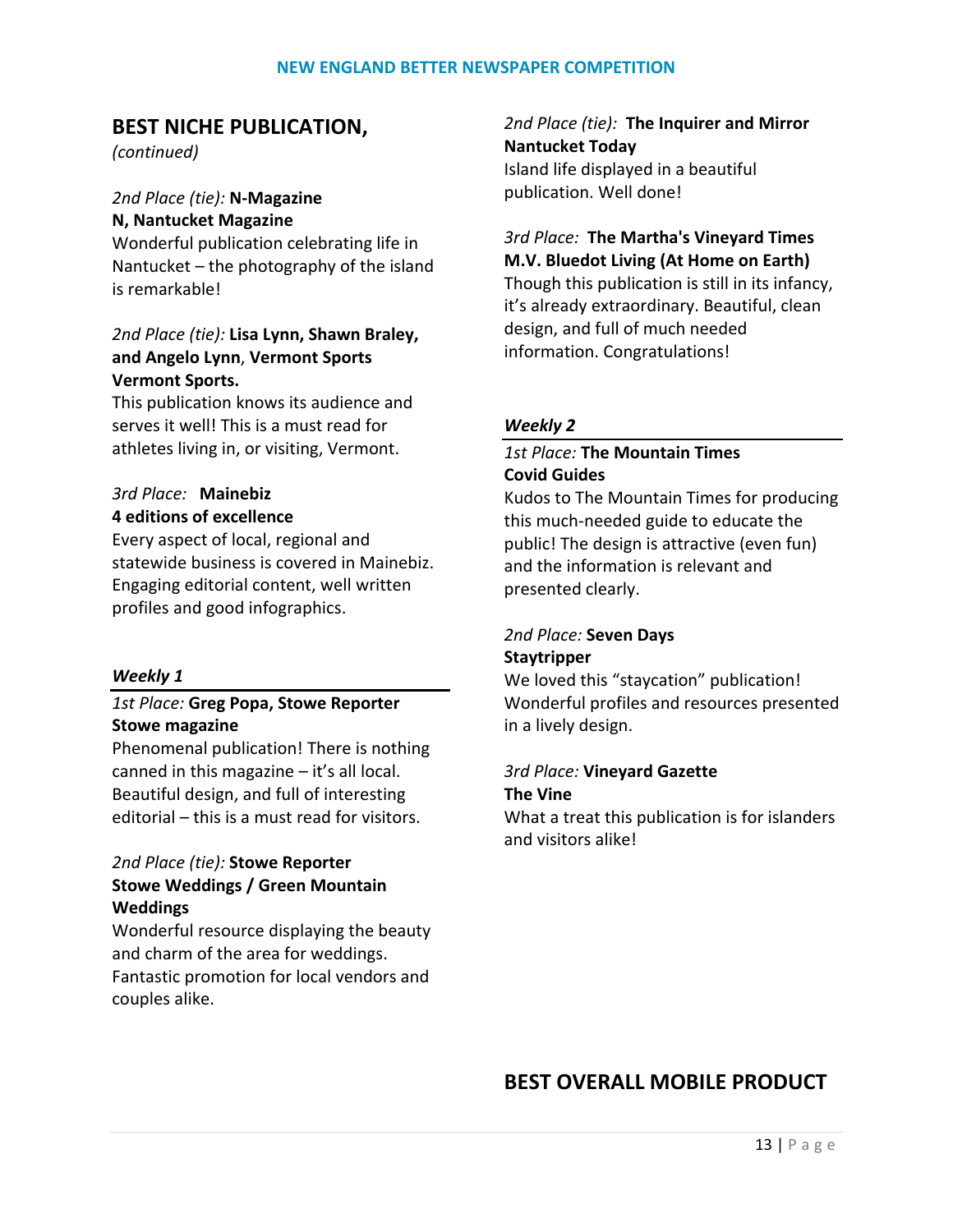#### *Combined*

*1st Place:* **The Day, New London The Day's mobile site** This clean design of this site makes it easy to navigate.

*2nd Place:* **MassLive Best Mobile Product** Clear, clean menus to access sections.

*3rd Place:* **MV Bluedot Living MV Bluedot Living mobile website** Clean consistent design, easy to navigate. *Weekly 1*

*1st Place:* **The Martha's Vineyard Times The MVTimes website**

*2nd Place:* **The Vermont Standard Thevermontstandard.com**

*3rd Place:* **Mount Desert Islander Mount Desert Islander**

#### *Weekly 2*

*1st Place:* **Graham Smith**, **Vineyard Gazette vineyardgazette.com**

*2nd Place:* **Seven Days Sevendays.com**

# **BEST OVERALL WEBSITE**

*Daily*

*1st Place:* **The Day, New London theday.com**

*2nd Place:* **The Berkshire Eagle berkshireeagle.com**

#### *News Services and Online News Sites*

*1st Place:* **Boston.com boston.com**

*2nd Place:* **MassLive masslive.com**

#### *Specialty*

*1st Place:* **Providence Business News PBN website**

*2nd Place:* **MV Bluedot Living MV Bluedot Living**

#### **BEST PODCAST**

#### *Combined*

*1st Place:* **Peter Huoppi, Taylor Hartz, Sten Spinella**, **The Day, New London Looking for the Todt Family** This intriguing podcast about the murder of a Connecticut family is the clear winner. Congratulations to The Day!

*2nd Place:* **Vineyard Gazette Shed: Conversations about race** Effective podcast discussing race with honest engaging conversations.

*3rd Place:* **Mainebiz The Day That Changed Everything** Interesting concept, and really well done!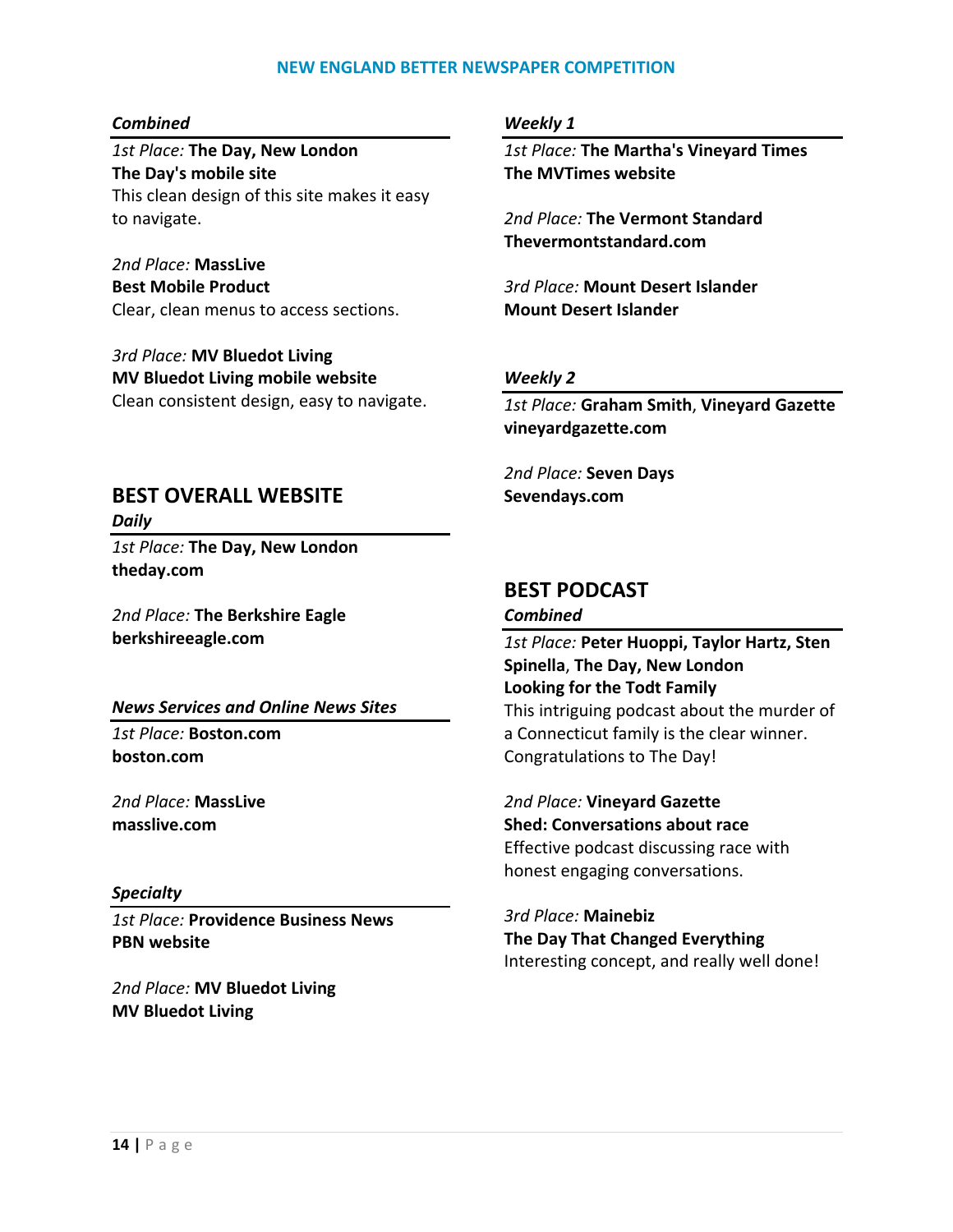# **BEST SOLUTIONS JOURNALISM PROJECT**

#### *Daily*

*1st Place:* **Jack Rooney, Meg McIntyre**, **The Keene Sentinel Pandemic Parenting**

During an unprecedented time when nobody knew what to do, the Keene Sentinel offered much needed insight and guidance to parents.

#### *2nd Place:* **Michael Cousineau**, **New Hampshire Union Leader What's Working**

Focusing on "What's Working" is an intriguing project that looks at a variety of workforce issues and potential solutions. Offering insight on "what's working" in other communities, this reporting is a true service to the community.

#### *3rd Place:* **Paul Cuno-Booth**, **The Keene Sentinel Better Judgment** Fascinating series on restorative justice

program. Well researched and well sourced.

#### *News Service / Online*

## *1st Place:* **Douglas Hook**, **MassLive Court of Hope**

Captivating series on diversion programs offering alternative solutions to the criminal justice system.

# *2nd Place:* **Granite State News Collaborative**

#### **Remote Learning Progress Report**

Compelling report on how school systems responded to student needs during the pandemic, offering potential improvements.

#### *3rd Place:* **Granite State News Collaborative and Partners**, **Restorative Justice Project**

This project about diversion and restorative justice programs in Vermont offers insight on current and potential alternatives to traditional criminal justice.

# **BEST USE OF SOCIAL MEDIA IN BREAKING NEWS**

*News Services and Online News Sites*

*1st Place:* **Mike Dougherty**, **VTDigger.org Vermont's Covid-19 Vaccine Rollout** VTDigger quickly and effectively used all their social media channels to inform their readers of the state's vaccine schedule.

# **BUSINESS PAGE OR SECTION**

#### *Combined*

#### *1st Place:***The Ellsworth American. Overview**

This robust Overview section is a tremendous service to the readers and the business community, full of valuable information. Designed to be saved and referred to throughout the year, it's also appealing to advertisers.

# *2nd Place:* **The Berkshire Eagle Berkshire Business Insider and Careers,**

**April 3, 2021: Getting Back to Business** A compelling section that reviews the effects of the pandemic on the area as well as economic expectations as the pandemic subsides. Beautiful layout.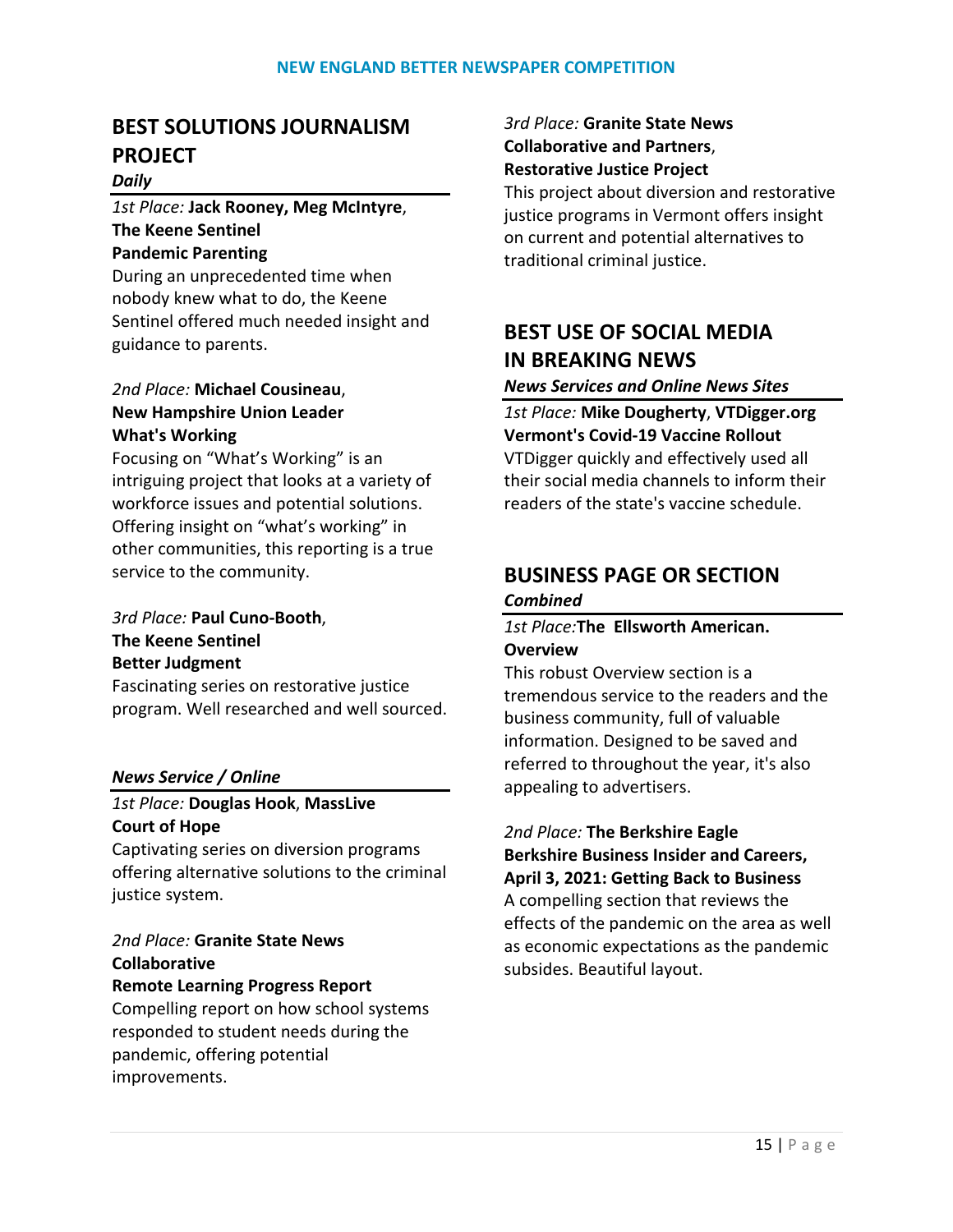# **BUSINESS/ECONOMIC REPORTING**

#### *Daily 1*

*1st Place:* **Charles Winokoor**, **The Herald News SUCESS FOR THE CITY**

Intriguing package describes how a local business owner went from refugee to successful entrepreneur, and how his business impacts the local community.

*2nd Place:* **Joe Wojtas**, **The Day, New London Local seafood rushed to markets near and far**

*3rd Place:* **Caleb Symons**, **The Keene Sentinel Former Koffee Kup employees say paychecks issued, then rescinded**

#### *Daily 2*

# *1st Place:* **Michael Cousineau**, **New Hampshire Union Leader What's Working**

Michael Cousineau's series on "what's working" is excellent. It offers thorough reporting and engaging content to engage the community in potential solutions.

*2nd Place (tie):* **Tony Dobrowolski**, **The Berkshire Eagle Pandemic sends building material costs soaring, keeps contractors guessing**

*2nd Place (tie):* **Michael Puffer**, **Republican-American The Fourth Estate's future**

3rd Place: **Nicole Shih, Telegram & Gazette A FRESH START**

#### *News Services and Online News Sites*

*1st Place:* **Christopher Gavin**, **Boston.com What does a future of remote work look like for Massachusetts?** Gavin provides a compelling look at potantial impacts on Massachusetts workforce with the expanded remote availability.

*2nd Place:* **Mark Pazniokas**, **The Connecticut Mirror The problem of problem gambling**

*3rd Place (tie):* **Cate Hewitt**, **The Connecticut Examiner Vincent Marks Gains in Norwich Redevelopment**

3rd Place *(tie):* **Roberta Baker, Granite State News Collaborative How to find New Hampshire's real estate bargains**

#### *Weekly 1*

*1st Place:* **Ryan Spencer**, **The Mashpee Enterprise Shellfisherman's Blues**

Cape Cod oyster industry hit hard by covid lockdown. Excellent micro and macro coverage of this topic. Multiple sources. Very informative and clearly presented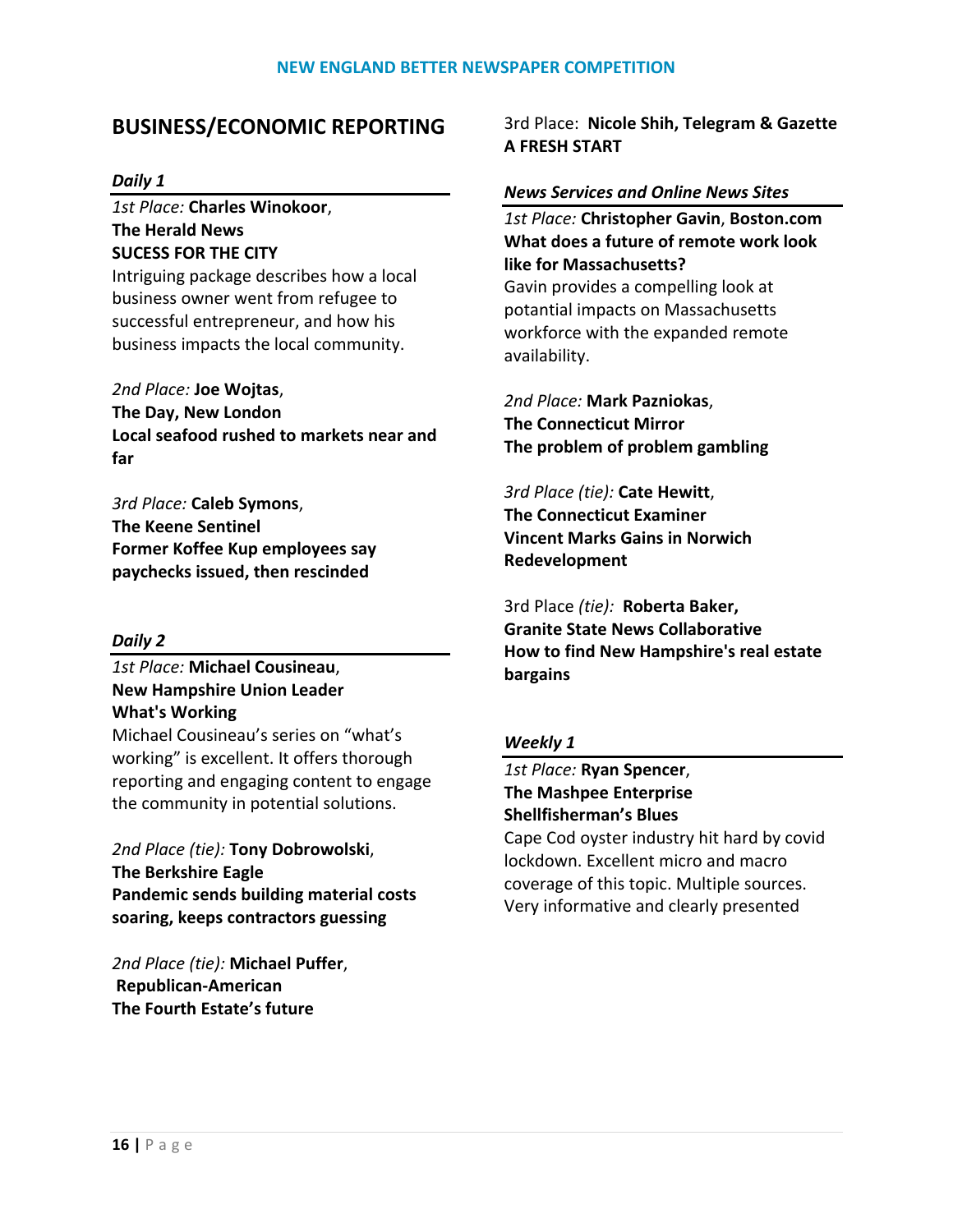# **BUSINESS/ECONOMIC REPORTING**

*(continued)*

# *2nd Place:* **Avalon Styles-Ashley**, **The Other Paper**

**SheFly smashes the pants patriarchy** This story is a gem. Fantastic tale of a startup business with a generous helping of moxie, social awareness, humor and humanity. Story could have benefitted with a few more financial details. But the topic, the subjects and the breezy writing style are winners.

#### *3rd Place:* **Christine Legere**, **Provincetown Independent The Affordable Housing Challenge**

Good detail on the financial hurdles that limit the number of developers interested in building affordable housing on the Outer Cape. The series lacks a narrative arc or the point of view of residents trying to find affordable housing in Provincetown.

#### *Weekly 2*

#### *1st Place (tie):* **Maia Coleman**, **Vineyard Gazette Summer Rental Market**

Perfect season-opener story from the Vineyard Gazette that informs the locals what to expect in terms of summer crowds for 2021. Rich in data detail, alive with substantive quotes from rental, real estate and ferry officials, this story paints a picture of a tourist area about to have a robust recovery from Co=OID-plagues 2020. Surefooted writing paired with flawless editing. A real winning combination.

#### *1st Place (tie):* **Noah Asimow, Maia Coleman**, **Vineyard Gazette Real Estate/Construction Boom**

Another gem from the Vineyard Gazette staff. Great quotes, good local examples, and broader trends of vacation destinations becoming hot spots for "secondary primary homes" for wealthy urban dwellers. The series of stories covers different aspects of the white-hot Vineyard real estate market, from sales to renovations, to super-sizing residential properties. All contributed to eye-popping increases in average home sales.

#### *1st Place (tie):* **Noah Asimow, Aaron Wilson, and Maia Coleman**, **Vineyard Gazette Heart of Main Streets**

This series on how Main Street businesses navigated the challenges of retail sales in the time of COVID is a perfect companion to the other two Vineyard Gazette entries in this business category. This series goes to the heart of what makes local journalism so essential to the welfare of the communities it serves. The Gazette staff has a well-honed sense of place. The business owners' quotes in this series are frank and unvarnished. Excellent, comprehensive and beautifully crafted local news coverage from this outstanding publication. I am grouping all three of the Vineyard Gazette entries into a collective 1st place prize. All three stories are directly linked by the impact on real estate and local businesses by COVID.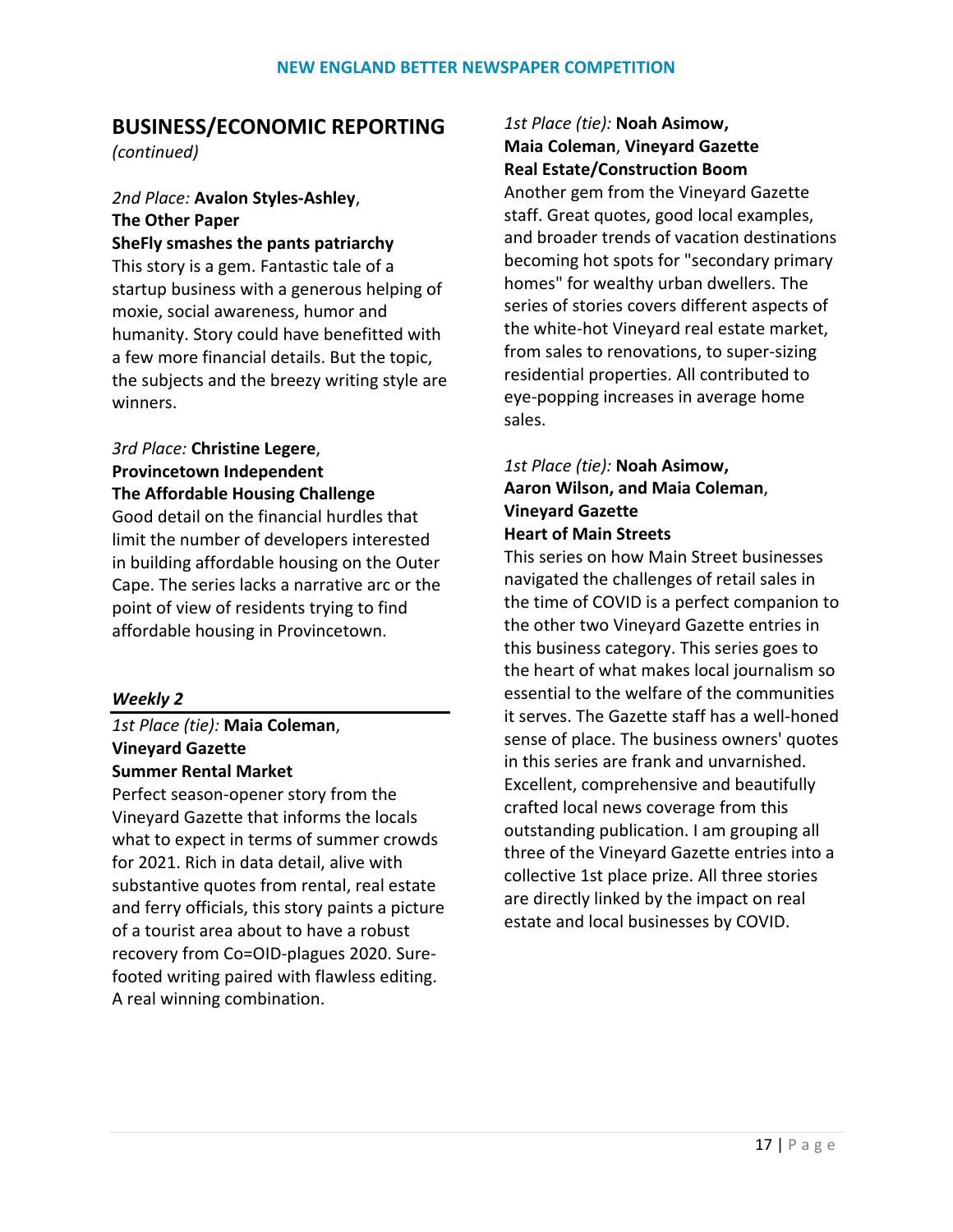# **BUSINESS/ECONOMIC REPORTING**

*(continued)*

#### *2nd Place:* **Derek Brouwer, Seven Days Flight Path: BTV's Beta Technologies Is on the Cusp of a Breakthrough for Electric Aviation**

Top shelf reporting on an emerging Vermont startup Beta Technologies. The company hopes to build a better electric drone that can transport people or cargo for hundreds of miles between charges. Well written and thorough reporting.

#### *3 rd Place:* **Lauren Clem, Valley Breeze Selling the farm**

Wonderful tale of a Rhode Island farming family that is calling it quits after three generations on the land. Rich data detail on how this story has played out in Rhode island and throughout New England. Great quotes woven into a well-told tale.

# **CLIMATE CHANGE OR WEATHER REPORTING**

#### *Daily*

#### *1st Place:* **Doug Fraser**, **Cape Cod Times Winds of Change**

Doug Fraser's "Winds of Change" wins for this in depth piece about the environmental and political impacts from off shore energy plans.

*2nd Place:* **Hadley Barndollar**, **The Patriot Ledger 'By design or neglect': Flood, climate hazards threaten MA's redlined neighborhoods**

*3rd Place:* **Felix Carroll and Greta Jochem**, **The Berkshire Eagle Farmers dealing with 'emergency' as nearrecord totals keep fields drenched**

#### *News Services and Online News Sites*

*1st Place:* **Jan Ellen Spiegel**, **The Connecticut Mirror Climate change in Connecticut** Fascinating series on how climate change affects everything –bugs, drought, flooding – and the role politics plays.

*2nd Place:* **Jackson Cote**, **MassLive Why are we not talking about the drought?**

*3rd Place:* **Brendan Crowley**, **The Connecticut Examiner A Will But Not a Way for Lamont's Transportation and Climate Initiative**

#### *Weekly*

*1st Place:* **Kevin McCallum and Ken Picard**, **Seven Days Trickle to Torrent: The Climate Crisis Brings Both Deluges and Droughts to Vermont** Seven Days presents a fascinating a look at the effects of climate change on Vermont – from flooding to droughts. McCallum and Picard's reporting on the aging water systems and potential for indoor farming is top notch.

*2nd Place:* **Nancy Lavin**, **Providence Business News Surge Mentality: New warning sounded on Providence's widespread flood risks**

*3rd Place:* **Paul Benson**, **Provincetown Independent "Before the Deluge: Plans for Commercial Street"**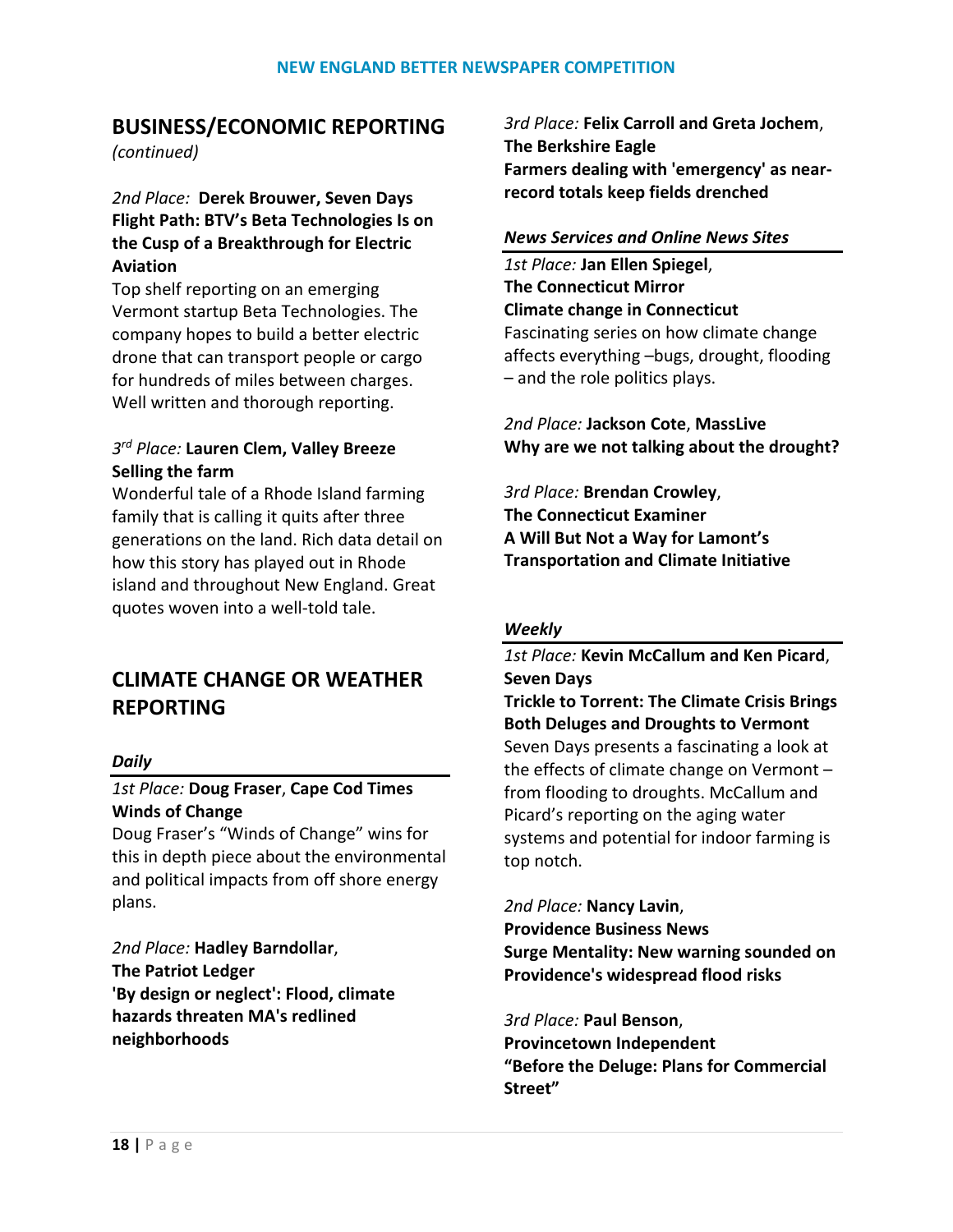# **COMBATING MISINFORMATION AND RESTORING TRUST**

#### *Combined*

#### *1st Place:* **Record-Journal Record-Journal - Providing Trusted COVID-19 Vaccine Information for Latino Communities**

The effort and impact of this project are inspiring and impressive. A community with traditionally low trust in news was given a real public service by the newsroom — at a time when trusting information was an actual matter of life or death. Very well done.

#### *2nd Place:* **Peter Huoppi, Karen Florin**, **The Day, New London The Day's trust efforts**

The Day's ongoing commitment to explaining their values and processes is impressive. These entries display a real personal touch, using columns and a podcast to humanize the news. Very well done.

#### *3rd Place:* **Paula Routly**, **Seven Days Notes from publisher Paula Routly**

Having a regular habit of talking directly to your audience is a great way to build trust, and these columns do an especially nice job of communicating the newsroom's mission and philosophy.

# *2nd Place:* **Ian Diamondstone**,

**The Commons**

**'I understood why she felt the way she did, and I knew no one would ever change her'** Ian Diamondstone eloquently introduces readers to the long-time owner of a local lodge.

# *3rd Place:* **Felix Carroll**, **The Berkshire Eagle The day I met Donald Trump**

Felix Carroll takes the readers along on his "weird experience" meeting Donald trump.

# **COMMUNITY/AUDIENCE INVOLVEMENT**

#### *Combined*

*1st Place:* **The Day, New London Pizza Madness Bracket** Fun and effective audience engagement!

*2nd Place:* **Emily Turner and Zipporah Osei**, **Boston.com "Readers Weigh In"**

*3rd Place:* **The Harvard Press Feature: In this time of pandemic, what have you learned?**

# **COMMENTARY**

*Combined*

*1st Place:* **Mitchell Chapman**, **The Berkshire Eagle Addressing America's ugly duality** Mitchell Chapman's thoughtful writing takes a deeper dive on the criticism of America's Founding Fathers and their shortcomings on race.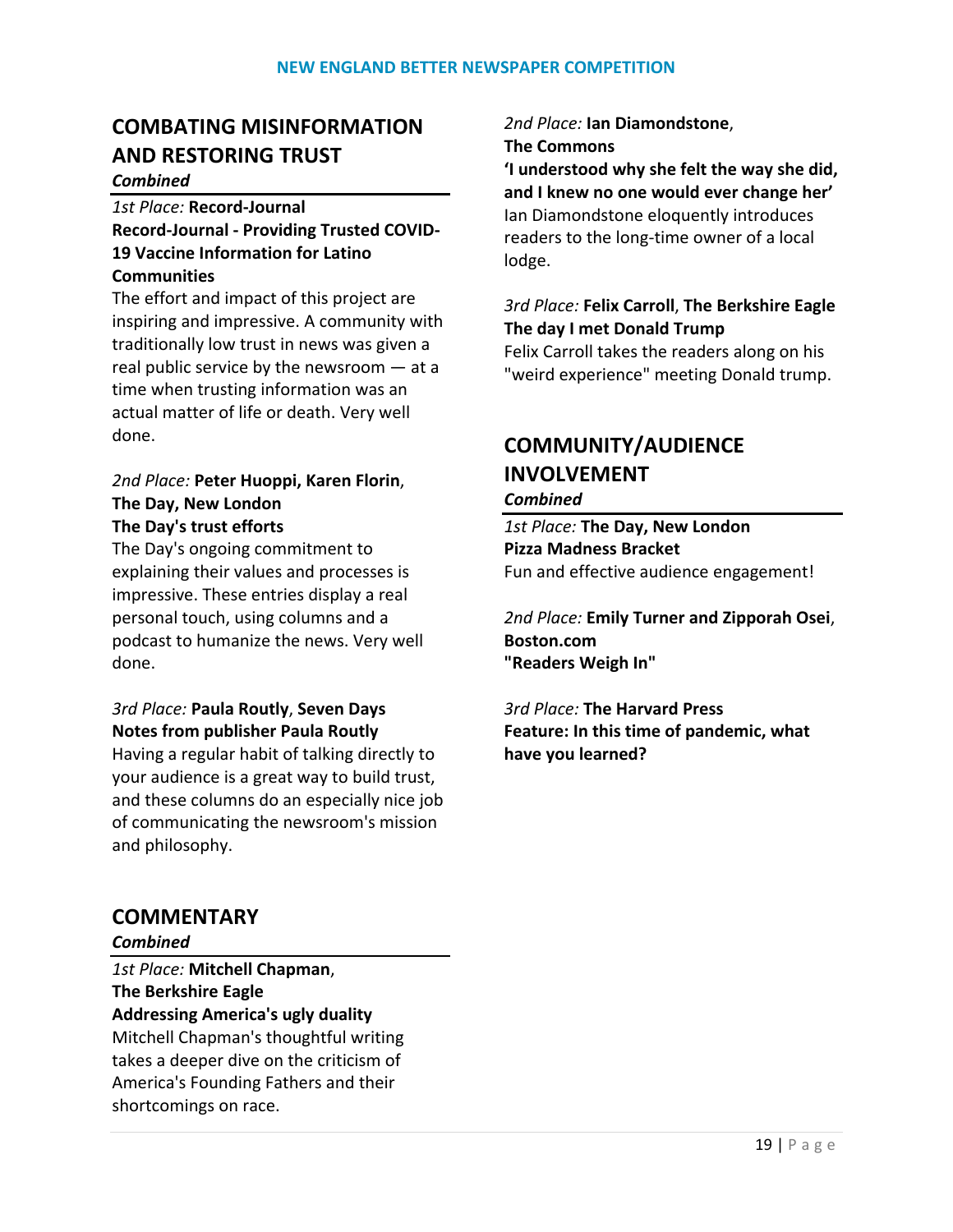# **CONTEMPORARY ISSUES PHOTO**

#### *Daily*

*1st Place:* **Stephanie Zollshan**, **The Berkshire Eagle A wave of concern blankets homeless** Well done

*2nd Place:* **Marc Vasconcellos**, **The Enterprise, Brockton Dual Rally: Counterprotesters crash Legion Field Spring FREE Rally** Good image

*3rd Place:* **Steve Heaslip**, **Cape Cod Times Extinction Rebellion** nice

#### *News Services and Online News Sites*

*1st Place:* **Glenn Russell**, **VTDigger.org Police protest** Great expressions

*2nd Place:* **Glenn Russell**, **VTDigger.org Covid unemployed** Nice

*3rd Place:* **Yehyun Kim**, **The Connecticut Mirror Stuck in the hospital**

#### *Weekly*

*1st Place:* **Gary Higgins**, **Boston Business Journal Street ministry in New Haven** Nice

*2nd Place:* **David Sokol**, **Somerville Journal Zoom School** Interesting

*3rd Place:* **Mark Alan Lovewell**, **Vineyard Gazette Bikers navigate unexpected water**  Nice image

# **COVERAGE OF PROTESTS OR RALLIES**

#### *Daily*

*1st Place:* **Taylor Hartz**, **The Day, New London How a New London woman found her voice as an activist**

This story takes first place because it offers a unique perspective from the other entries that offers insights that educate the reader. Too often protesters are painted as stereotypes. In this instance we learn of a woman's journey from sitting on the sidelines to leading protests with hundreds of people and willing to put her personal safety at risk. Much protest reporting merely describes events without attempting to explore the personal motivations of the participants. This article is the exception.

# *2nd Place:* **Susannah Sudborough**, **Taunton Daily Gazette CLASH ON THE GREEN Taunton BLM and**

**pro-police groups face off**  This story stands our from the others because of its effort to engage with the participants from both sides and report their points of view so that readers gain a better understanding of their perspectives and motivations. Frequently, protest reporting takes a 10,000-foot view, focusing only on the crowd-size, the chants and the speeches. This article breaks from that mold and offers a sense the reporter was truly curious about the event beyond the pageantry.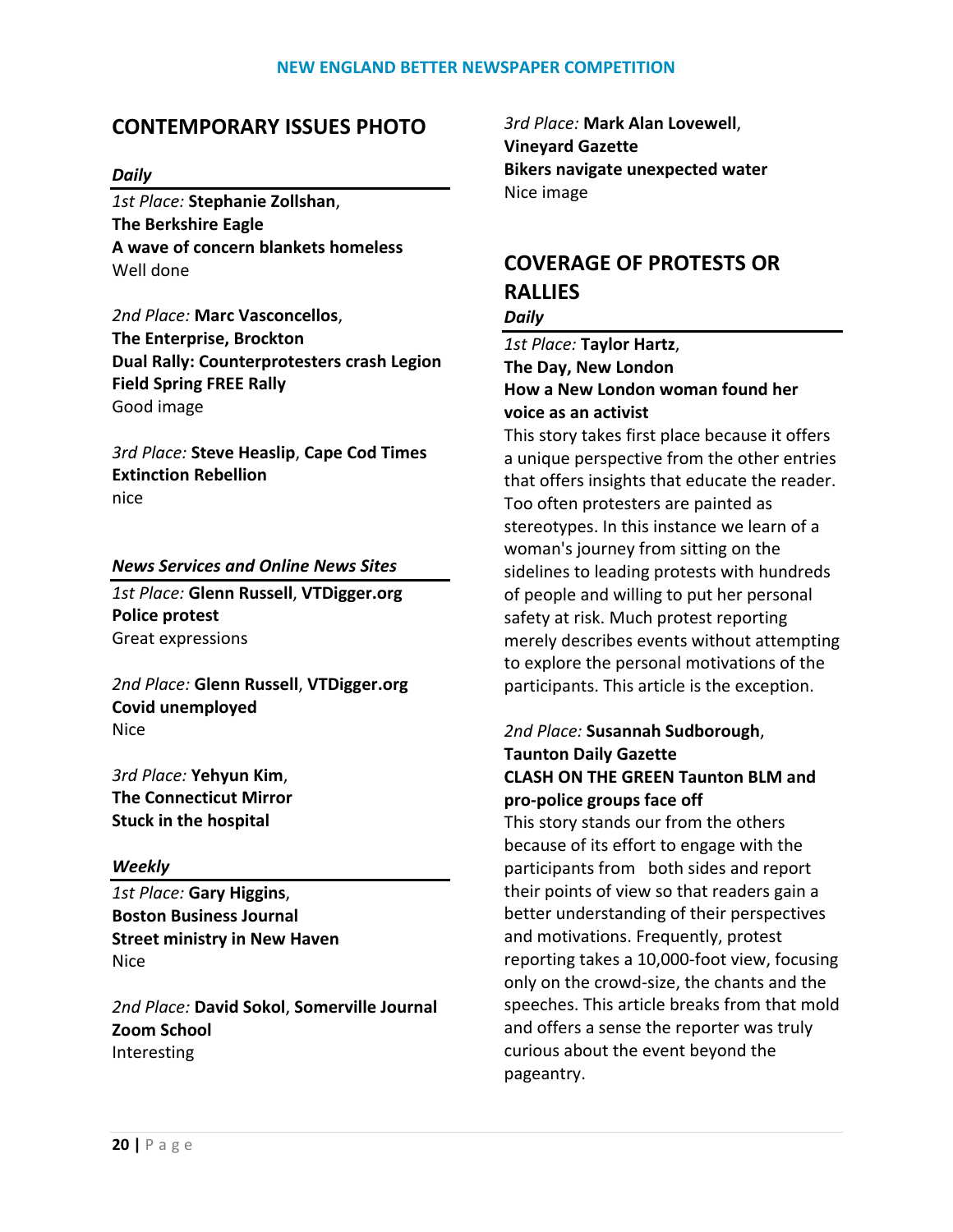# **COVERAGE OF PROTESTS OR**

**RALLIES** *(continued)*

# *3rd Place:* **Kerri Tallman**, **The Standard-Times**

**NBPS paraprofessionals seek higher wages** This article reminds us that protests go beyond issues we've become accustomed to the past couple of years. This series deserves credit because it examines a topic - education paraprofessional compensation - that few people know about and therefore increases community awareness of an important issue.

#### *Weekly*

#### *1st Place:* **Chelsea Edgar**, **Seven Days Fault Lines Over Trump, Racism and Justice Divide the Town of Johnson**

This entry takes first place because it does the most thorough and skillful job of meeting the category's criteria of showing the effects political/social protests on a community - it this case, tearing it apart. It also excels by bringing in a multitude of voices and perspectives that reveal the many nuances of the community's divide. Well-crafted, empathetic and even-handed writing.

#### *2nd Place:* **Nancy Lavin, Providence Business News Protests put businesses in a tough spot**

This article is unique in this category because it's the only one to explore how the protests for racial justice affected local businesses by heightening fears of an unsafe downtown. There is far too little of this kind of reporting that explores the unintended consequences of well-meaning civil unrest. Important too is that the article also pointed out how the fears created by

the protests were augmented by the pandemic. A lesson that these demonstrations do not happen in a vacuum.

#### *3rd Place:* **Robert Cocuzzo**, **N-Magazine Petitioning Justice**

This article adeptly explored how the death of George Floyd rekindled smoldering racial frustrations in a town proud of its veneer of inclusiveness. It separated itself from the other entries because it smartly wove historical context with contemporary conflict and raised issues that should make everyone in town a little uneasy.

# **CRIME AND COURTS REPORTING** *Daily 1*

#### *1st Place:* **Julie Manganis**, **The Salem News Where's Jonathan**

The winner in this category examines complicated case of Jonathan Jutras to show how the current system denies justice for everyone involved. This journalist approaches this story with a thoroughness and sensitivity that, in the end, lets the power of the facts shine through.

*2nd Place:* **Kyle Stucker**, **Burlington Free Press Stuck in limbo**

*3rd Place:* **The Herald News Coverage of the trial of former Fall River Mayor Jasiel Correia II**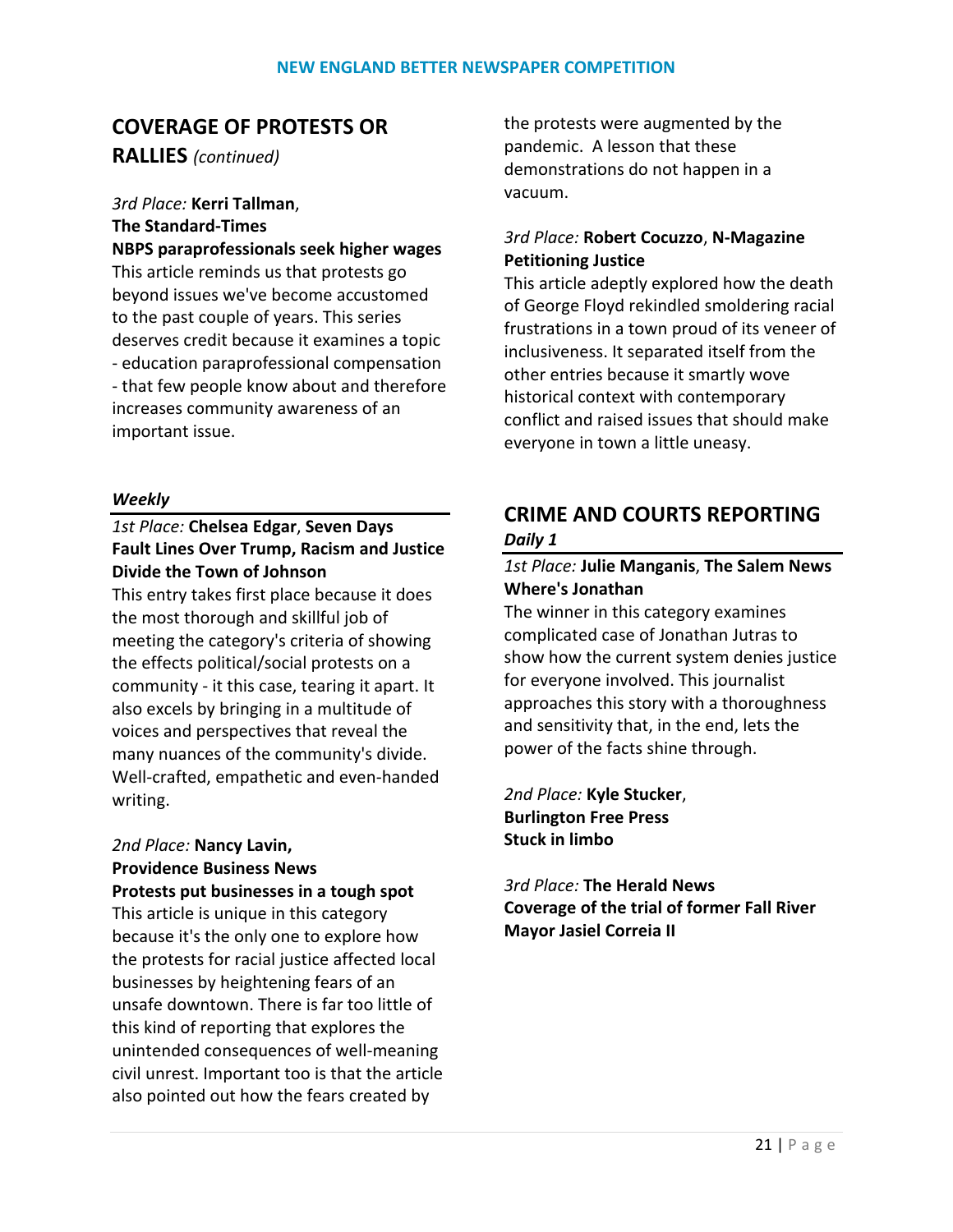# **CRIME AND COURTS REPORTING**

*(continued)*

#### *Daily 2*

#### *1st Place:* **Stephanie Barry**, **The Republican Do You Think I Killed Him**

A haunting tale of how a determined police detective did all he could to reveal the truth about the five-decades-old murder of a 13 year-old boy. The journalist skillfully shifts the story through time and employ the chilling dialogue between the detective and the defrocked priest at the center of the investigation.

*2nd Place:* **Cynthia McCormick**, **Cape Cod Times Tatiana overdose**

*3rd Place:* **Brad Petrishen**, **Telegram & Gazette T&G lawsuit for public records access**

#### *News Services and Online News Sites*

*1st Place:* **Kelan Lyons**, **The Connecticut Mirror Cash bail in the COVID era**

In many ways, the COVID-19 pandemic pushed a strained courts system to the breaking point. This story shows the personal and human costs, raising serious questions about the possibility for justice while pointing to the need for potential reforms.

*2nd Place:* **Anna Elizabeth**, **The Connecticut Examiner A Year Without Jury Trials** *3rd Place:* **Granite State News Collaborative Restorative Justice Project**

#### *Weekly*

#### *1st Place:* **Colin Flanders**, **Seven Days Case Dismissed? Questions Persist About Police Investigation Into Ralph Jean-Marie's Disappearance**

This story exemplifies the importance of accountability journalism as it puts a harsh light on local police for the failures to thoroughly investigate a local man's disappearance. The journalist moves beyond the official story from police to point to unexplored paths — and then delivers the evidence-driven story in a way that cannot be ignored.

*2nd Place:* **Lauren Clem**, **Valley Breeze In Woonsocket, threat of gun violence hits close to home**

*3rd Place:* **Lauren Clem**, **Valley Breeze Family demanding answers in Logee Street murder case**

# **EDITORIAL CARTOON** *Combined*

*1st Place:* **A. Crock (Adam Graham)**, **Provincetown Independent "Lobster Man Roll"**

A humorous and effective take on a big news event both in the area and worldwide.

*2nd Place:* **Tim Newcomb**, **Seven Days Trump cuts Vermont's vaccine allotment** Simple artwork makes the point most effectively.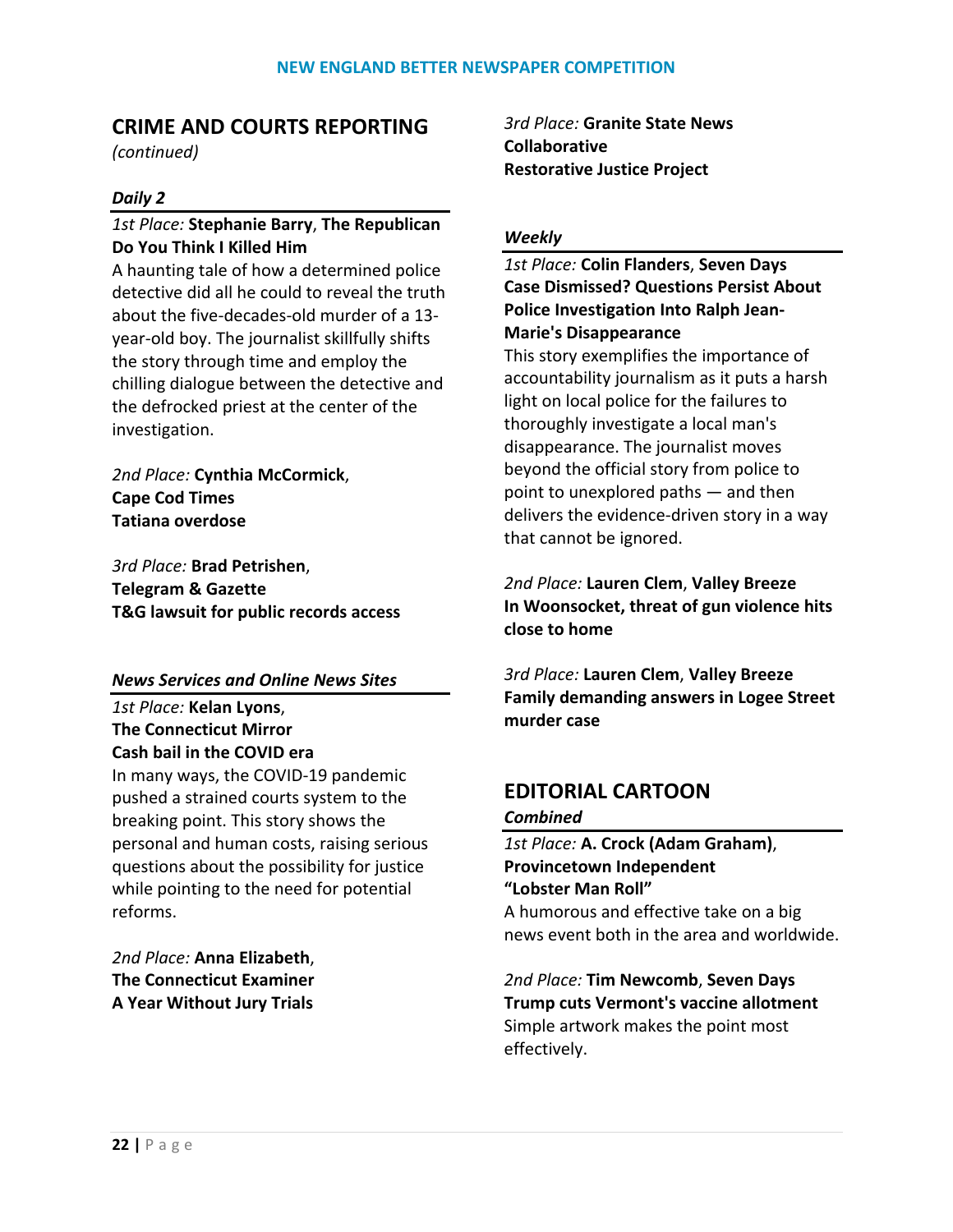# **EDITORIAL WRITING**

#### *Combined*

#### *1st Place:* **George Brennan**, **The Martha's Vineyard Times Editorials**

When this newspaper takes an editorial stand, it uses sharp, emphatic language and pulls nopunches.

*2nd Place:* **Gregory Stroud**, **The Connecticut Examiner Three Editorials**

Timely and blunt. I like that the writer isn't afraid to identify himself.

#### *3rd Place:* **Staff**, **The Berkshire Eagle Berkshire Eagle, Editorial Writing, April 16, March 19, 2021, Oct. 17, 2020**

The editorial castigating the police department is longer than the paper's other submissions, but was gripping and factual. The others, though shorter, made their points clearly.

# **EDITORIAL/COMMENTARY PAGE** *Combined*

#### *1st Place:* **Jeff Potter, editor**, **The Commons 'Insurrection'**

Laid-back makeup helps make a powerful statement about the events of January 6.

#### *2nd Place:* **Staff**, **The Republican Traitors**

The commentary is encompassed in a page dominated by pictures of those the paper deemed traitors for their roles on and about January 6.

*3rd Place:* **Angelo Lynn and staff**, **Addison County Independent Editorial pages Feb. 25, 2021** A pleasing winter image is the focal point of this attractive opinion page.

# **EDUCATION REPORTING**

#### *Daily 1*

*1st Place:* **Lindsay Tice**, **Sun Journal Education under siege: A Sun Journal investigation**

Outstanding use of data to connect the dots and tell an important story.

*2nd Place:* **Kerri Tallman**, **The Standard-Times 'It's unacceptable, there's no excuse' New Bedford Public Schools misreports 16 school-based arrests**

Great use of reporting, data journalism and really clear explanation of how things work.

# *3rd Place:* **Susannah Sudborough**, **Taunton Daily Gazette**

**Hope for students struggling with dyslexia The challenges some Taunton students face, and ...**

Great storytelling on a very important subject. The writing really keeps the reader's attention throughout the article.

#### *Daily 2*

*1st Place:* **Jessica Hill**, **Cape Cod Times Racial disparity in school discipline** Outstanding reporting on an important issue, all backed up with graphics, data and strong photography.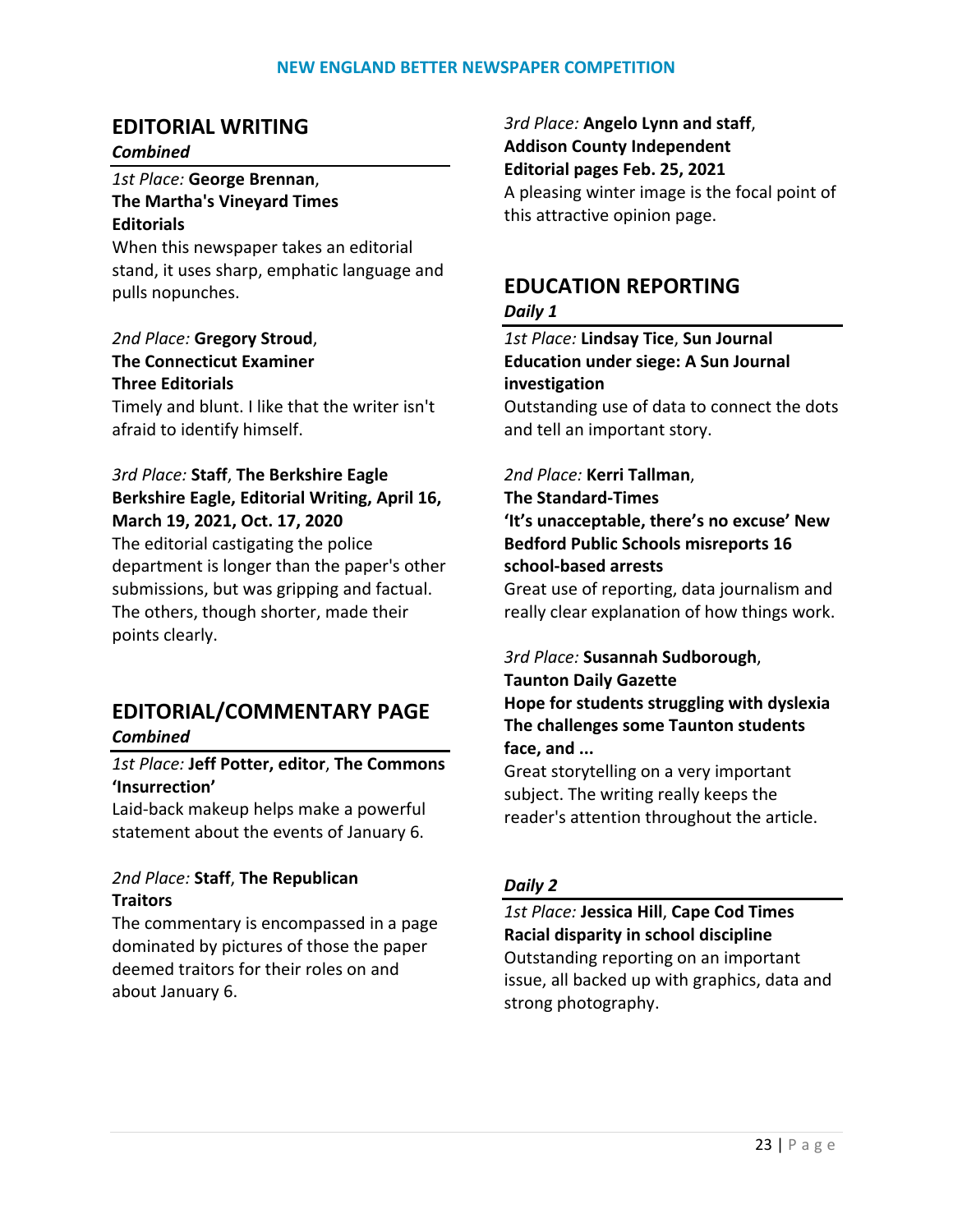# **EDUCATION REPORTING**

*(continued)*

*2nd Place:* **Greta Jochem and Francesca Paris**, **The Berkshire Eagle Berkshire public schools lost hundreds of students during the pandemic.**  Packed with great reporting, all the information a parent would need and supported with graphics. Really great work.

*3rd Place:* **Michael Gagne**, **Record-Journal The state of local schools amid pandemic** Great series that covered topics important to the community in an easy to understand way.

#### *News Services and Online News Sites*

# *1st Place (tie):* **Jacqueline Rabe Thomas**, **The Connecticut Mirror**

**School construction and segregation** This is a tie with the NH news collaborative series on Covid learning.The Mirror takes an in-depth look at an issue that is so important to education equity. Looking at the history -- and present -- of segregated schools in CT is powerful and should serve as a wakeup call for CT leaders. These stories are well told and packed with helpful information and graphics.

#### *1st Place (tie):* **GSNC Reporters**, **Granite State News Collaborative Remote Learning Progress Report**

This project is a tour de force, covering nearly every remote learning/hybrid learning challenge you can think of. The fact that it is a collaboration makes it even better at this moment in the news business. Love the solutions focus. One pet peeve, there could be more students and parents

in some of the stories and fewer usual suspects. Still outstanding work!

#### *2nd Place:* **Philip Marcelo, Steven Senne and Rodrique Ngowi**, **The Associated Press For Native Americans, Harvard and other colleges fall short**

This story takes a look at an oftenoverlooked population in reporting -- Native Americans -- and raises important questions about the role of colleges in their social mobility. As the story says, during the pandemic, Native students experienced the sharpest college enrollment decline of any racial or ethnic group, as economic hardships, health disparities and the challenges of remote learning in isolated tribal communities forced many students to quit school. Kudos for elevating these challenges to enhance readers' understanding.

#### *Weekly 1*

#### *1st Place:* **Ross Cristantiello, Joy Hosford and Mike Gaffney**, **Lexington Minuteman Pandemic effects linger at technical schools**

Really good team effort on reporting. Lots of different voices elevated. Good detail about what makes CTE a special challenge for students. Well reported.

#### *2nd Place:* **Matthew Nadler, Trevor Hass**, **Duxbury Clipper DHS football team antisemitism controversy**

# Good job sticking with a story that broke on the beat and finding angles to write about. The pieces do not shy away from exposing the concerning developments on the team, but also do a good job of showing the rift in

the community, without sensationalizing.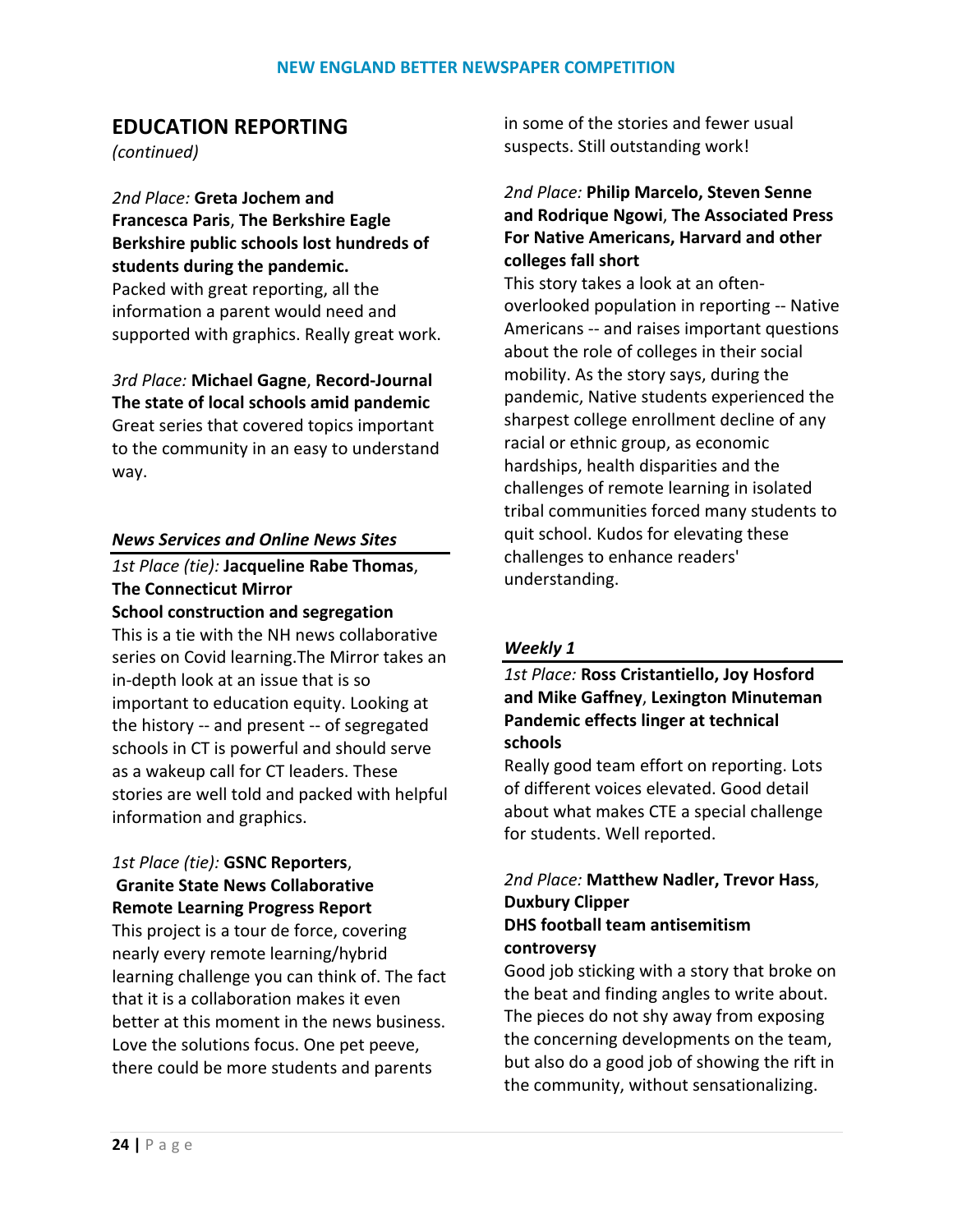# **EDUCATION REPORTING**

*(continued)*

#### *3rd Place:* **Dean Geddes**, **The Inquirer and Mirror Balancing Act: Teachers Juggle In-Class and Remote Learning**

This story is well written and does a good job of explaining the challenges that teachers face in hybrid learning. I would have liked to see some comments from students on the impact of the teachers' juggling.

#### *Weekly 2*

# *1st Place:* **Alison Novak, Courtney Lamdin**, **Seven Days**

#### **PCBs at Burlington High School**

Such a great package of stories for readers. They put the students at the center of the issue and do a great job of amplifying student concerns. While the subject matter can be technical, the writers took great pains to make the information clear and understandable. An impressive effort on a huge community story.

#### *2nd Place:* **Chelsea Edgar**, **Seven Days Norwich University's President Decamps to COVID-19 Front Line — a Dorm Room**

This is such a great profile! You really get to know the president and what made him tick during a challenging time for the college. Great details, like the Post Malone song make this a fun and delightful read.

# *3rd Place:* **Olga Peters**, **The Commons Educating hand-in-hand with uncertainty**

Story is well written with lots of interesting details. The only criticism is the lack of student voices.

# **ENTERTAINMENT VIDEO**

#### *Combined*

#### *1st Place:* **Eva Sollberger**, **Seven Days Winter Dipping With Katharine Montstream and the Red Hot Chilly Dippers**

Red Hot Chili Dippers - beautifully shot and captures the intensity of this community of dippers. The love affair with the lake fueling Monstream's painting shone through. The paint effects in the video were an added bonus!

# *2nd Place:* **Peter Huoppi, Rick Koster**, **The Day, New London**

**The secret to finding a parking spot in Mystic**

Fun, quirky video about finding parking in Mystic.

## **ENVIRONMENTAL REPORTING** *Daily 1*

#### *1st Place:* **Paul Leighton**, **The Salem News Still Dirty**

Impressive effort by the news organization to hold authorities accountable for ensuring the continued protection of residents harmed by an environmental problem. Information led to action by the government.

#### *2nd Place:* **Susannah Sudborough**, **Taunton Daily Gazette**

**Scientists weigh in on Taunton gasification** Solid effort by the news organization to independently ask important questions about a proposal that has potential health and environmental impact on community.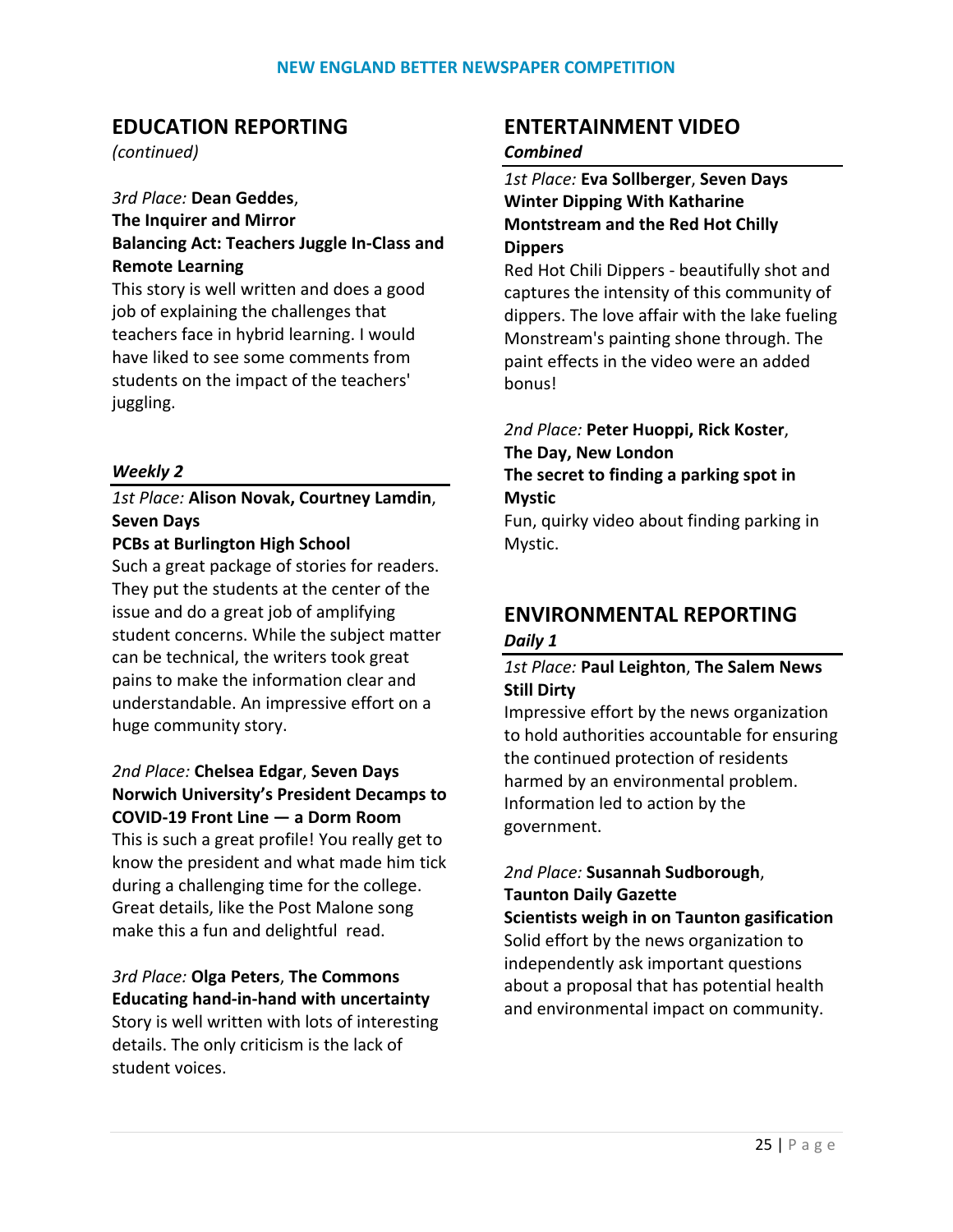# **ENVIRONMENTAL REPORTING**

*(continued)*

# *3rd Place:* **John Ruddy**, **The Day, New London The Promise of Plum Island**

Solid effort to explain the potential impact of a proposal that could shape a major feature of the community.

#### *Daily 2*

#### *1st Place:* **Felix Carroll**, **The Berkshire Eagle Ice Glen's famous old-growth hemlocks are dying**

In highly competitive category, this entry stood out for its compelling writing and excellent marriage with the accompanying photography. Even if you are not naturally a "tree-hugger" the reader will end up caring deeply about the fate of these historic trees.

#### *2nd Place:* **Patrick Johnson**, **The Republican Whose Mountain is it**

Solid job of untangling the legal and bureaucratic complexities of this project which has the potential of a major impact on the community, its residents and its wildlife.

#### *3rd Place:* **Jeanette Deforge**, **The Republican**

**'Grand mystery': Is Chicopee site eyed for an industrial park actually a conservation area?**

Good effort to untangle some of the complexities surrounding the fate of an integral element of the community.

#### *News Services and Online News Sites*

#### *1st Place:* **Bruce Mohl**, **CommonWealth Magazine Somerset struggles amid slow rollout of offshore wind**

A terrific story about unintended consequences — a wind-power company bought property contaminated by a coal plant while promising a green future, only to turn to unpopular activities such as trucking in scrap metal and road salt after the Trump administration put a hold on offshore wind. The reporter does an excellent job of explaining how this complex issue played out, with town officials and activists at loggerheads over environmental concerns versus unrealized tax revenues.

## *2nd Place:* **Julia Werth**, **The Connecticut Examiner As State and Federal Efforts Wane,**

**Phragmites Control is Left to Private Efforts** A well-told story on how efforts to control phragmites, an invasive weed found in waterways, have receded in recent years, leading to their re-emergence. Especially striking was a comment from a state official that there are no longer enough employees to do the work, leading to private landowners having to foot the bill.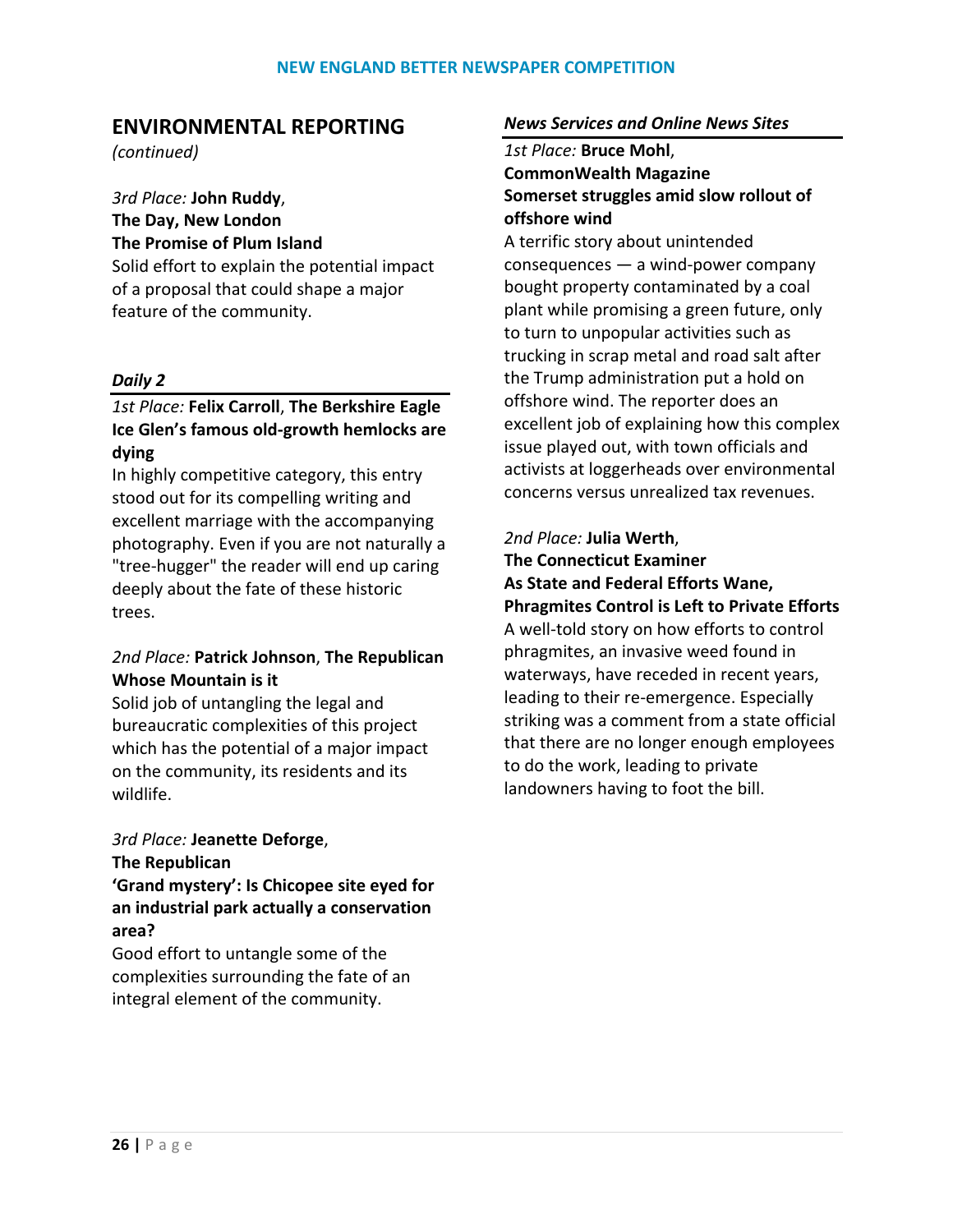# **ENVIRONMENTAL REPORTING**

*(continued)*

*3rd Place:* **Brendan Crowley**, **The Connecticut Examiner North Stonington Solar Project Attempts Balance of Environmental Priorities** Yet another tale of unexpected consequences, as a community that welcomed a solar-energy company is now contending with the reality that the company wants to clear-cut 44 acres of forest land in order to erect solar panels. The facts and disputes are laid out clearly and understandably, with a minimum of jargon.

#### *Weekly 1*

# *1st Place:* **John Stanton**, **The Inquirer and Mirror Health of the Harnor**

An outstanding example of reporting that combines routine coverage of officialdom with enterprise. Nantucket's economy and attractiveness depends on the health of its waters, and black algae fed by fertilizer is killing eelgrass and harming scallop fishermen. In a follow-up, the reporter pushes beyond that, examining what proposals have been offered to solve the problem and what chances there are for action to be taken. The story is expertly told, opening with the observations of a scallop fisherman and never losing sight of people who are affected by the pollution.

#### *2nd Place:* **Rich Harbert**, **Old Colony Memorial Two years walking the Bay Circuit Trail** As much a travel story as it is an

environmental report, the reporter nevertheless entertainingly introduces us to a great natural resource: the Bay Circuit Trail, a 230-mile network of hiking paths that ring Boston through its suburbs. We learn the history of the trail, how it's been managed and the stories of those who have made use of it. The reporter, his wife and another couple hiked the entire trail, which adds considerable interest to the article. A plethora of photos helps give the reader a sense of what the trail is like.

## *3rd Place:* **Christine Legere**, **Provincetown Independent "United on Shutting Pilgrim, Advocates Differ on Nuclear Waste"**

In covering the dilemma of what to do with radioactive waste generated by the Pilgrim nuclear power plant, the reporter smartly moves the issue of environmental justice to the center. She opens with a Navajo activist from New Mexico who opposes plans to move the waste out of Plymouth and into his backyard. At the same time, though, she gives ample space to the views of a local official who argues that the environmental justice issue is an "oversimplification" given that Plymouth is a densely populated area ill-suited to such storage.

#### *Weekly 2*

#### *1st Place:* **Kevin McCallum**, **Seven Days Beekeepers Worry Pesticide-Treated Seeds Contribute to Hive Deaths**

This is one of two stories reported by Seven Days on the threat posed to bees in Vermont by pesticides known as neonicotinoids. The stories feature solid reporting on a vitally important issue that threatens the food chain  $-$  as well as steps that officials are considering in order to deal with the issue. Both stories are also wellwritten, pulling the reader along and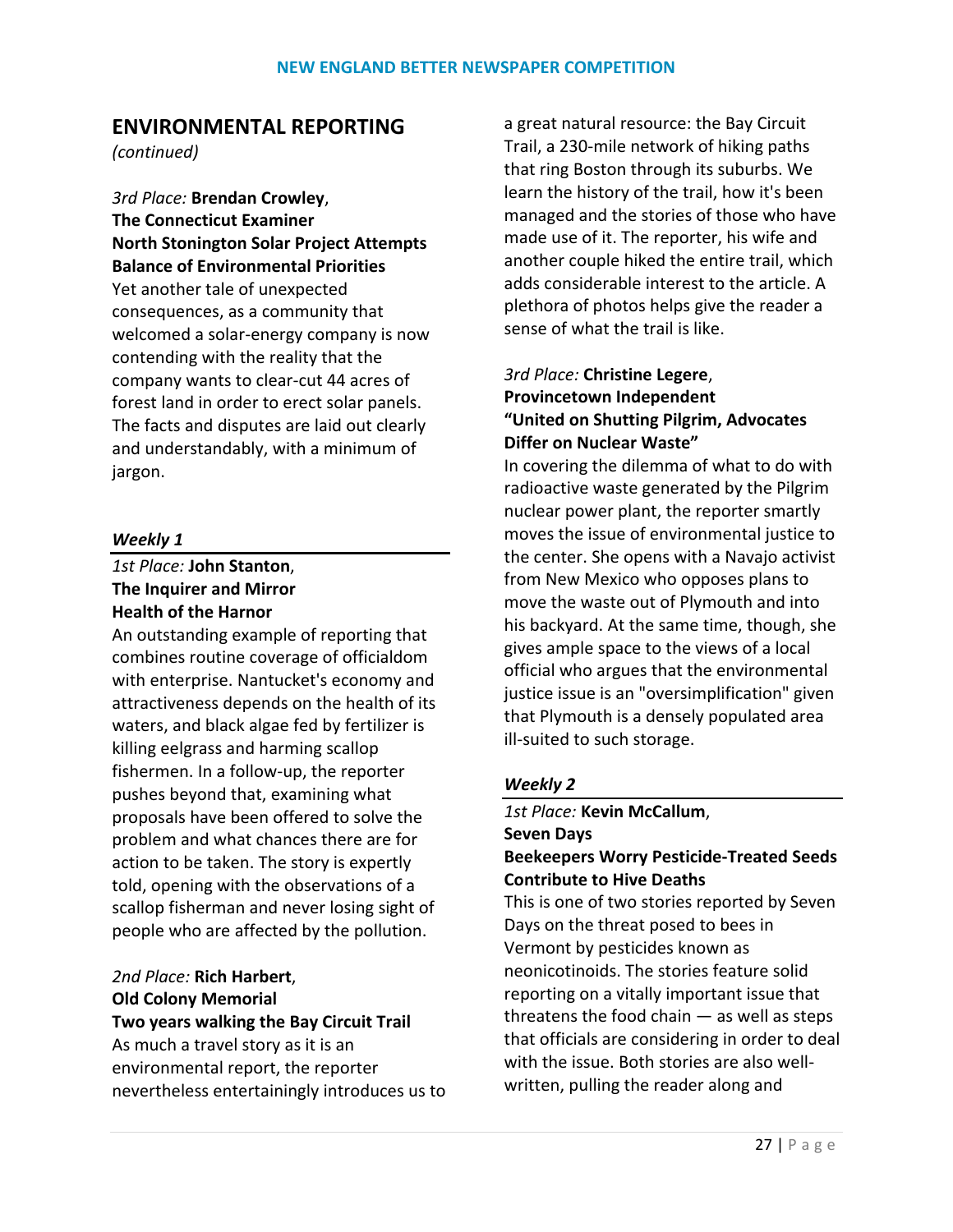explaining complicated issues in understandable terms.

#### *1st Place:* **Margaret Grayson**, **Seven Days**

## **The Vermont Wild Bee Survey Finds and Identifies Hundreds of Species**

Rather than standing as a separate entry, this is really part of a package. The two stories should be given a single first-place award.

#### *2nd Place:* **Julia Wells, Noah Asimow and Maia Coleman**, **Vineyard Gazette Sheriff's Meadow Trail Clearing**

After learning that more than 25 miles of trail had been improperly cut in the state forest, the Vineyard Gazette went to work, reporting detailed follow-ups that culminated with an agreement to undo the damage that had been done. Although much of the coverage involved reporting on official actions, the paper pushed beyond that, obtaining public documents, interviewing officials and keeping a spotlight on the issue. Without the Gazette's efforts, it's easy to imagine this falling through the cracks.

#### *3rd Place:* **Kevin McCallum Seven Days**

#### **Lake Memphremagog's Natural Beauty Belies Worries About Contaminants and Fish With Tumors**

Deeply reported and well-written in a narrative style that keeps the reader engaged. The issue is complex: Is water pollution coming from Vermont contaminating drinking water in Quebec? It is also ambiguous — despite some rather harrowing pieces of evidence, including tumors on fish, the level of contaminants appears to fall below anything that would pose a danger to humans.

# **EVENT SPECIAL SECTION**

#### *Weekly*

#### *1st Place:* **The Harvard Press**

**Town Meeting Warrant in Plain English** This section is an invaluable resource and service for the community, helping them easily navigate through Town Meeting.

#### *2nd Place:* **The Ellsworth American. Tournament Edition**

Creative solution to publishing a special section about a beloved tournament, during a year without a tournament.

# **EXCELLENCE IN NEWSROOM COLLABORATION AND PARTNERSHIPS**

#### *Daily*

# *1st Place:* **The Day, New London Spirit of the City**

Successful collaboration between the newspaper and local university gave journalism students the opportunity to work with professional journalists and have their work published. The added resources and relationships built make this a winning partnership.

#### *News Service and Online*

## *1st Place:* **Granite State News Collaborative Granite State News Collaborative Partners Covid Coverage**

The Granite State News Collaborative easily takes the win for their amazing partnership during Covid. Engaging newspapers, radio, freelancers and journalism students gave the partnership the ability to produce stories that covered every region in the state. Sharing information and innovative ideas with residents and businesses was a huge success -- and kudos for providing news in both English and Spanish!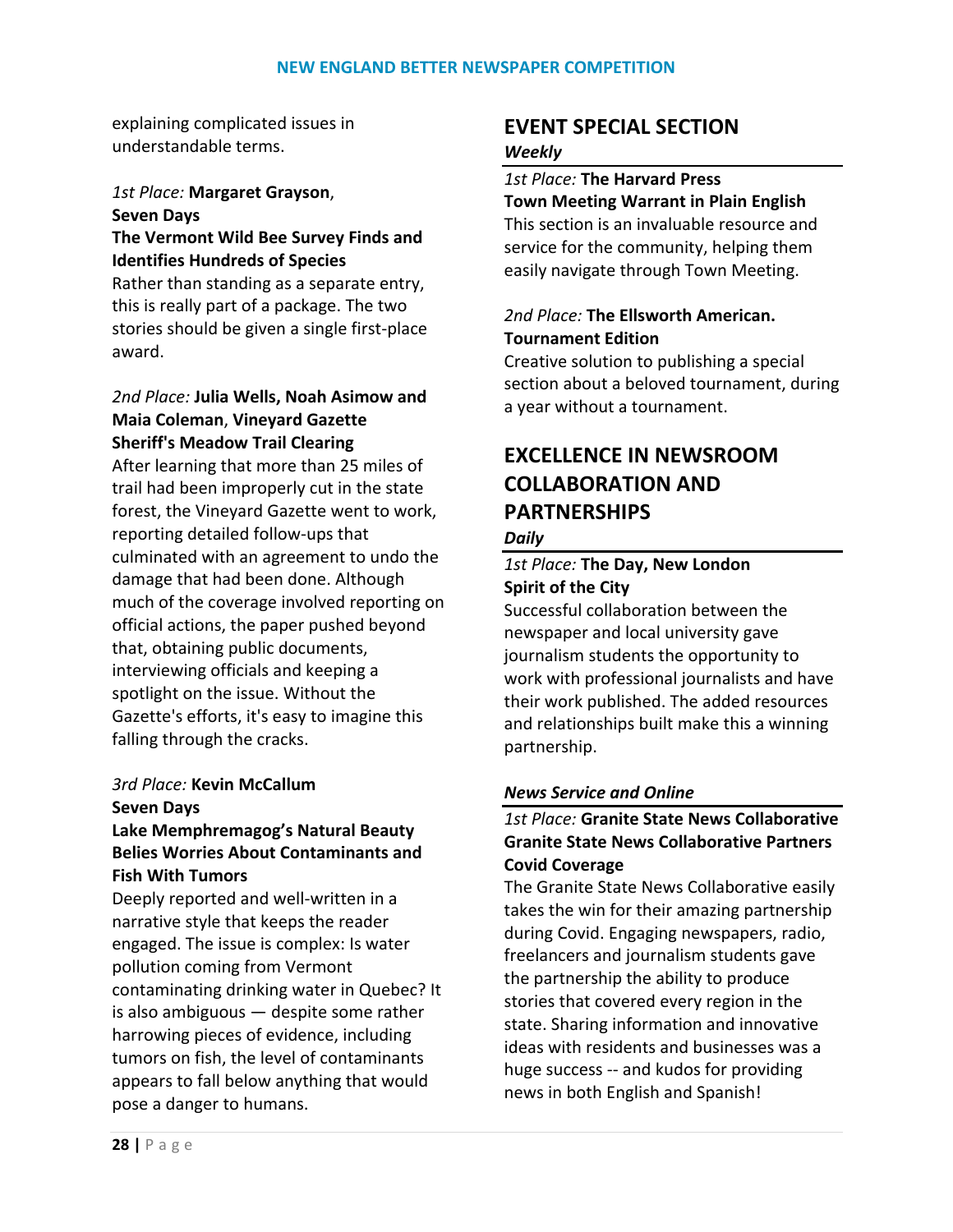# **EXCELLENCE IN NEWSROOM COLLABORATION AND PARTNERSHIPS**

*(continued)*

#### *Weekly*

*1st Place:* **Lindsay Repka, Middlebury Students, John McCright**, **Addison County Independent Newsroom partnership on COVID and Cancer series**

Congratulations to the Addison County Independent for creating a successful partnership with biochemistry students to inform their readers about COVID. Extending this relationship to cover other health issues, like the Cancer series, is genius.

*2nd Place:* **Derek Brouwer, Liam Elder-Connors (VPR)**, **Seven Days COVID-19 Kept Families and Regulators Out of Eldercare Homes. This Is What Was Happening**

*3rd Place (tie):* **Kory Curcuru, Erika Brown**, **The Manchester Cricket Timeline Cape Ann: A Collaboration On Local History**

*3rd Place (tie):* **Grant Welker, Tom Quinn, Paul Matthews, Worcester Business Journal Restaurant Scene**

# **FEATURE PHOTO**

#### *Daily 1*

*1st Place:* **Paul Franz**, **The Greenfield Recorder A wooden throne** Excellent slice of time! well done! *2nd Place:* **Peter Pereira**, **The Standard-Times Want to be friends?** funny image!

*3rd Place:* **Peter Pereira**, **The Standard-Times Summer break vibes** Excellent image

#### *Daily 2*

*1st Place:* **Ron Schloerb**, **Cape Cod Times Mid Flight Meal** Well done

*2nd Place:* **Ron Schloerb**, **Cape Cod Times Colorful Landing** Good Eye!

*3rd Place:* **Don Treeger**, **The Republican Skating Away** Nice image

#### *News Services and Online News Sites*

*1st Place:* **Glenn Russell**, **VTDigger.org Plexiglass Santa** Nice

*2nd Place:* **Glenn Russell**, **VTDigger.org Frosty Glasses** Interesting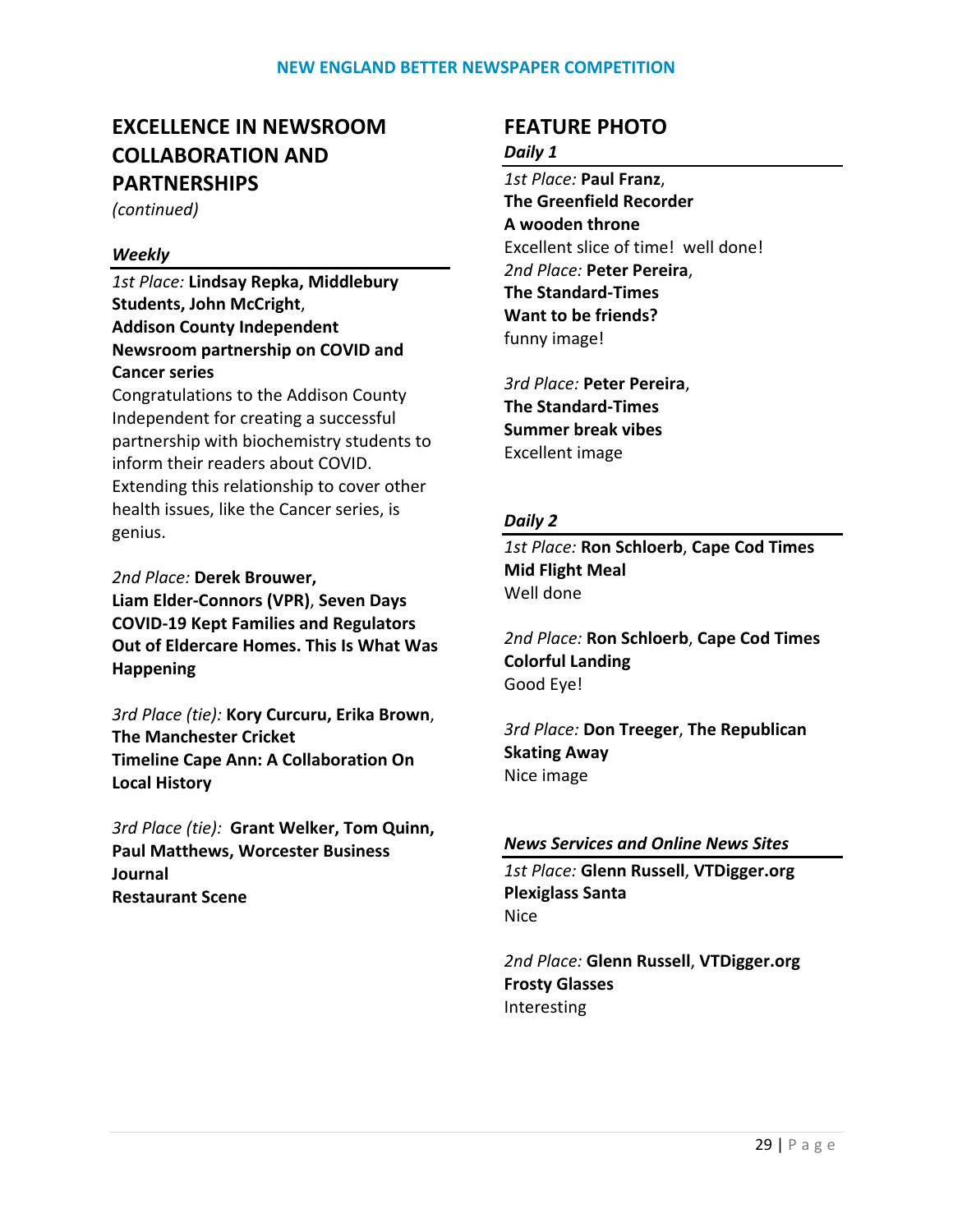## **FEATURE PHOTO**

*(continued)*

#### *Weekly*

*1st Place:* **Mark Alan Lovewell**, **Vineyard Gazette Eclipse** An Absolutely Beautiful Image! Lovely! Well Done!

*2nd Place:* **Jeremy Driesen**, **The Martha's Vineyard Times Star struck Beautiful!** 

*3rd Place:* **Margie Green Joseph**, **Fairhaven Neighborhood News Taking advantage of a warm October afernoon** Well done!

# **FEATURE VIDEO**

*Daily 1*

*1st Place:* **Peter Huoppi**, **The Day, New London Dog delivers newspapers in Mystic** High quality video – this was a fun story that was perfect for video. Nice job!

*2nd Place:* **Kristopher Radder**, **Brattleboro Reformer A life changing moment** Kudos to Kristopher Radder for this emotional video.

#### *Weekly 2*

## *1st Place:* **Eva Sollberger**, **Seven Days Founders Hall on Saint Michael's Campus Is Selectively Dismantled**

This video capturing the de-construction of Founders Hall was mesmerizing!

*2nd Place:* **Megan James**, **Addison County Independent The CocoaPort**

Creative and heart-warming - displayed the enduring human spirit around the holidays during COVID.

# **FOOD PAGE OR SECTION**

#### *Combined*

# *1st Place:* **Jordan Barry, Melissa Pasanen, Sally Pollak**, **Seven Days**

**Food + Drink Section, March 3, 2021**

This is local food journalism at its best: Timely, inclusive and compelling. After reading this lively section, I felt like I better understood the community covered beyond its food-and-drink proclivities. Well done.

# *2nd Place:* **Catherine Walthers, Randi Baird**, **MV Bluedot Living**

#### **Kelp is on the Way! Savory Seaweed Might Save the World**

Excellent work distinguished by beautiful photography and thorough reporting. In a sea (so to speak) of syndicated copy, it was refreshing to come across an original and highly current recipe, presented in such a way that every reader would consider making it.

*3rd Place:* **Gregory Stroud**, **The Connecticut Examiner Angel Food Cake, Putting Flour to the Test** Solid chronicle of an important food experiment.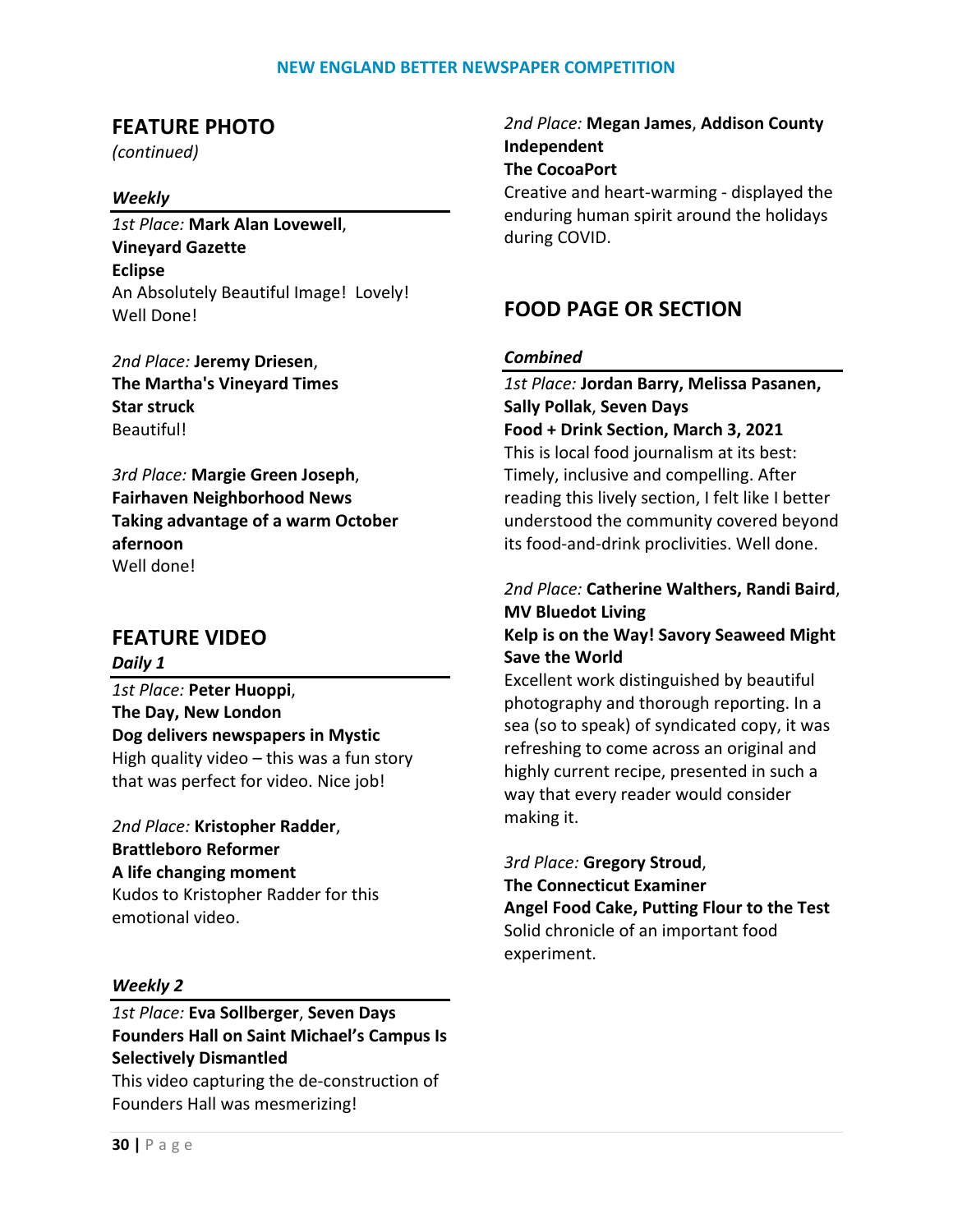# **FRONT PAGE**

#### *Combined*

#### *1st Place:* **David Pollard, Lisa Lynn**, **VT Ski & Ride**

The cover photo of Zeb Powell is an energy shot – nice! The light type face doesn't detract from the phot – this was the right light type. Beautiful cover.

#### *2nd Place:* **Kristina Walser**, **Boston Business Journal Front page March 19, 2021**

This cover draws in every single reader of the Boston Business Journal. Creative illustration that portrays what everyone is tryingn to figure out!

*3rd Place:* **Production Director Anne Ewing**, **Providence Business News BEYOND COVID: The 2020 Interview Issue** Bold design!

#### *Daily*

#### *1st Place:* **Staff**, **The Berkshire Eagle Berkshire Eagle, July 29, 2021**

Such a creative way to illustrate the swirl of questions going through all of our minds at this moment, and the drophed makes it clear: We have answers.

#### *2nd Place:* **Gregory Bryant**, **Cape Cod Times Those we lost**

One year since the pandemic claimed a life on Cape Cod, the Times makes us stop, reflect and realize that there is a face, a person behind every number of the pandemic's devastating toll.

#### *3rd Place:* **Jim Flynn**, **Republican-American May 20, 2021**

This front page, with a perfect-for-themoment photo by Jim Shannon, reflects the sense of relief that the lifting of COVID-19 restrictions brought, while also including a breakout of do's and don'ts. The energy of this page suggests a newspaper staff that is working hard to engage its readers every day it publishes.

# **GENERAL NEWS PHOTO**

#### *Daily 1*

#### *1st Place:* **Art Illman**, **The MetroWest Daily News Who's looking at you?**

Wow! Just Wow! One of those images every p[hotojpurnalist wishes he or she captured. Perfect Composition, timing, slow shutter speed and expression. Well done!

*2nd Place:* **Paul Bilodeau**, **Gloucester Daily Times Museum hatches free show** Well concieived image.

*3rd Place:* **Hannah Schroeder**, **The Keene Sentinel Kid mayor** Nice image!

#### *Daily 2*

*1st Place:* **Rick Cinclair**, **Telegram & Gazette Doherty Graduation at Polar Park** New vantage point

*2nd Place:* **Stephanie Zollshan**, **The Berkshire Eagle Saying goodbye to a local hero,**  Nice

*3rd Place:* **Carl Russo**, **The Eagle-Tribune Saving the church** Nice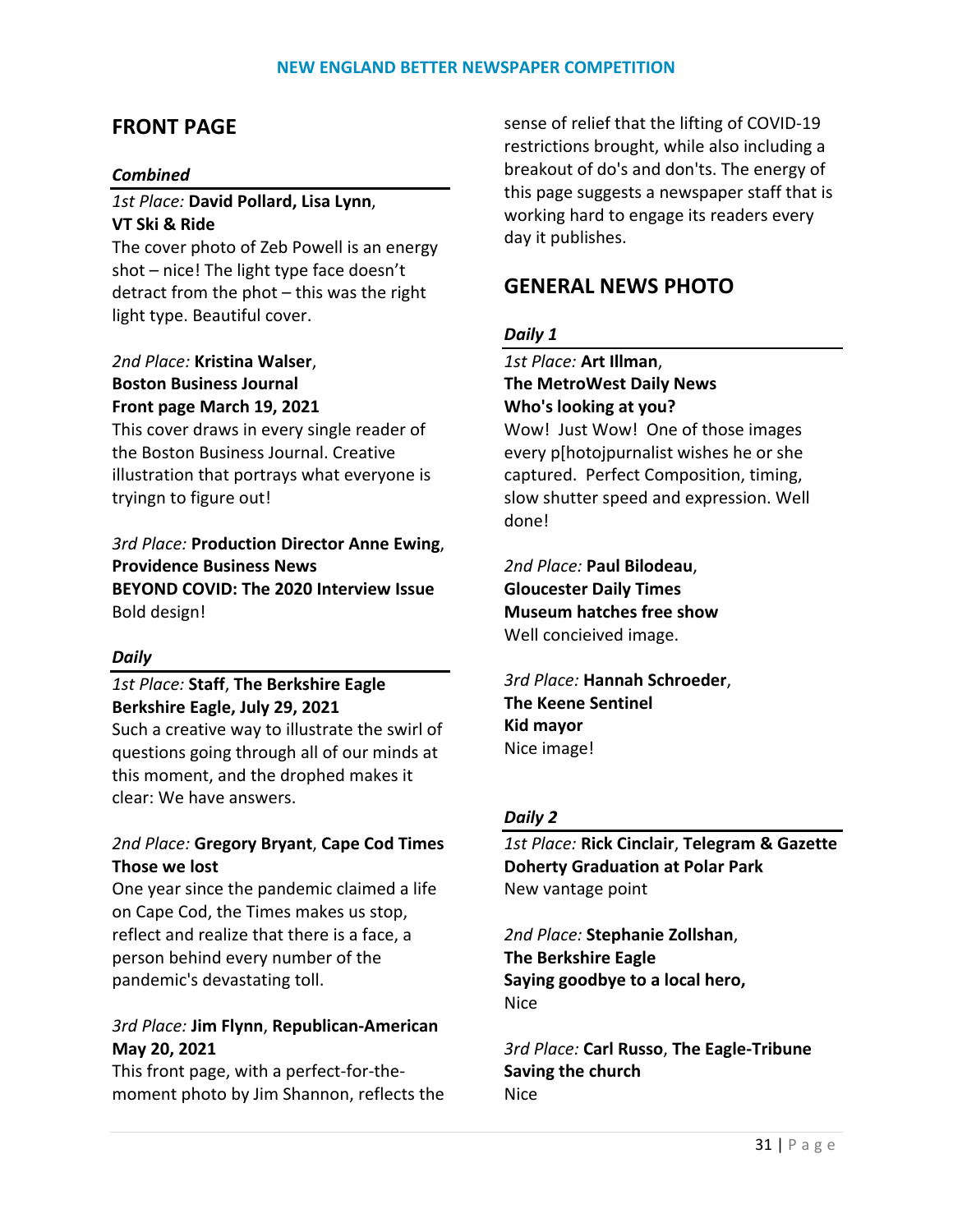# **GENERAL NEWS PHOTO**

*(continued)*

#### *Weekly 1*

*1st Place:* **David Sokol**, **Swampscott Reporter Smoke** Great Fire Image

*2nd Place:* **Gordon Miller**, **Stowe Reporter Bus brushing** Strong news image

*3rd Place:* **Gene Marchand**, **The Mashpee Enterprise Shellfishing Lesson** Cute news image

#### *Weekly 2*

*1st Place:* **Gene Marchand**, **The Falmouth Enterprise Knob Repairs** Turning a nothing subject into art!

*2nd Place:* **Gene Marchand**, **The Falmouth Enterprise Newspaper Reader** Well done

*3rd Place:* **Gary Higgins**, **Boston Business Journal Uber driver during the pandemic** Good angle

# **GENERAL NEWS STORY**

#### *Daily 1*

*1st Place:* **Elizabeth Regan**, **The Day, New London Troops are coming home but not for these families**

Americans talk a lot about honoring those who serve, but it's often lip service. This elegantly written tribute captures the anguish lived daily by Gold Star families.

# *2nd Place:* **Wheeler Cowperthwaite, and Joe Difazio**, **The Patriot Ledger Guilfoil PR**

Excellent accountability reporting. No stone left unturned here.

# *3rd Place:* **Steven Sanchez**,

**Taunton Daily Gazette From dreams to reality Former Taunton track athlete chases music dream while helping fight COVID**

A highly readable profile of an incredibly inspirational newsmaker.

#### *Daily 2*

# *1st Place:* **Cynthia McCormick**, **Cape Cod Times Judge never hears parents' plea** These stories are painful to read, but Cynthia McCormick's gripping reporting - done in the finest tradition of accountability journalism -- pulls back the curtain on every parent's nightmare.

# *2nd Place:* **Kim Ring**, **Telegram & Gazette 5-foot snake plies Ware River**

This story was a welcome pandemic distraction, and it gave us a villain we didn't know we needed.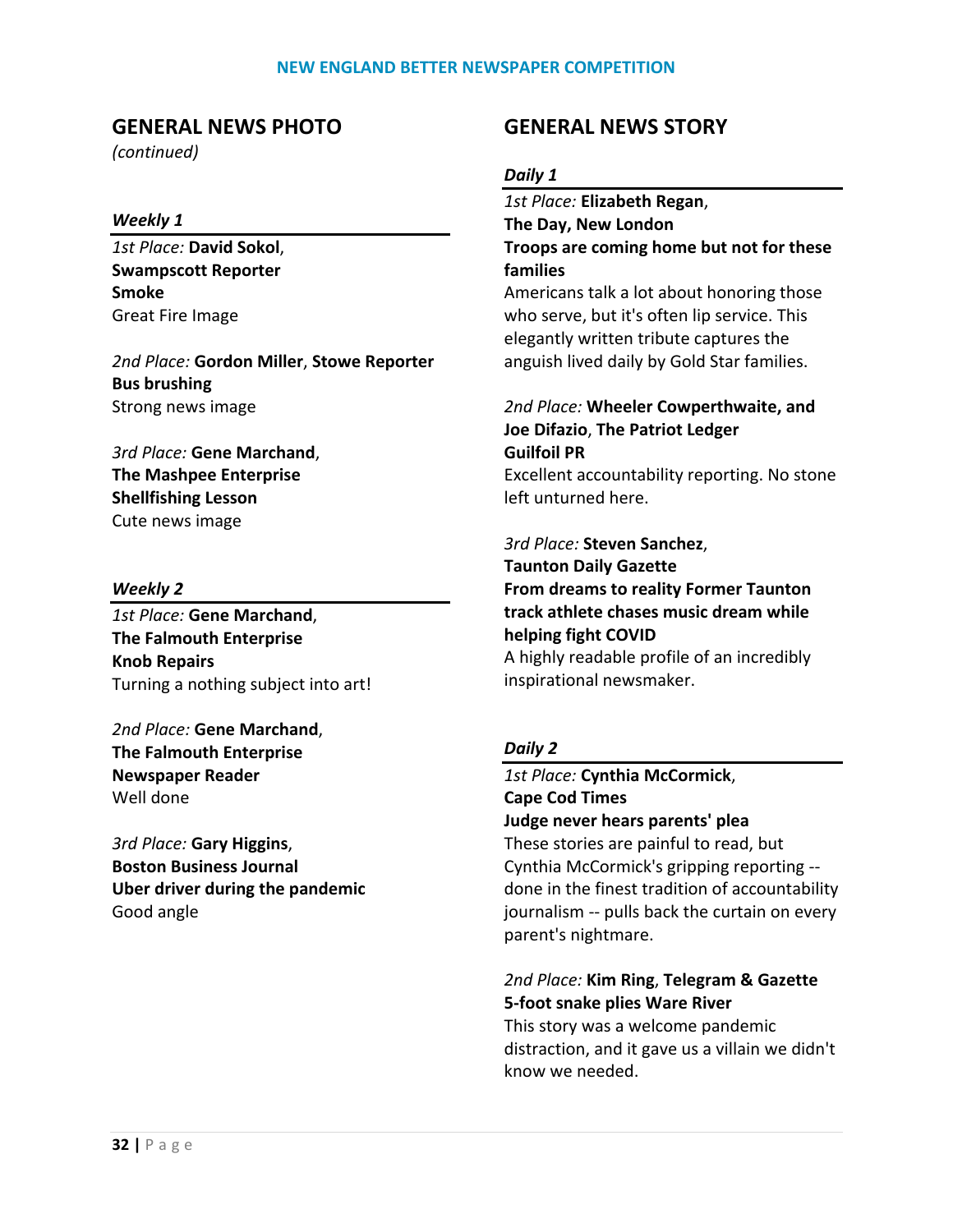# **GENERAL NEWS STORY**

*(continued)*

*3rd Place:* **Francesca Paris**, **The Berkshire Eagle Sorrow of Billy Evans' death hits home in Berkshires** Respectfully reported and beautifully written.

#### *News Services and Online News Sites*

*1st Place:* **Mia McCarthy**, **Boston.com A Lowell woman was told to kill her pet goats in 72 hours**

Detailed and textured reporting on a deeply intriguing -- and disturbing! -- local showdown.

#### *2nd Place:* **Brendan Crowley**, **The Connecticut Examiner Coverage of Tropical Storm Isaias and its aftermath**

Important reporting that shined a light into both the murky performance of Big Power at a time of crisis and the surprisingly effective response of smaller competitors.

#### *3rd Place:* **Christopher Gavin**, **Boston.com Cape Cod scuba divers believe the lobster diver who says he was trapped inside a whale. Here's why.**

This saga was a national talker, but we desperately needed an explainer (so many questions!). Boston.com delivered.

#### *Weekly 1*

*1st Place:* **George Brennan**, **The Martha's Vineyard Times Mansion House illegal water pumping** A superb example of covering a routine select board meeting, and discovering preferential treatment by public officials. *2nd Place:* **Michael Rausch**, **The Bourne Enterprise Opposition Greets National Guard Firing Range Presentation** Thorough coverage and reporting of a controversial firing range project.

*2nd Place:* **Dean Geddes**, **The Inquirer and Mirror Mitchell Fights PFAS in Turnout Gear** An important issue for the safety of the firefighters.

3rd Place: **Paul Benson, Provincetown Independent "On Being Inside a Whale: 'I Didn't Believe It at First, Either' "** Well written piece on a story that made headlines around the world.

#### *Weekly 2*

*1st Place:* **Noah Asimow**, **Vineyard Gazette Vineyard Trust Executive Director Resigns** Solid reporting on investigation into Trust executive director's falsifying documents.

*2nd Place:* **Colin Flanders**, **Seven Days Sound Effects: In the F-35's Flight Path, Vermonters' Lives Have Changed**

Colin Flanders delivered a thorough, deep dive into the "Sound Effects" and the impact it has on residents.

*3rd Place:* **Randolph T. Holhut**, **The Commons On the Waterfront**

This piece thoroughly explores the riverfront project and the potential and challenges involved.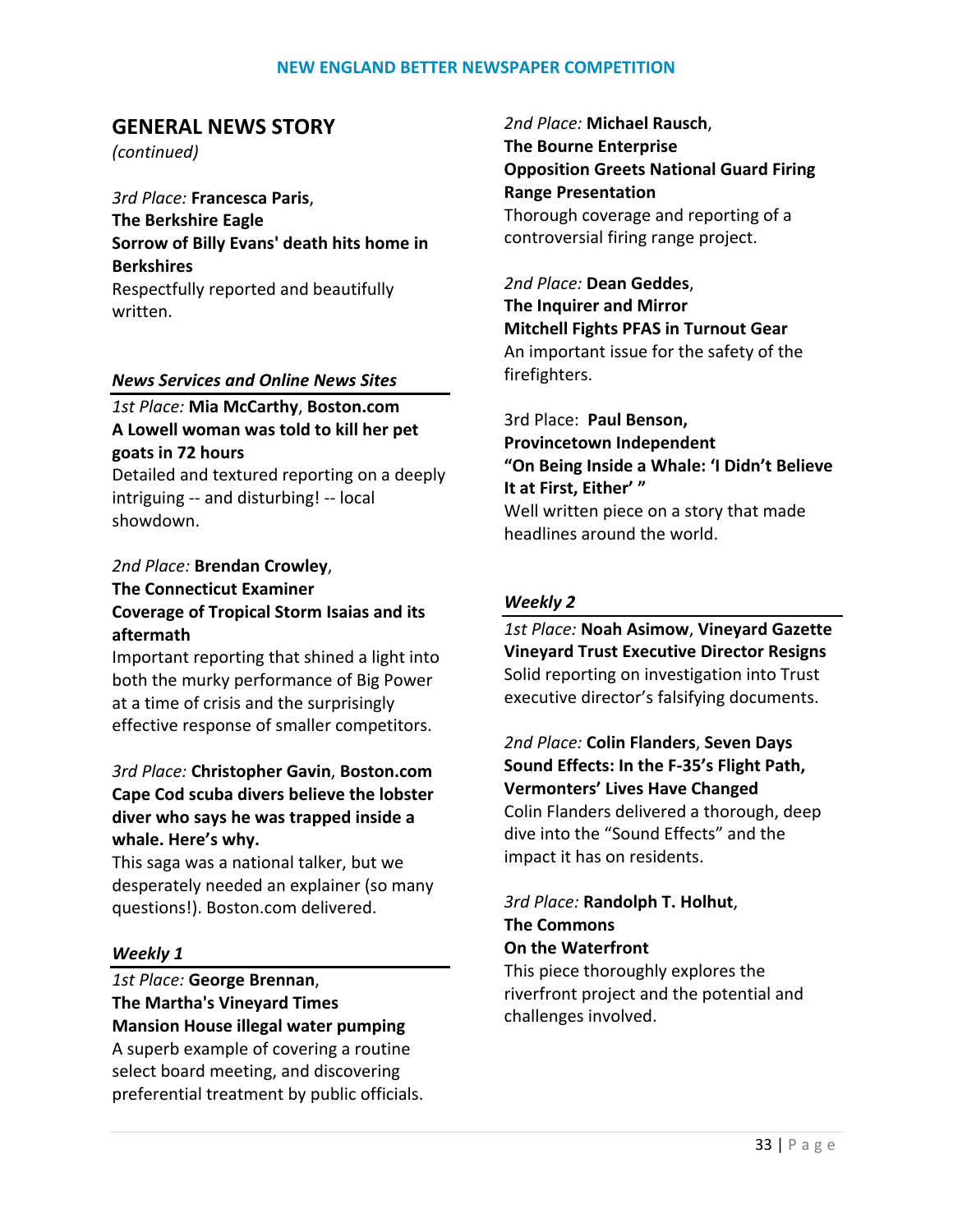# **GOVERNMENT REPORTING**

#### *Daily*

#### *1st Place:* **Taylor Ann Bradford and Sean Horgan**, **Gloucester Daily Times Toxic Mayor**

A fine example of watchdog journalism on the municipal beat. With strong reporting and writing, Taylor Ann Bradford painted a portrait of an erratic and bullying public official, leading to changes in personnel practices and the ousting of the erratic mayor.

#### *2nd Place:* **Wheeler Cowperthwaite and Joe Difazio**, **The Patriot Ledger Guilfoil PR**

The Ledger revealed a creepy and probably all-too-common practice of cities and towns bringing in consultants that seem more interested in circling the wagons for officials than serving the people -- and those people are paying for it. Would be interested to see what changes as a result of this strong reporting.

#### *3rd Place:* **Doug Fraser**, **Cape Cod Times Ambulance fees take patients by surprise**

Doug Fraser breaks down the complex issue of surprise medical billing by tackling the wide variance in ambulance costs. The writing here makes this entry stand out.

#### *News Services and Online News Sites*

*1st Place:* **Sarah Betancourt**, **CommonWealth Magazine Birth control law forgotten**

A probing report that revealed how a state law intended to provide access to birth control fell victim to a lack of an implementation plan. Strong reporting by

Sarah Betancourt in shining a light on a timely health issue.

#### *2nd Place:* **Steph Solis**, **MassLive Hundreds of complaints pour into Massachusetts' new COVID business reporting line**

A public records request leads to a comprehensive review of the concerns and complaints received by the state regarding Covid rule compliance. Lots of data here, and nicely written by reporter Steph Solis.

#### *3rd Place:* **Brendan Crowley**, **The Connecticut Examiner State Officials Switch Gears, Ask for Halt to Water Shutoffs**

Nice work by the CT Examiner in stopping the wheels of an arbitrary and fairly heartless bureaucracy that was literally shutting off the tap in people's homes.

#### *Weekly 1*

#### *1st Place:* **Jean Perry, Beth David**, **Fairhaven Neighborhood News Graves Named Interim TA Despite Concerns**

Fairhaven residents can thank Beth David for doing the work town officials should have done. David dug into the shaky financial history of the interim town administrator with solid reporting and good writing. Bonus points for providing the full text of the subject's full responses at the end of the story.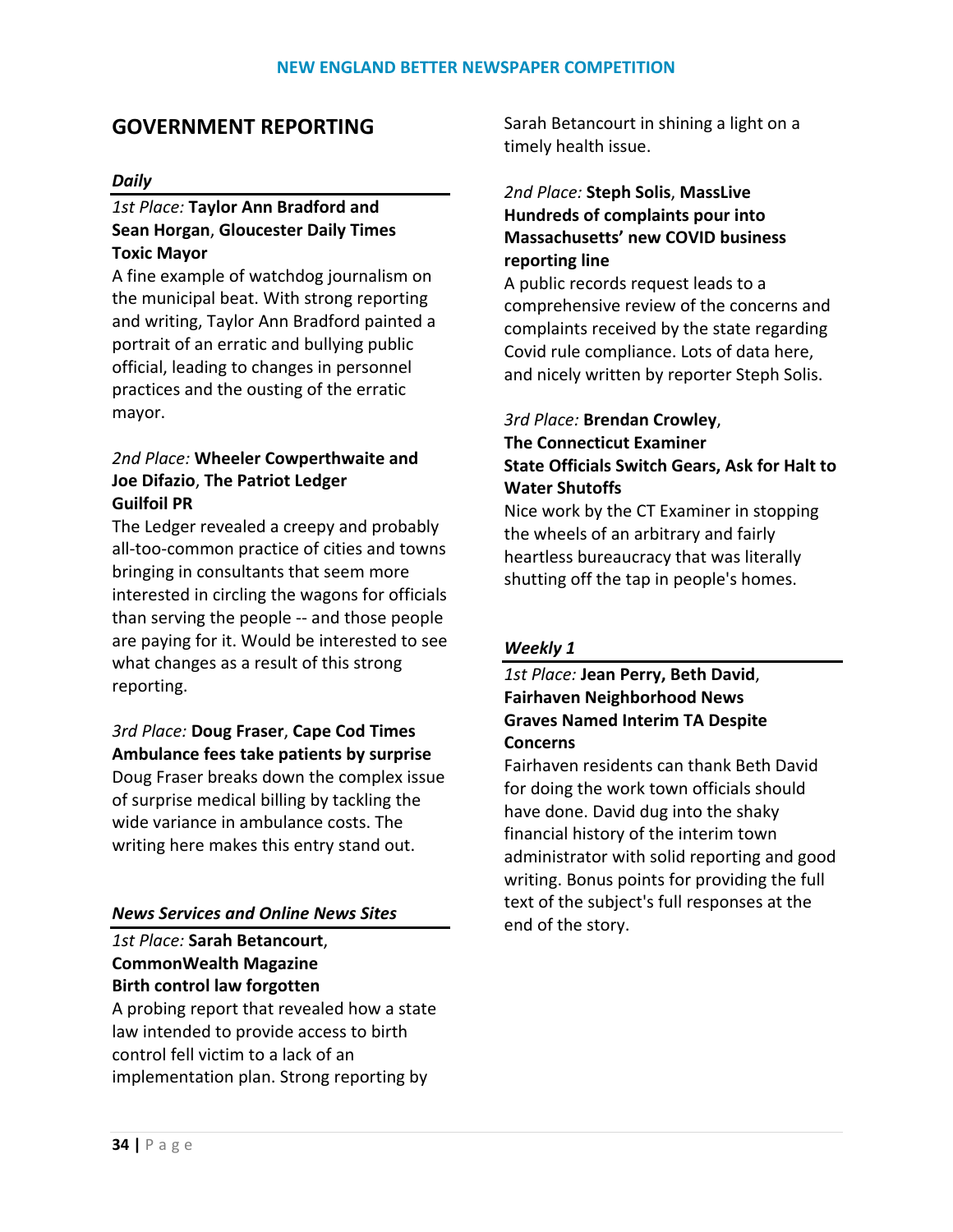# **GOVERNMENT REPORTING**

*(continued)*

#### *2nd Place:* **John Osborn**, **The Harvard Press A balancing act: The FY 2022 budget**

A meticulously told explanation of the FY22 budget. This can be deadly boring subject matter, but there are few things more important to share with readers. And John Osborn rescues it from being a snooze-fest with a fun writing style. Every town would benefit from this type of reporting at town meeting time.

#### *3rd Place:* **Christopher Haraden**, **The Hull Times Land Court Beams a Beacon on Whether Graves Light is in Hull**

Interesting version of a "land" dispute story that is well-told by the reporter.

#### *Weekly 2*

*1st Place:* **Courtney Lamdin, Colin Flanders, Sasha Goldstein**, **Seven Days Dodson Plagiarized Portions of Report on Burlington Police Transformation**

Seven Days delivers a textbook example of excellent enterprise reporting, uncovering plagiarized passages of a "blue ribbon" report on police reform. Reporter Courtney Lamdin smelled a rat, scrubbed the report, and did a true service for the Burlington community. This story should hang in every newsroom as an example of what municipal reporters can (and should) do.

## *2nd Place:* **Abigail Patkin**, **Brookline Tab Why is Brookline losing police officers faster than it can replace them?**

The Tab poses an important question, and then dives deep to examine the many answers to why Brookline is losing police

officers faster than it can hire them. Good job hitting many angles without being exhaustingly long.

#### *3rd Place:* **Ethan Shorey**, **Valley Breeze Pawtucket's problem with homelessness comes to a head**

A comprehensive look at an issue too many of our communities are facing. The many sources interviewed help make this a wellrounded report on an important topic.

#### *Specialty*

*1st Place:* **Cassius Shuman, PBN Staff Providence Business News Double Duty: Is it time for R.I.'s citizen legislature to become full time?**  The PBN produces a comprehensive look at an important issue to Rhode Island. All the elements are strong: the stories, the sidebars, the graphics. The editorial shows leadership. Excellent package from start to finish.

#### *2nd Place:* **Catherine Carlock Boston Business Journal After Janey ditches Boston's waterfront plan, radio silence at City Hall**

Catherine Carlock shows great depth of knowledge about her beat and produces an enterprising report that gives the reader a real sense of what is happening behind the scenes even with many key players not willing to talk.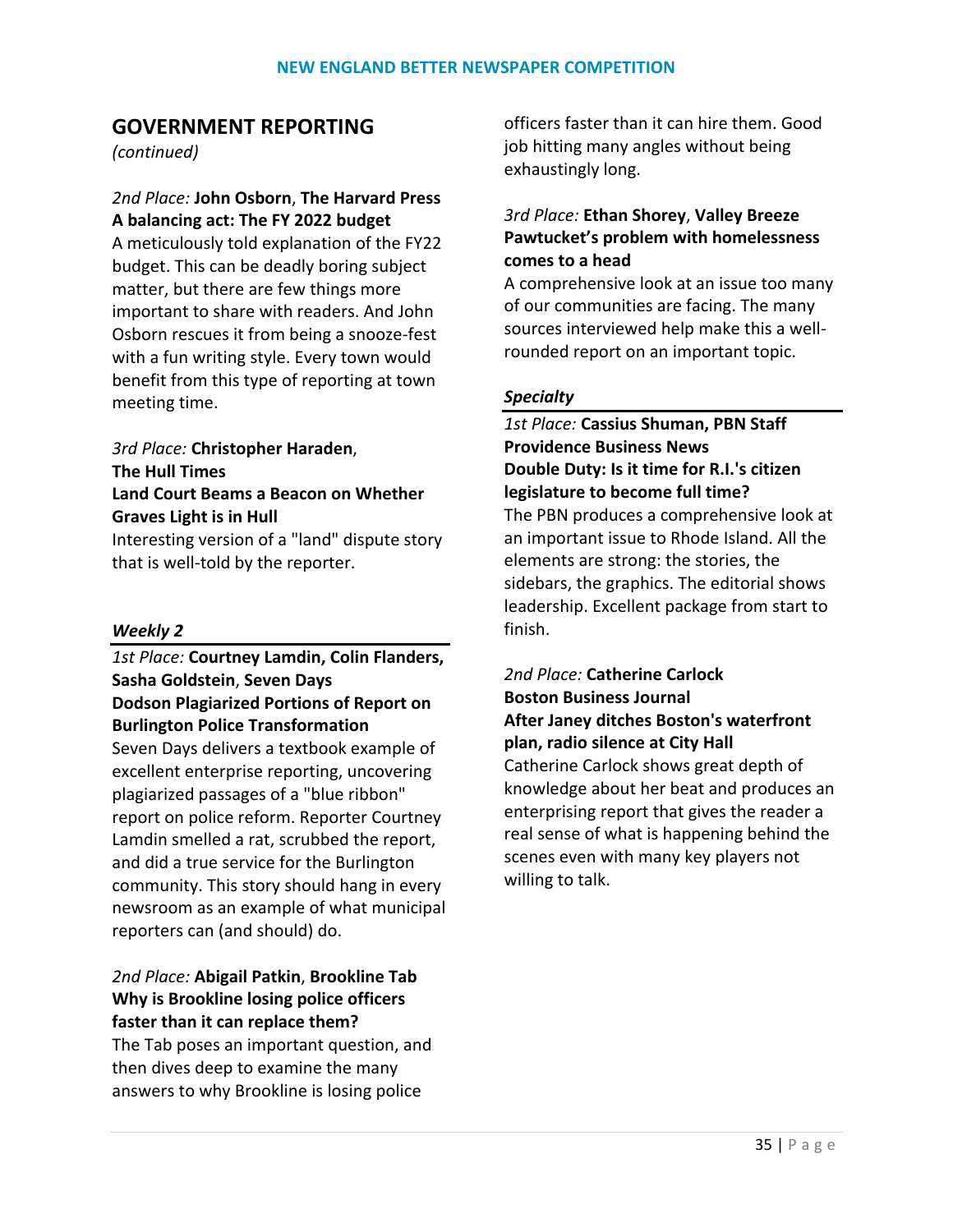#### **HEADLINE WRITING**

#### *Daily*

*1st Place:* **Copy Desk**, **Republican-American**

*2nd Place:* **John Ruddy**, **The Day, New London**

*3rd Place:* **Tim Jamiolkowski**, **The Berkshire Eagle**

*Weekly*

*1st Place:* **Staff**, **Seven Days**

*2nd Place:* **Ethan Shorey**, **Valley Breeze**

*3rd Place:* **Cyndi Wood**, **The Ellsworth American.**

#### **HEALTH REPORTING**

#### *Daily 1*

*1st Place:* **Lindsay Tice**, **Sun Journal 'I'm terrified': Pharmacists struggle as workload expands**

Fast paced, good quotes, must have taken some effort to get the pharmacists to talk so frankly. and an important topic

*2nd Place:* **Marc Larocque**, **The Enterprise, Brockton MENTAL HEALTH CRISIS INFLAMED BY PANDEMIC Experts in Brockton say 'it's a lot more busy' as they ...** Good local reporting on a national problem: a shortage of mental health services.

*3rd Place:* **Chris Mays**, **Brattleboro Reformer Health reporting by Chris Mays** Reporter shows a lot of enterprise in getting a number of families to talk about a difficult topic: addiction.

#### *Daily 2*

*1st Place:* **Francesca Paris**, **The Berkshire Eagle 'My daughter was gone:' A rare illness forced a Dalton mom to fight for answers** Very good. Explains the PANDAS diagnosis and the controversy over it. Story discusses treatment, insurance issues, and provides lots of color of what it's like to live with the condition.

# *2nd Place:* **Cyrus Moulton**, **Telegram & Gazette Perfect storm at St. Vincent**

This piece on the nurses strike gives both national and local context to why the nurses are in dispute with the hospital, along with a detailed responses from the hospital.

#### *3rd Place (tie):* **Cyrus Moulton**, **Telegram & Gazette Health workers battle COVID-19 and burnout**

After a burst of support in the spring, health care workers face the long slog through the fall and into the winter of the first year. The piece has lots of color and context.Tie for third

#### *3rd Place (tie)*: **Cynthia McCormick, Cape Cod Times Long Haulers**

Good look at the Covid long haulers, the symptoms they face, the potential causes, the uncertainty, including that patients don't need to fall very ill with covid to suffer long running problems after. Tie for third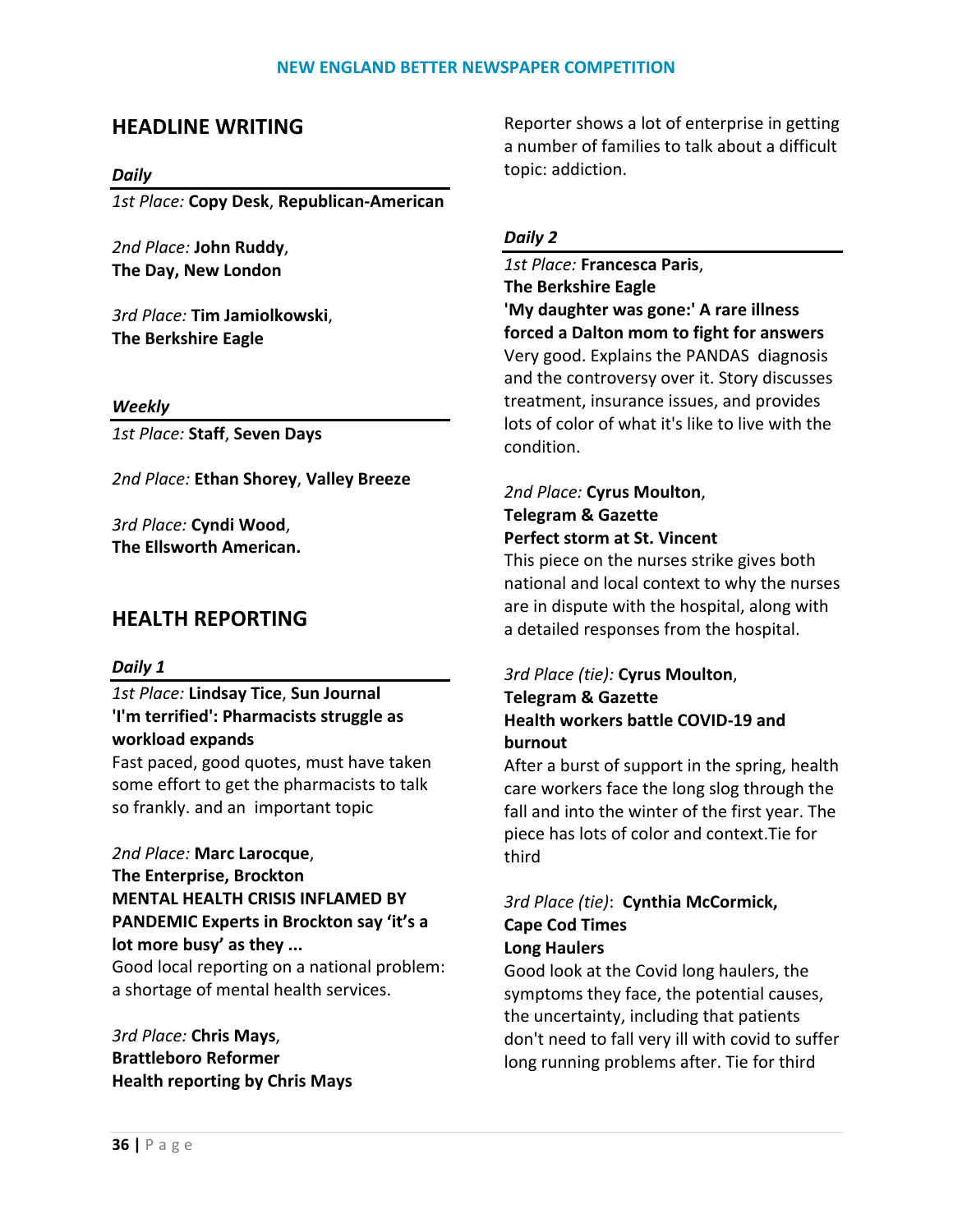# **HEALTH REPORTING**

*(continued)*

#### *News Services and Online News Sites*

# *1st Place:* **Shira Schoenberg**, **CommonWealth Magazine For pediatric mental health patients, days stuck in the ER**

This well written story offered a compassionate exploration of the pediatric mental health care crisis, and how the pandemic has worsened the wait times to receive treatment.

## *2nd Place:* **Jenna Carlesso**, **The Connecticut Mirror Health sharing ministries**

This is a well written report on the religious heath care sharing ministries in Connecticut, and the disputes that their members are filing – especially during the pandemic.

# *3rd Place (tie):* **Emilia Otte**, **The Connecticut Examiner Private Medical Practices Shutter as COVID Compounds Business Pressure in Connecticut**

A good look at the reasons private medical practices are closing, especially with the pandemic and rising malpractice costs.

# *3rd Place (tie):* **Roberta Baker, Granite State News Collaborative Nursing assistant shortage worsened by COVID**

An in depth exploration of the desperate need for nursing assistants.

### *Weekly*

# *1st Place:* **Alexa Gagosz**, **Providence Business News IS THIS THE CURE?**

Good business story on an important, but often overlooked, topic: the effect of mergers on the health system. Lots of details

## *2nd Place:* **Kate Cough**, **The Ellsworth American. A drug to repair a broken heart?**

Nice mix of the science and business, telling the story of a potential new drug without falling victim to overhyping it.

# *3rd Place (tie):* **Derek Brouwer**, **Seven Days As Vermont Battled the Pandemic, Its Opioid Epidemic Worsened**

Good mix of local context to a national story that includes examples and a wide range of data.Tie for third .

# *3rd Place (tie):* **Sarah Hinckley, Mount Desert Islander Women cold-water swimming to raise funds for mental health support** Colorfully written feature on a local effort to raise money. Tie for third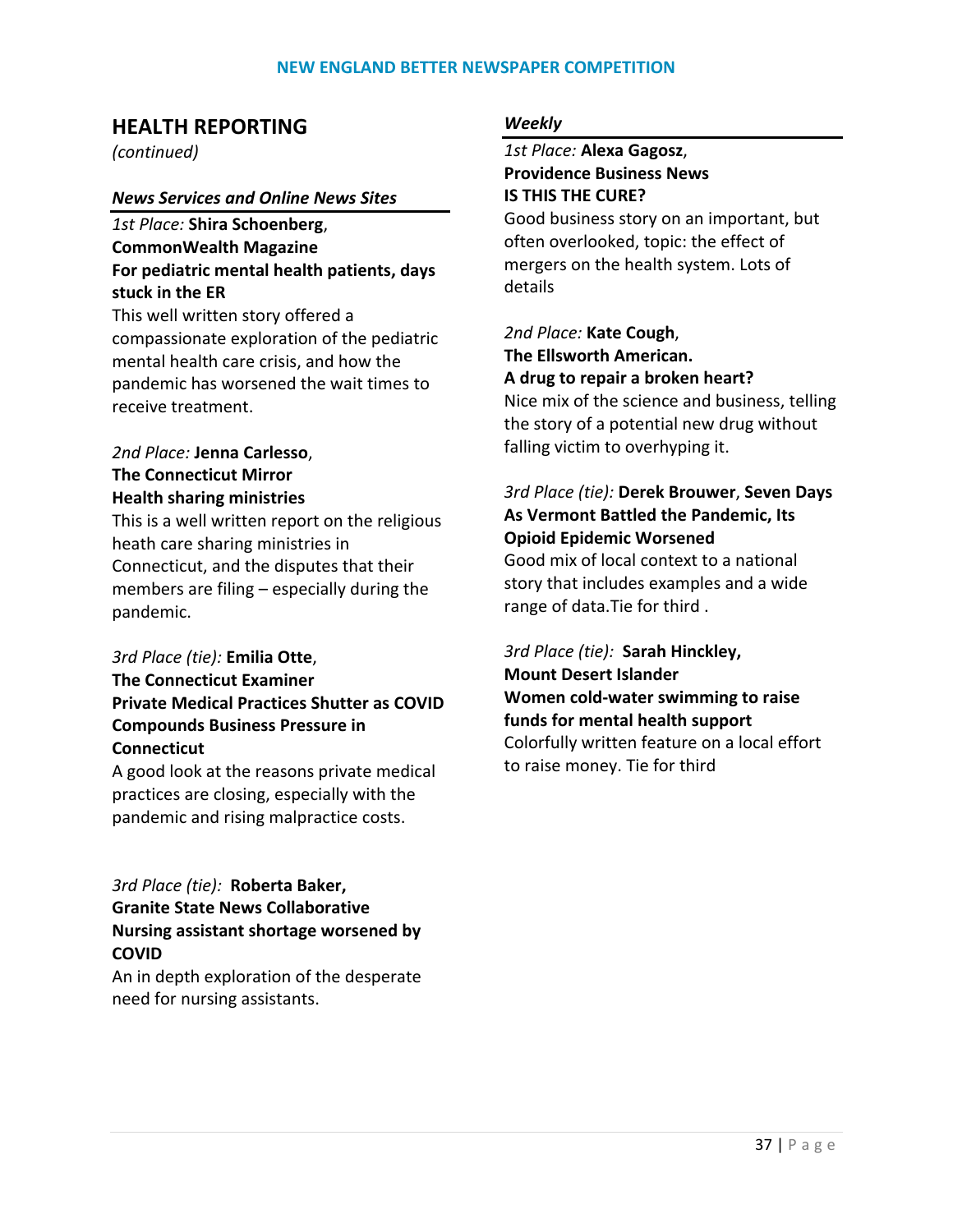# **HISTORY REPORTING**

#### *Daily 1*

## *1st Place:* **Steve Collins**, **Sun Journal Togo: History's most heroic dog spent his final years at Poland Spring**

Sometimes history stories are about consequences. Sometimes history stories are about fading memories. And sometimes history stories are just so much damn fun that they connect us with our lust for joy. That is this story. Two paragraphs in you're smiling and all in for a wonderful ride that expertly weaves fact and folklore with the appropriate dashes of humor-laden winkwinks and nod-nods. Not all history has to be ponderous to be insightful. Nice job.

## *2nd Place:* **John Ruddy**, **The Day, New London Good Times and Bad at Lighthouse Inn**

On the surface this is a story of a single inn. But really, it is so much more than that. New England is littered with Lighthouse Inns in various states of decline, neglect, revitalization, resurrection. The sublines of the Lighthouse Inn resonate throughout the region. This story beautifully conveys the historical and emotional bloodlines that connect the inn to the community. You finish reading with an understanding of the inn's importance to the past and the future.

# *3rd Place:* **Cesareo Contreras**, **The Milford Daily News**

**Draper Corp. mill loomed over Hopedale** Over time, communities often lose track of their historical foundations. This story nicely brings into focus elements of Hopedale's past that likely few current area residents were aware of. An interesting and informative read that serves a sound

community service. Good detail thoughtfully presented.

## *Daily 2*

# *1st Place (tie):* **Martin Begnal**, **Republican-American 'Left behind'**

These articles are an exceptional recounting of and important piece of Connecticut history - 14th Connecticut Volunteers and their role in the Civil War. The series smartly uses the fate on one soldier, Sgt. Alexander McNeil of Waterbury, the entry point to reveal the groups tragic fate. The supporting supporting online media make for a particularly strong package.

## *1st Place (tie):* **Cape Cod Times A Fateful Encounter**

I'm at a loss for words to describe the brilliance of this exquisite reexamination of the Pilgrims and the birth of this nation. Seriously, I could go on for hours. Simply said, it hits every criterion for exceptional reporting, editing and presentation out of the park. Truly impactful journalism at its finest.

## *2nd Place:* **The Republican "Remembering the 2011 Tornado / 10 years later"**

An outstanding series recounting the destruction and resurrection of Springfield's South End neighborhood. Well conceived, planned and executed, this package is of community significance because it creates a record that will be referenced for years to come. Lots of local voices and color wrapped around excellent detail. Another year against lesser competition this series could easily take first-place honors.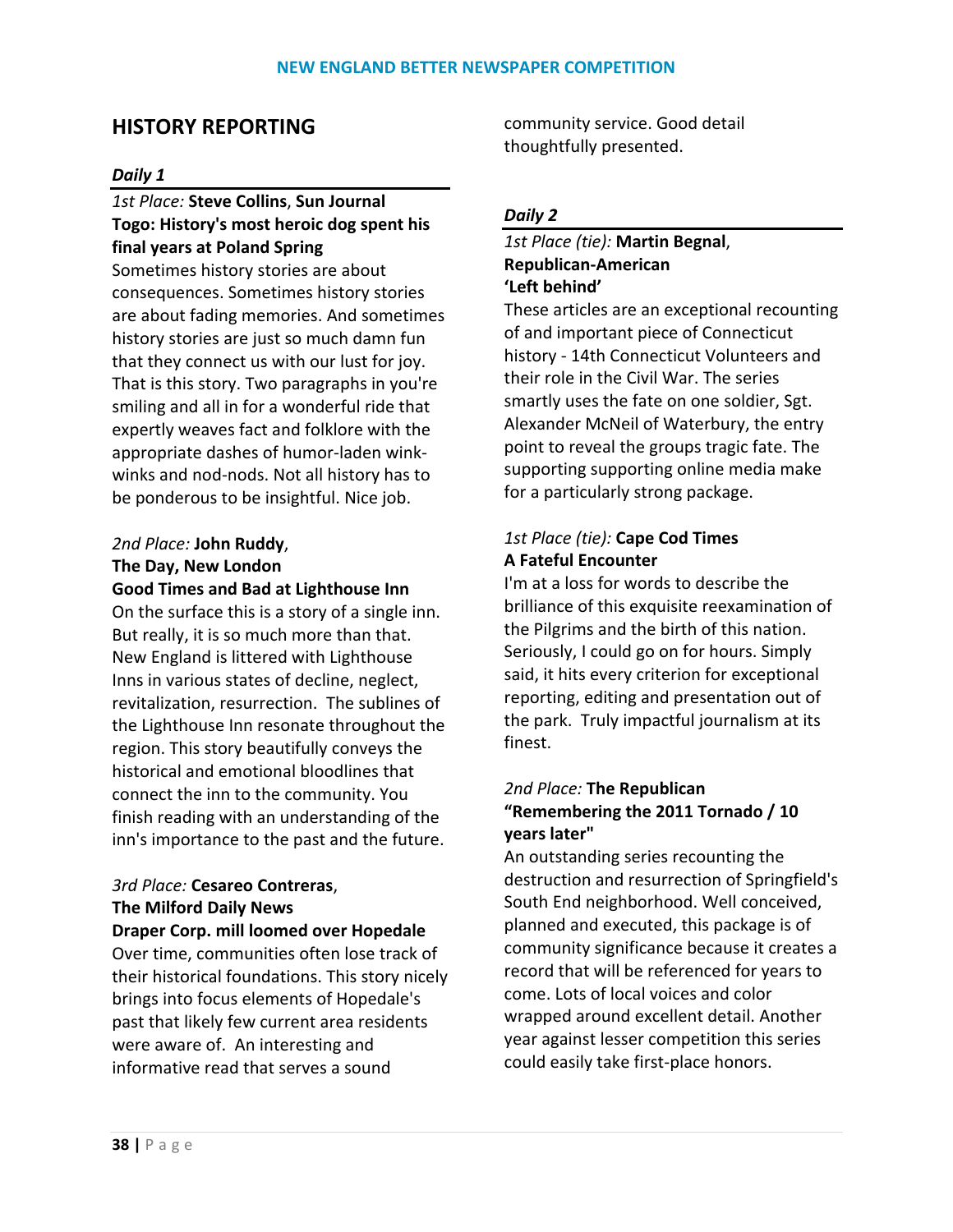# **HISTORY REPORTING**

*(continued)*

*3rd Place*: **Jennifer Huberdeau, The Berkshire Eagle "AGAINST THE VOTE? The Anti-Susan B. Anthony also came from the Berkshires"** What a fascinating bit of history. Two prominent voices on opposite sides of the suffragette movement hail from the Berkshires. This article deftly chronicles the intriguing paradoxes of Susan B. Anthony adversary Anna Dawes and leaves the reader curious to learn more, which good history stories do.

## *News Services and Online News Sites*

*1st Place:* **William J. Kole & Steven Senne**, **The Associated Press Ancient coins may solve mystery of murderous 1600s pirate**

*2nd Place:* **Christopher Gavin**, **Boston.com Kim Janey is Boston's first Black mayor. A local historian broke down the significance.**

*3rd Place:* **Emilia Otte**, **The Connecticut Examiner By Building Community, Natusch Guides New London Preservation**

#### *Weekly*

*1st Place:* **Devina Bhalla**, **Worcester Business Journal Slavery's legacy in the Central Mass. economy**

This article earns first place because of the depth of the reporting that chronicles the greater Worcester region's economic dependence on slavery for more than a

century and how those entanglements reverberate to this day. Really well done with excellent supporting graphics and a great presentation. A solid package all the way around.

## *2nd Place:* **Robert Cocuzzo**, **N-Magazine Just History**

A well-written and informative piece offering insight into Nantucket's historically dynamic African American community. The article also engenders an appreciation that past events and individuals can be a catalyst for contemporary progress. Very nicely presented.

# *3rd Place:* **George Comeau**, **Canton Citizen True Tales from Canton's Past: A Telegram to 138 High Street**

A captivating recounting of Canton's historical links to one of the most compelling stories and characters of World War II. It is a chilling reminder that seemingly disparate and distant events can be inexorably entwined. Told with a deft hand.

# **HUMAN INTEREST FEATURE STORY**

## *Daily 1*

## *1st Place:* **Hadley Barndollar, Deb Cram**, **Portsmouth Herald The Last Responder**

A gripping account and a standout feature. Injects humanity throughout a little-visited topic in all of the attention paid to the pandemic. The principal and his work are apt subjects for this well-written piece. Excellent top and ending to a well-rounded story. Excellent, compelling, complementary photos.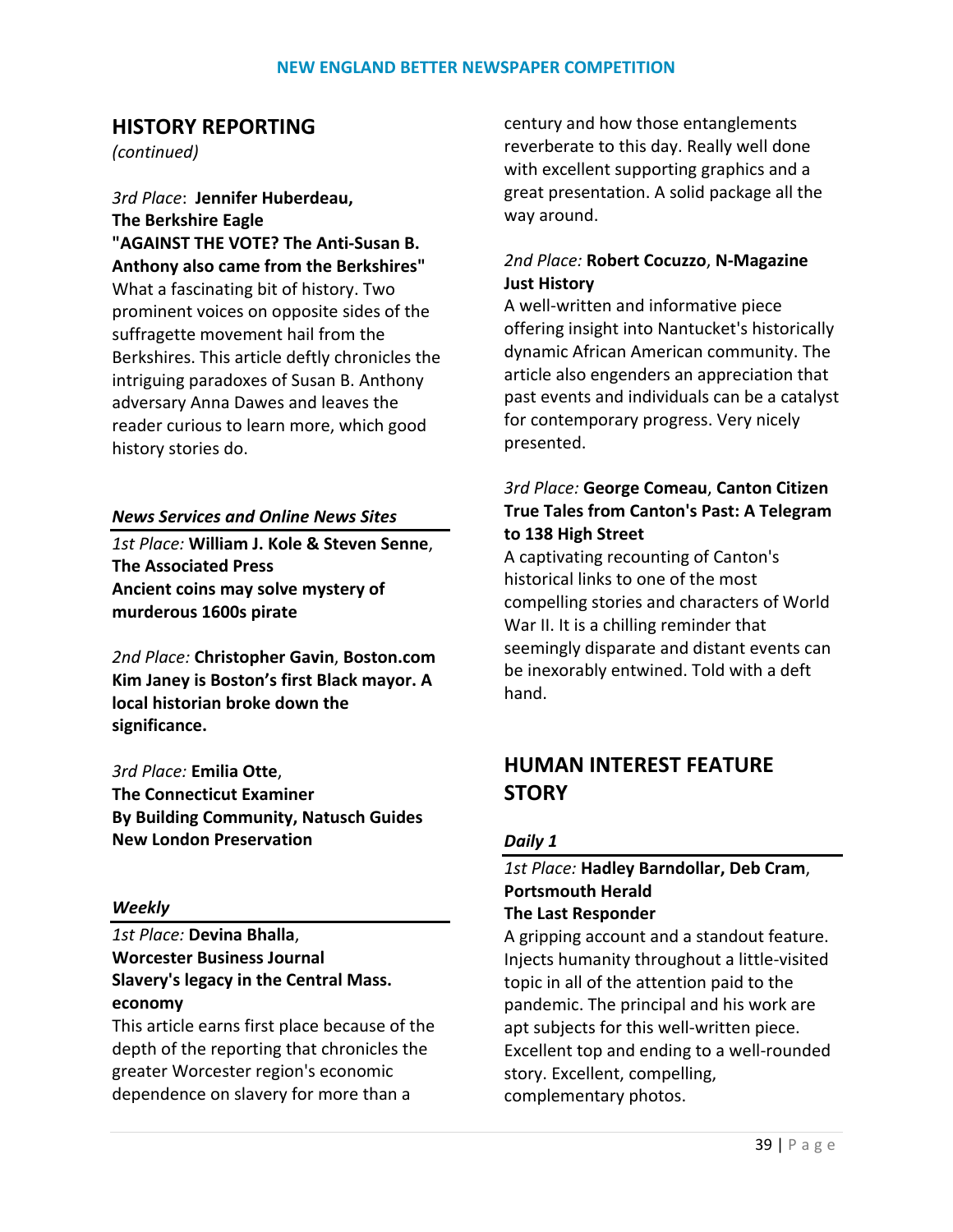# **HUMAN INTEREST FEATURE STORY**

*(continued)*

## *2nd Place:* **Brian Steele**, **Daily Hampshire Gazette The Last Run**

Makes what could have been a routine feature a more heartwarming account. Multiple angles and multiple interviews help: Mother-son bond; overcoming adversity; respect of others. Rating is 8.5.

*3rd Place:* **The Day, New London Stonington fisherman says, 'It's risky. It's dangerous...I wouldn't change one thing.'** Interesting tale, well told. Narrative propels reader along, with strong direct quotes and insight into this man's views and job.

## *3rd Place:* **Lauren Young, The MetroWest Daily News Franklin girl, 3, loses part of her leg**

Tearjerker with uplifting messages. Quick read because so well-written and organized. Caution about ride-on mowers adds to this story. Good photos.

## *Daily 2*

## *1st Place:* **Jeannette Hinkle**, **Cape Cod Times Weathering the storm:**

Combination of a heartwarming and heartbreaking story. Shows both the courage and endurance of a family plagued with a series of COVID tragedies, yet soldiering on, bravely and steadfastly.

## *2nd Place:* **Tracey O'Shaughnessy**, **Republican-American Fassett's Farm turns page**

Lavishly written tale, full of details, good quotes and an attention-holding story. The descriptive writing alone makes this piece a contender.

## *3rd Place:* **Steve Barlow**, **Republican-American People of the pandemic**

Emotional and inspirational. Well-written and organized. Excellent top and ending. Excellent photos.

## *News Services and Online News Sites*

# *1st Place:* **Mark Pazniokas**, **The Connecticut Mirror Escapes from Afghanistan, coordinated from a home office in Connecticut**

Involved, but well-presented account of an unofficial but successful rescue effort for people stranded in Afghanistan during the ill-fated U.S. withdrawal. Good mix of details about the elaborate rescue tactics and the humanitarian ideals that drove those involved.

# *2nd Place:* **Tom Westerholm**, **Boston.com CLTX Gaming star with cystic fibrosis hopes to inspire others with his disease** Inspiring story. Story lets Mustafa's grit and determination and positive attitude shine through a sterling account of success

despite difficulty.

# *3rd Place:* **Arianna MacNeill**, **Boston.com A father had a heart attack the morning of his daughter's wedding**

Touching tale, well told and succinctly so. Not a wasted word in delivering this heartwarming tale of father-daughter love and caring caretakers.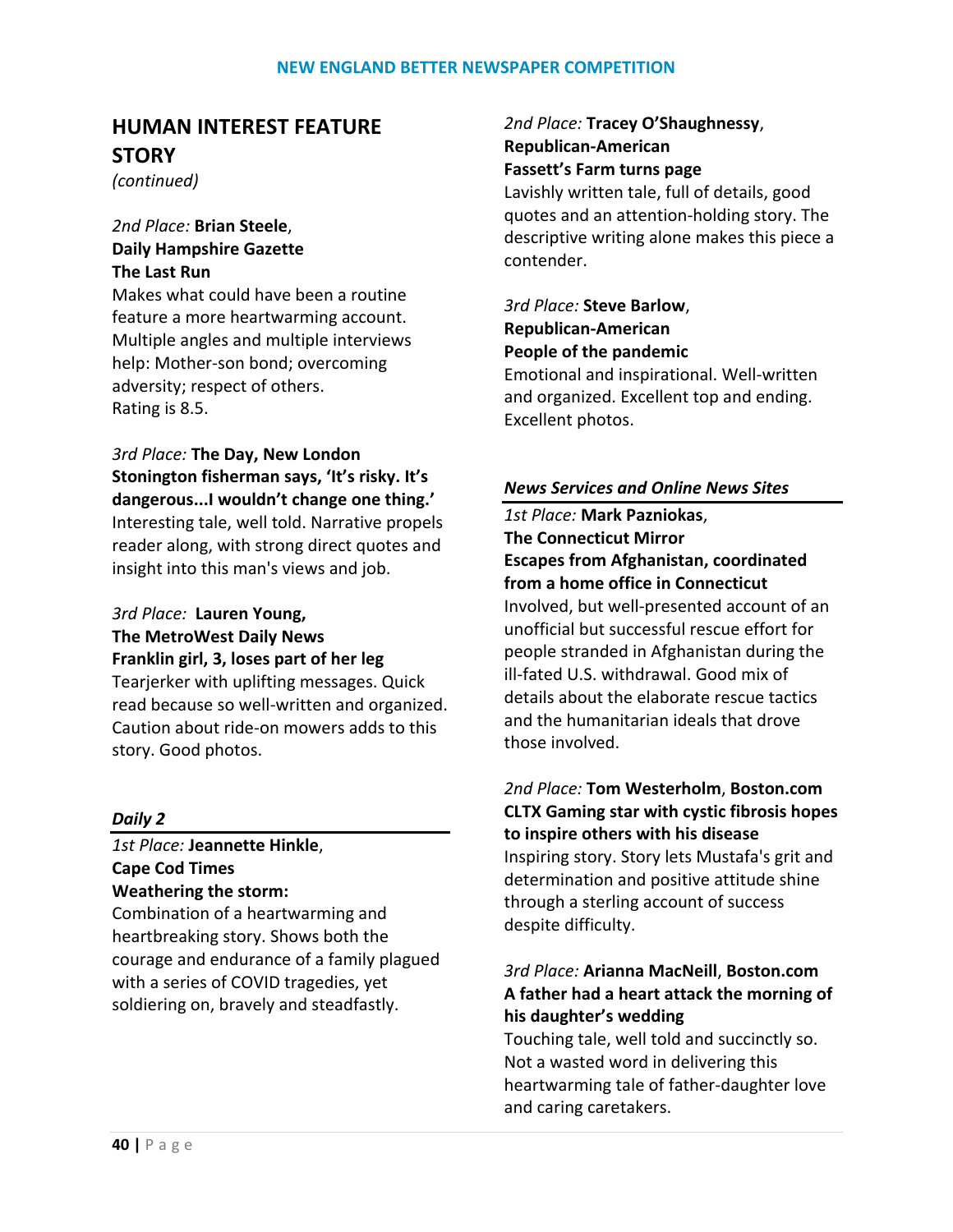# **HUMAN INTEREST FEATURE STORY**

*(continued)*

#### *Specialty*

*1st Place:* **Robert Cocuzzo**, **N-Magazine Rising from the Ashes**

*2nd Place:* **Veer Mudambi**, **Worcester Magazine A refugee's journey**

*3rd Place:* **Jessica Bartlett**, **Boston Business Journal Worcester funeral home Graham Putnam & Mahoney is on a mission to help the forgotten**

#### *Weekly 1*

*1st Place:* **Dean Geddes**, **The Inquirer and Mirror Sixty-three Years Later, Plane Crash Survivor Wants to Protect Hallowed Ground**

*2nd Place:* **Brian Bushard**, **The Inquirer and Mirror Born with no Arms, Islander's Dream of Prosthetic Limbs Realized**

*3rd Place:* **Rich Harbert**, **Old Colony Memorial Plymouth locksmith Paul Grossman holds the key to happiness**

#### *Weekly 2*

*1st Place:* **Chelsea Edgar**, **Seven Days Mother Load: A Year in the Life of Three Single Moms in Vermont**

*2nd Place:* **Melissa Pasanen**, **Seven Days Viva el Sabor Reveals Mexican Cooking Traditions in the Farmworker Community**

# **HUMOR COLUMNIST**

#### *Combined*

*1st Place:* **Saralee Perel**, **Cape Cod Times The shot heard round the world/A present for Bob** This memory column rocks! Sweet, humorous, and touching.

*2nd Place:* **Carol Vasta Folley**, **Stowe Reporter Appetizers; Sorry** The subject matter is relatable and fun to read.

*3rd Place:* **Nancy Slonim Aronie**, **MV Bluedot Living Nancy Slonim Aronie Essays**

The theme of the writer's husband saving the planet one factoid at a time and her just trying to live her life, is really amusing.

# **ILLUSTRATION/INFOGRAPHICS**

#### *Daily*

*1st Place:* **Francesca Paris, Evan Berkowitz**, **The Berkshire Eagle "By Jove," Dec. 19-20, 2020** Gorgeous typography, beautiful design and fantastic use of infographics make this a winner!

*2nd Place:* **Tom Lynch**, **New Hampshire Union Leader New Hampshire in the Navy** Great images and well-designed page!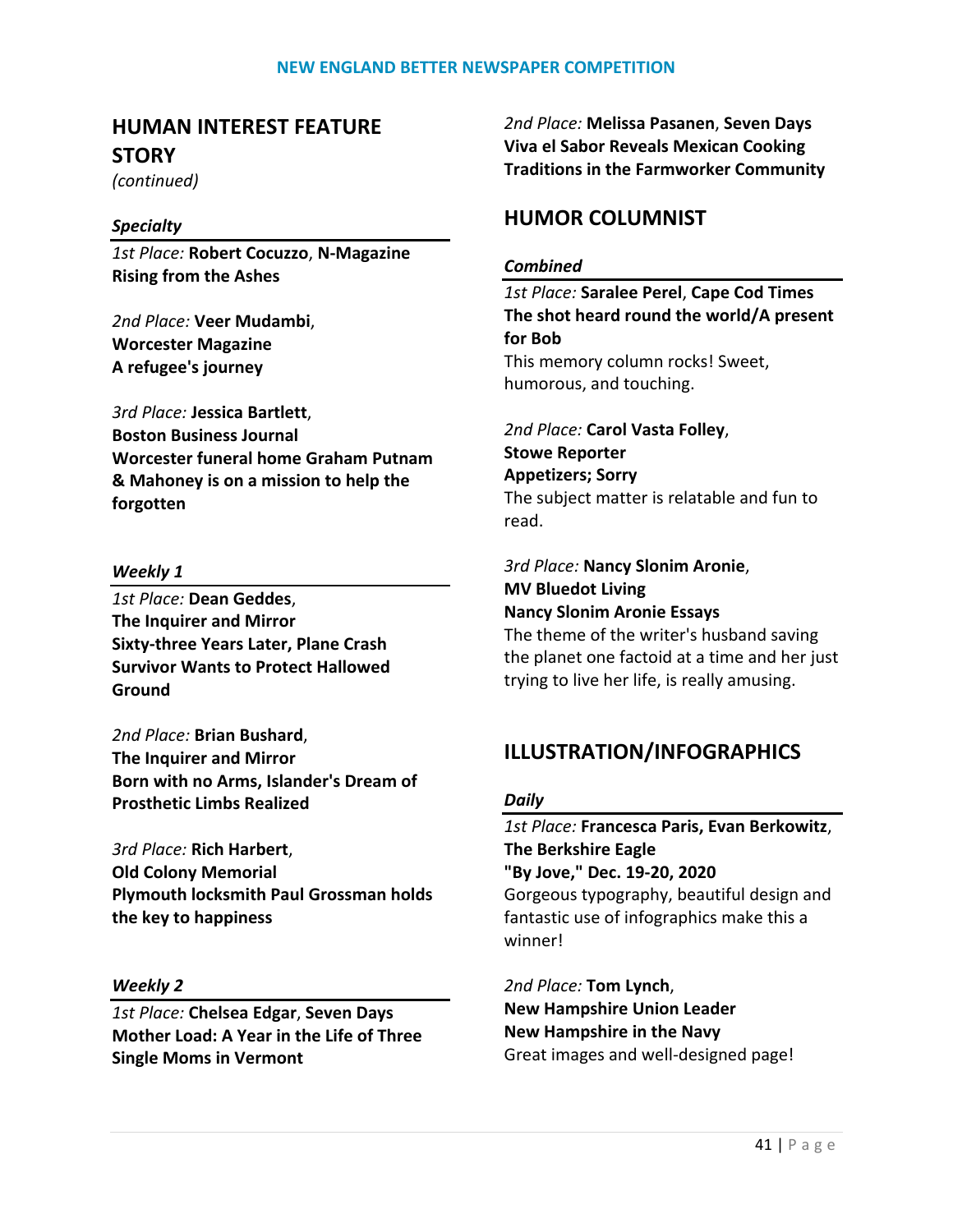# **ILLUSTRATION/INFOGRAPHICS**

*(continued)*

*3rd Place:* **Maria Reagan, Tim Cotter**, **The Day, New London Language of the pandemic** Coronavirus infographic / word cloud leads this nicely-designed page!

#### *Weekly*

*1st Place:* **Leslie Garrett, Nicole Jackson**, **MV Bluedot Living What.On.Earth: Temperature's Rising** Gorgeous illustration & typographic désign. Amazing infographic. Great to keep!

*2nd Place:* **Chriistina Grogan**, **Boston Business Journal Cannabis in Massachusetts: A timeline** Very well-designed timeline of subject matter. Pertinent photos and illustration throughout. Beautiful.

*3rd Place:* **David Fickett**, **The Ellsworth American. Cost of a road** Fantastic, well-done image for this

construction cost infographic page.

# **INVESTIGATIVE / ENTERPRISE REPORTING**

## *Daily 1*

# *1st Place:* **Lindsay Tice**, **Sun Journal Education under siege: A Sun Journal investigation**

An important story impacting thousands of students and their families. In-depth data analysis and compelling findings. Superb work.

*2nd Place:* **Kyle Stucker**, **Fosters Daily Democrat Doug Lachance sex abuse investigation** A well-researched, in-depth piece of investigative reporting. Great work.

# *3rd Place:* **Dusty Christensen**, **Daily Hampshire Gazette Many details hidden in UMass corporate research agreements**

A terrific example of "following the money." In this case, perseverance in the pursuit of public records paid off. This is an important higher education story that should be replicated in every state. Bravo.

### *Daily 2*

## *1st Place:* **Brad Petrishen**, **Telegram & Gazette Main South protest arrest**

This story and this reporter exemplify the meaning of holding the powerful accountable. An excellent piece of in-depth reporting that truly made a difference.

# *2nd Place:* **Patrick Johnson**, **The Republican SPD Blues**

A superb piece of in-depth enterprise reporting that does an excellent job explaining the deep-seated problems in one city's police department.Well done.

# *3rd Place:* **Josie Albertson-Grove and Mark Hayward**, **New Hampshire Union Leader Charters serve fewer at-risk kids than nearby scools**

Using data analysis, this story raises important questions about whether charter schools are serving a population that most needs help. Excellent work.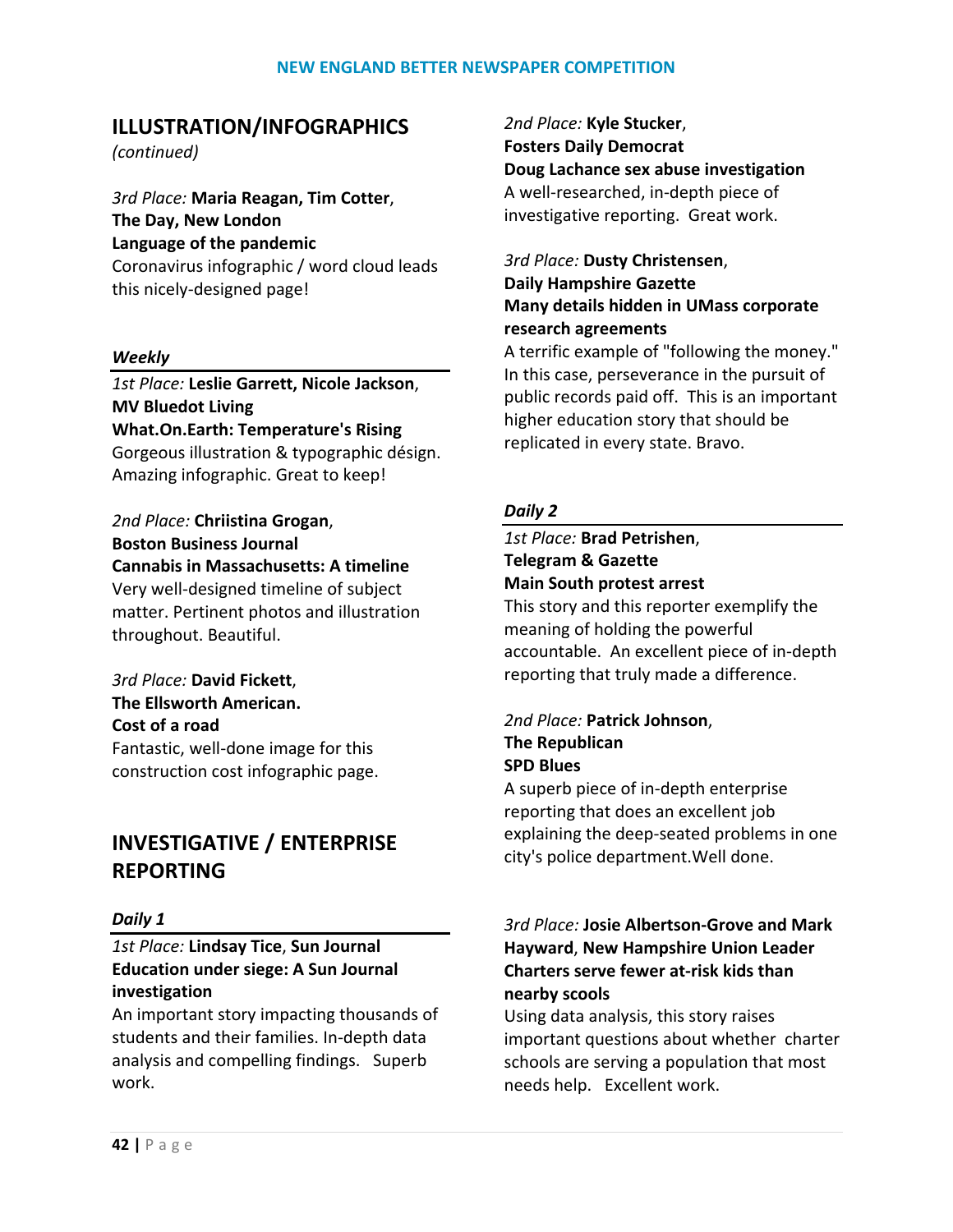# **INVESTIGATIVE / ENTERPRISE REPORTING**

*(continued)*

#### *News Services and Online News Sites*

## *1st Place:* **Emma Cotton**, **VTDigger.org Slate Ridge**

A superb piece of reporting that raised serious red flags about the potential dangers of a militia training site in Vermont. The reporting was strong enough to force state officials to take action. Bravo.

*2nd Place:* **Katie Jickling**, **VTDigger.org The Vice Principal: How a small Vermont town overlooked the abuse of two teens** An excellent piece of in-depth reporting on an issue that was overlooked for too long.

# *3rd Place:* **Jacqueline Rabe Thomas and Kasturi Pananjady**, **The Connecticut Mirror Undocumented immigrant stuck in a hospital for six months**

An excellent example of reporting that holds the powerful accountable for bureaucratic absurdity that seriously impacts the lives of vulnerable people. Well done!

## *Weekly*

# *1st Place:* **Derek Brouwer**, **Seven Days Investors With Questionable Records Want to Buy Five Vermont Nursing Homes. Will the State Let Them?**

Excellent piece of investigative reporting that digs deep and uncovers crucial information that can impact the lives of thousands of Vermonters Well done!

# *2nd Place:* **Jasper Craven**, **Seven Days Sergeant Accused of Sexual Assaults Remains in Vermont Guard Despite Criminal Record**

A terrific example of reporting that holds the powerful accountable and can end up protecting the public. Superbly done.

## *3rd Place:* **Rich Saltzberg**, **The Martha's Vineyard Times Tisbury Police investigation**

Relentless reporting that exposes serious incompetence that impacts public safety. Great work.

# *3rd Place*: **Tommy Gardner, Stowe Reporter Rape Allegations against Stowe Fire Chief lead to deep divisions in town** Despite being strapped for time and resources, this reporter did an excellent job

of pursuing a story that the public deserved to know about. Bravo.

# **LIVING PAGE OR SECTION**

## *Combined*

*1st Place:* **The Berkshire Eagle Berkshire Landscapes, Feb. 6-7, 2021** Bittersweet tribute to the restaurants and bars that were lost during the pandemic. Well done!

*2nd Place:* **The Berkshire Eagle Berkshire Landcapes, Oct. 24-25, 2020** This halloween section is a delightful treat!

*3rd Place:* **Letitia Baldwin**, **The Ellsworth American. Ellsworth American Arts & Leisure** Strong layout, appealing content.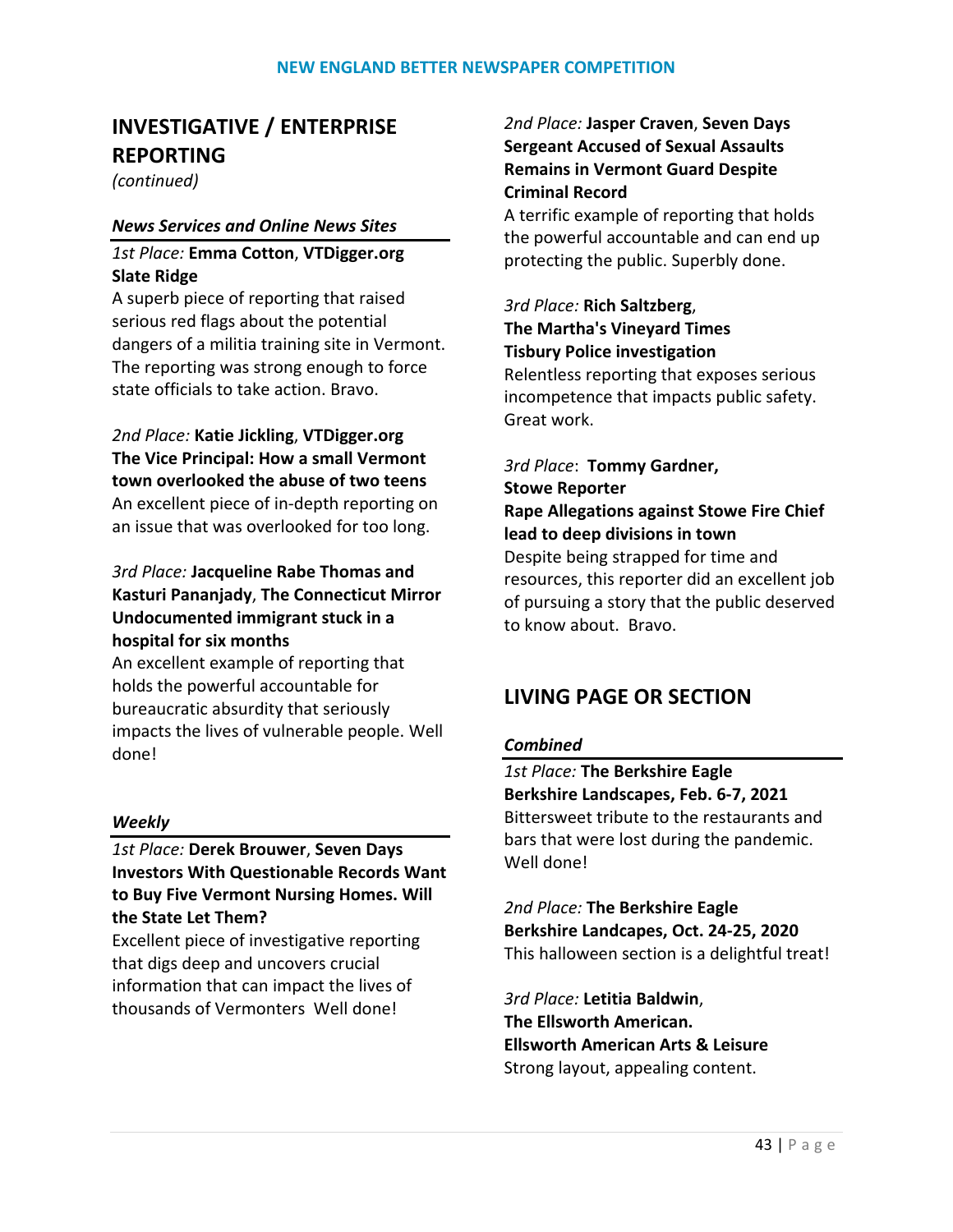# **LOCAL ELECTION COVERAGE**

### *Daily 2*

## *1st Place:* **Republican-American Voting 2020**

Excellent packages providing in-depth information for the 2020 elections. The Republican-American offered everything – voting primers, candidate profiles, how to vote during the pandemic, what you can wear to the polls, and everything in between.

## *2nd Place:* **Jim Kinney**, **The Republican Meat and Potatoes voters rallied for Neal Victory**

Well-written, comprehensive analysis of local race.

*3rd Place:* **Brad Petrishen**, **Telegram & Gazette Ballot Blitz**

3rd Place: **The Eagle-Tribune Pre and post election coverage 2020**

#### *News Services and Online News Sites*

*1st Place:* **Nik DeCosta-Klipa**, **Boston.com How Ed Markey became the first person to beat a Kennedy in Massachusetts**

*2nd Place:* **Staff**, **VTDigger.org VTDigger 2020 Election Guide & Town Meeting Day Coverage**

*3rd Place:* **Bruce Mohl**, **CommonWealth Magazine The bureaucrat vs. the GOP star**

#### *Weekly*

*1st Place:* **Courtney Lamdin**, **Seven Days Burlington's Mayoral Race**

*2nd Place:* **Addison County Independent Local Voter Guide and Outcome coverage**

*3rd Place:* **Olga Peters**, **The Commons No comparison**

# **LOCAL PERSONALITY PROFILE**

#### *Daily 2*

## *1st Place:* **Tracey O'Shaughnessy**, **Republican-American Farewell, Father Joe**

This is not your typical happy retirement story about the parish priest. It's a warm, intimate, sensitive and "heads-on" look at the life of a priest and his community and what they mean and do for each other. Plenty of interesting insights and detail through well-managed and wide-ranging interviews, topped off with excellent writing. The author asks the hard questions and Father Joe tells all. A clear winner in a category loaded with great stories and fine writing.

## *2nd Place:* **Heather Bellow**, **The Berkshire Eagle Khali Zabian works her way back into life with an unyielding resolve**

A heart-wrenching and touching account of how a young woman who rallies against all odds after a near-fatal car accident. The writer does an excellent job of capturing her faith and personal struggles and the emotions, strength, and devotion of her loved ones and caregivers. A wonderful look at the human spirit.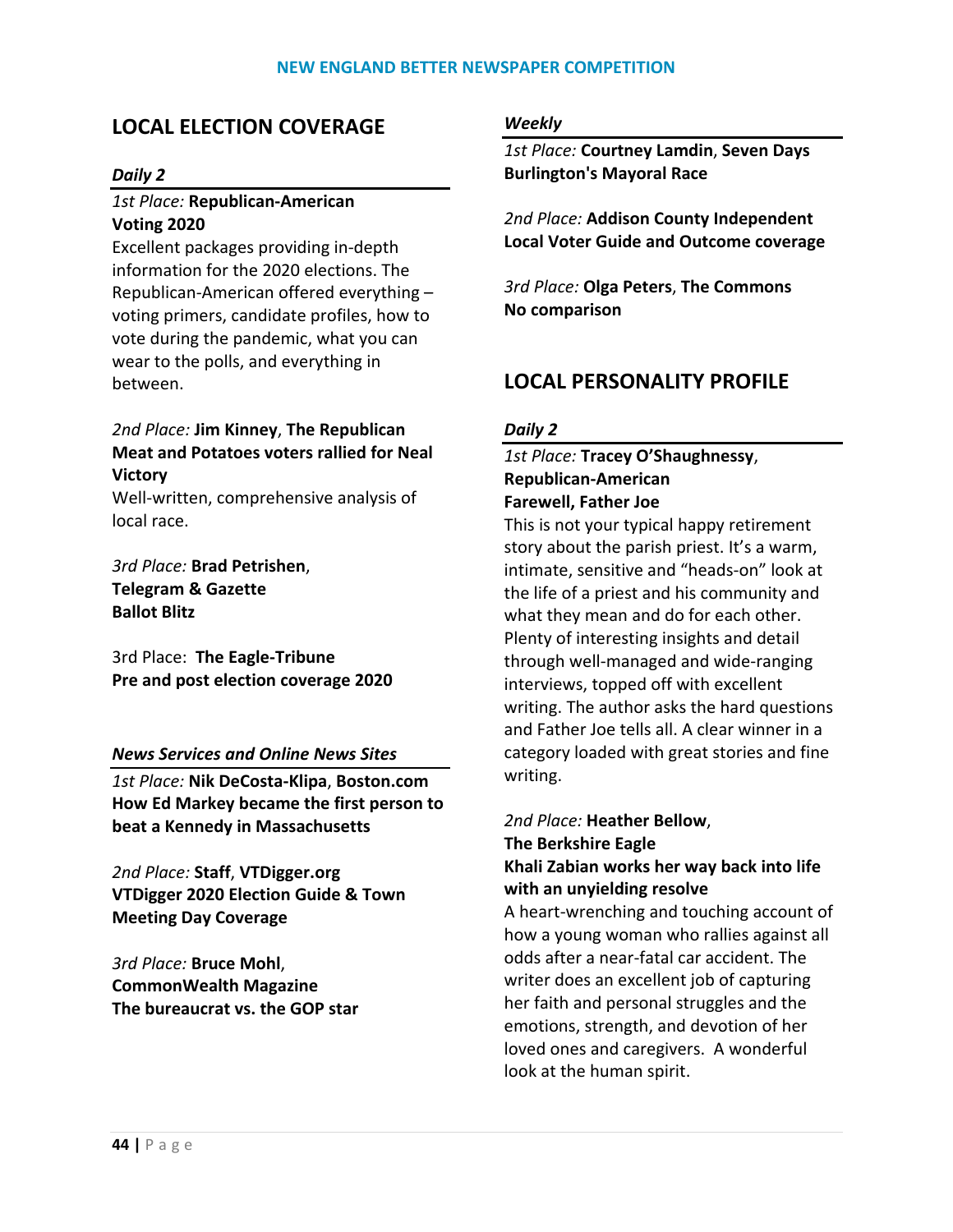# **LOCAL PERSONALITY PROFILE**

*(continued)*

## *3rd Place:* **Cynthia McCormick**, **Cape Cod Times 'I was not alone'**

A skillfully written and poignant piece about a woman who suffers through COVID-19 and the death of her husband at the same time. It takes us deep inside the devastation of her illness and the painful early days of widowhood she was forced to endure in isolation at home. Well done!

## *Daily 1*

# *1st Place:* **John Penney**, **Norwich Bulletin Norwich warehouse fire survivor: 'Every night for the last 59 years I say my prayers for the boys'**

This gripping story traces the decades of horrors and recurring nightmares of Tom LaFreniere, a decorated combat infantryman and firefighter who lost four comrades in a fire that forever changed a community and the way vehicles carrying volatile liquids are identified. The writer does a great job of explaining the anguish LaFreniere suffered reliving the fire through the years and how he refused to let that be a negative in his life. Good detail and strong writing.

## *2nd Place:* **Fred Hanson**, **The Patriot Ledger Braintree man will push airline drink cart from Boston to Ground Zero**

Multiple stories are woven in this wellwritten piece about a man dedicated to honoring his co-workers and friends lost in 9/11 in a very unusual way, and how that determination aides his battle against addiction.

## *3rd Place:* **Zane Razzaq**, **The MetroWest Daily News Kara Toomey overcomes rare disease by playing piano**

Insightful and sensitive account of a woman's three-year journey of recovery from a rare neurological disorder which left her unable to move and took her life as she knew it. An excellent look at the struggle to reclaim her life from learning to pick up a nickel to her goals of achieving complete independence.

## *News Services and Online News Sites*

*1st Place:* **Christopher Gavin**, **Boston.com The tale of the 'Pinckney Piper': Meet Beacon Hill's roaming pandemic bagpiper** Christopher Gavin hits all the right notes, featuring the bagpiping services of Jeremy Bell. We learn about how Bell began his weekly stroll through Beacon Hill, playing his bagpipes, much to the delight of the residents during the pandemic. Gavin does a fine job in bringing this colorful musician to life. Gavin's descriptive writing style is fun and easy to read.

# *2nd Place:* **Shira Schoenberg**, **CommonWealth Magazine John Velis profile**

Shira Schoenberg shows journalistic excellence in bringing us the story of Sen. John Velis' battle with alcoholism. We get an in-depth and honest look at all the emotions and struggles Velis went through during his many years of ignoring and later dealing with the destruction that alcoholism creates in someone's life. Congratulations to Shira for gaining enough trust from Sen. Velis to help him open up with frank honesty about his struggles and his efforts to put his life back together with the help of his friends.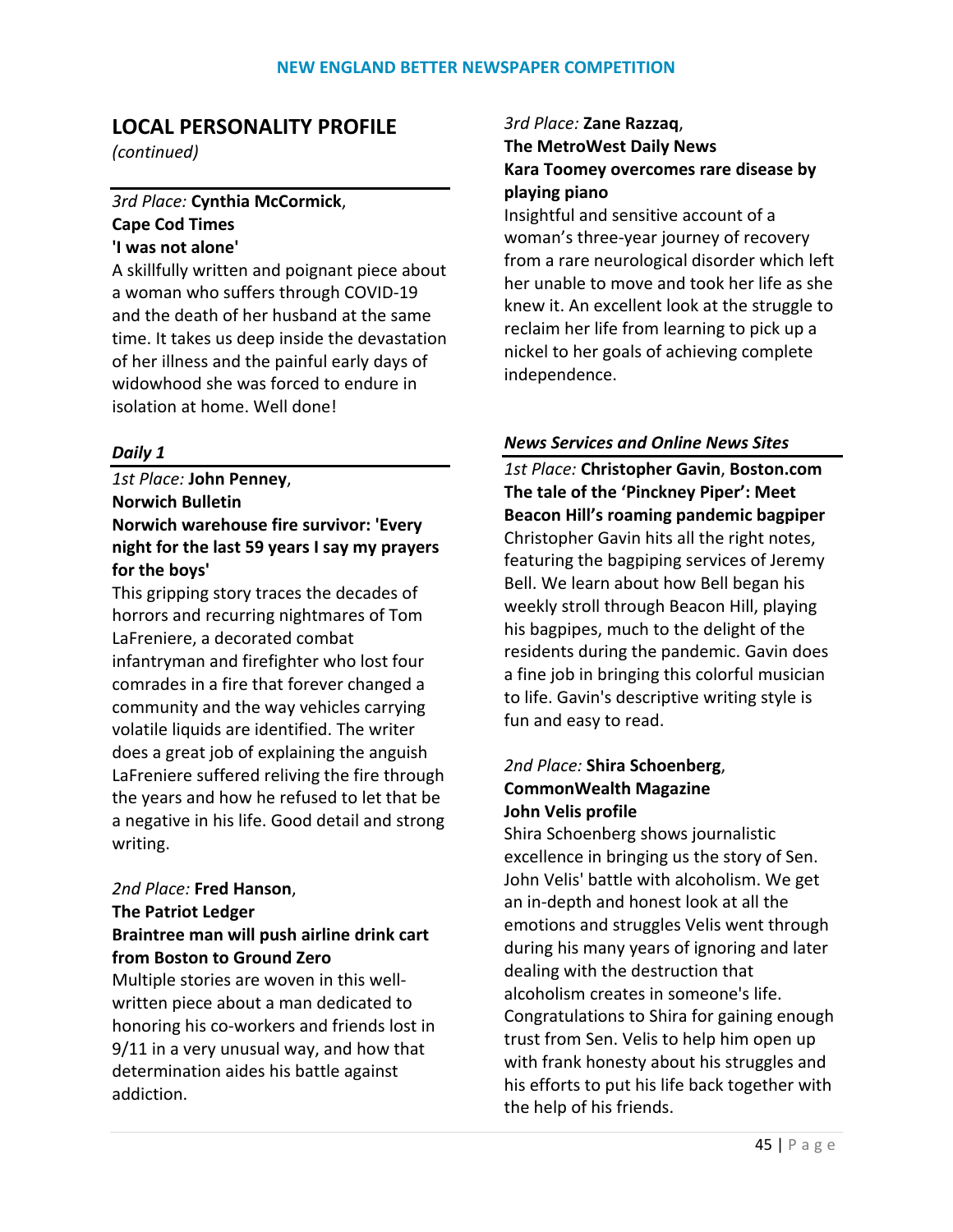# **LOCAL PERSONALITY PROFILE**

*(continued)*

## *3rd Place:* **Cate Hewitt**, **The Connecticut Examiner David Griswold Writes a Life Story**

Here is a very interesting story by Cate Hewitt about a man who defied his family's lofty expectations and carved out his own path in life. Hewitt holds the readers' attention from start to finish with a finelycrafted tale of how David Griswold navigated the separate worlds of his aristocratic family and his service in the Marines during the Vietnam War.

## *Specialty*

# *1st Place:* **Bruce A. Percelay**, **N-Magazine The Fascinating Mr. Reade**

This is an incredible story about Arthur Reade, who was reading the Wall Street Journal at age 3 and went to Harvard when he was 13 years old. Bruce A. Percelay captured the real essence of Arthur's notso-normal and very accomplished life.

## *2nd Place:* **Monica Benevides**, **Worcester Business Journal Upended**

Monica Busch wrote a fine piece on Julia Becker Collins and her battle with thyroid cancer. How Monica put this story together shows a real flare for grabbing our attention and holding it. Excellent job!

# *3rd Place:* **Robert Cocuzzo**, **N-Magazine Life's Design**

Robert Cocuzzo provides a very well done piece on interior designer Karli Stahl, who comes across as a very positive and skilled artist, but went through despair thanks to cancer.

### *Weekly 1*

## *1st Place:* **Tommy Gardner**, **Stowe Reporter Flatbed Logger**

Here is a fascinating in-depth look into the colorful and very interesting life of Rusty Dewees. Tommy Gardner captured the true essence of who Dewees, writing in a beautiful style that holds the attention of the reader from start to finish.

## *2nd Place:* **Tommy Gardner**, **Stowe Reporter Walking Paul**

Tommy Gardner has a flare for introducing us to interesting people and helping to bring them to life in very compelling stories. This time, he lets us into the world of Walking Paul Sakash. The writing is so good, it feels like we are walking right along side of Paul and Tommy.

## *3rd Place:* **Paul Sullivan**, **Provincetown Independent "Thirsty Burlington Prepares for a Post-Covid World"**

This story by Paul Sullivan about the life of a musician during these days of COVID-19 really works at bringing us inside a place we normally don't get to go. Very nice piece of feature writing!

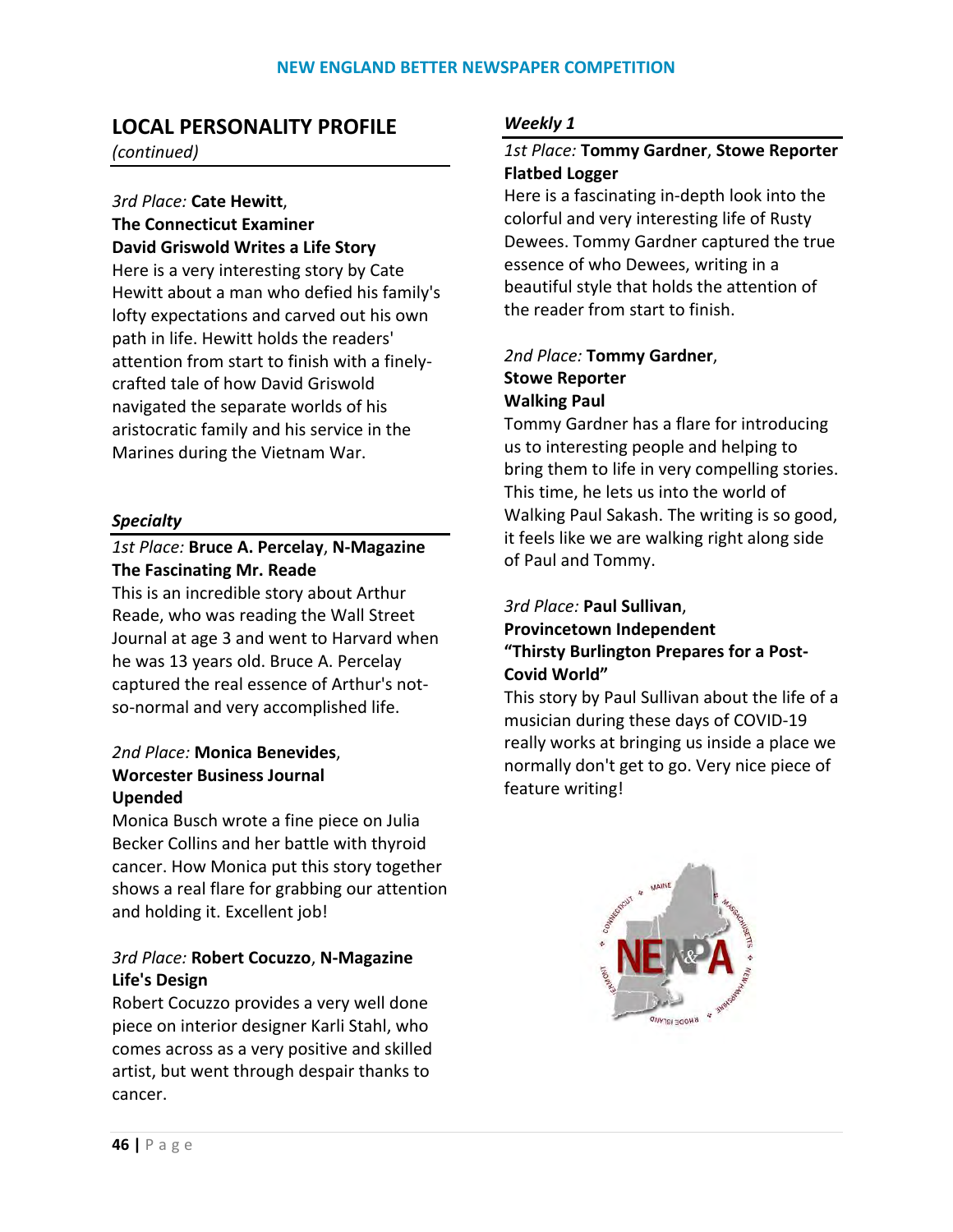#### *Weekly 2*

# *1st Place:* **Louisa Hufstader**, **Vineyard Gazette**

### **Her Own History in the Spotlight, Charlayne Hunter-Gault Reflects**

This piece of profile journalism by Louisa Hufstader flows smoothly, guiding us from the present to the past and back again with excellent writing craftsmanship. We get a compelling look into the heart and soul of Charlayne Hunter-Gault - one of the first Blacks to attend the University of Georgia 61 years ago. This isn't just a listing of what she's done with her life, but a story of what is living inside of her and what she wants to share with the rest of us.

*2nd Place:* **Derek Brouwer**, **Seven Days Raj Bhakta's Purchase of Green Mountain College Places Poultney's Fate in His Hands** Derek Brouwer's piece on Whistle-Pig founder Raj Bhakta is filled with interesting tales from the world of the guy who, among many other ventures, bought Green Mountain College. The people of Poultney get a very up-close look at someone who will have a big effect on the community's life.

# *3rd Place:* **Maia Coleman**, **Vineyard Gazette Standing Up by Kneeling Down, Dana Nunes Surprised Herself**

Excellent piece on activist Dana Nunes. Maia Coleman really captured what's in the heart of this very modest, but determined woman.

# **MULTIMEDIA COVERAGE**

#### *Daily*

*1st Place:* **Staff**, **Portsmouth Herald The Last Responder**

*2nd Place:* **Lee Lewis**, **Republican-American 'Left behind'**

*3rd Place:* **Staff**, **Republican-American Life with COVID**

#### *Weekly*

*1st Place:* **Middlebury Students, Lindsay Repka, John McCright**, **Addison County Independent Multimedia Coverage Covid and Community**

*2nd Place:* **Alison Novak, Cat Cutillo**, **Seven Days Burlington High School Opens Downtown Campus in Former Macy's**

*3rd Place:* **Ethan Weinstein**, **The Mountain Times "They healed me": a life changed by fungi**

# **NEWS FEATURE PHOTO**

#### *Daily 1*

*1st Place:* **Deb Cram**, **Fosters Daily Democrat Big Teeth** Strong image

*2nd Place:* **Kristopher Radder**, **Brattleboro Reformer General news feature photo** Nice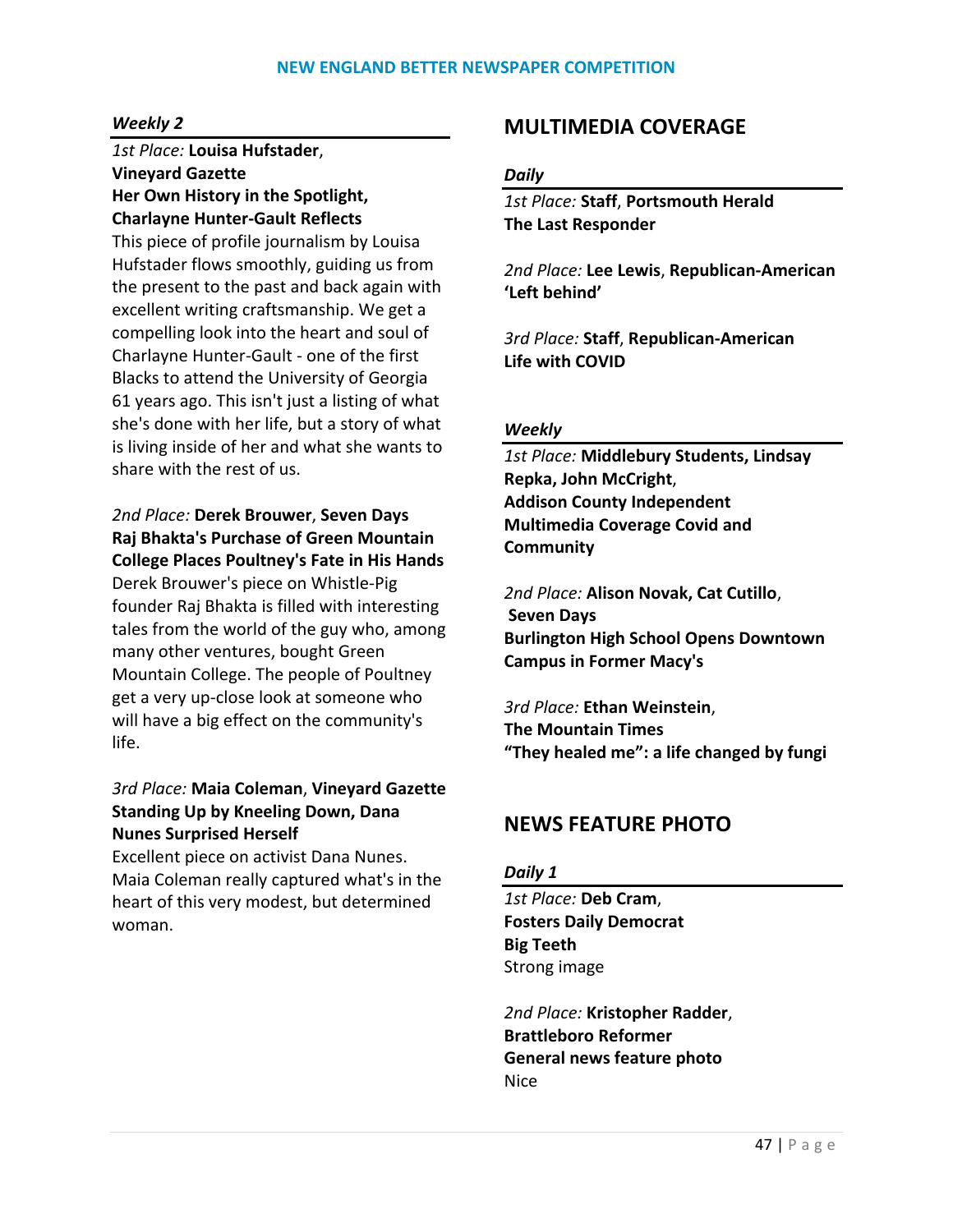# **NEWS FEATURE PHOTO**

*3rd Place:* **Ken McGagh**, **The Milford Daily News Future Voter Cute** 

#### *Daily 2*

*1st Place:* **Steve Heaslip**, **Cape Cod Times Herring Run** Perspective

*2nd Place:* **Leon Nguyen**, **The Republican Putnam Graduation** Reaction

*3rd Place:* **Steve Heaslip**, **Cape Cod Times Outdoor Christmas** Lovely

#### *Weekly 1*

*1st Place:* **David Sokol**, **Salem Gazette Puppy** Excellent Moment!

*2nd Place:* **David Sokol**, **The Danvers Herald Skateboard graduate** Well Done!

*3rd Place:* **Camille Fine**, **York Weekly How York lifeguards promote beach safety** Nice news feature

#### *Weekly 2*

*1st Place:* **Gary Higgins**, **Boston Business Journal Pandemic hits JetBlue's airline travel** Striking

*2nd Place:* **Jeanna Shepard**, **Vineyard Gazette SBB/Stefanie Batten Bland dance company** Nice

*3rd Place:* **Cyndi Wood**, **The Ellsworth American. Tall ship arrives** Headshot of a ship

# **NEWS VIDEO**

#### *Combined*

*1st Place:* **Eva Sollberger**, **Seven Days Stuck in Vermont: The Tran Family Patriarch Gets Vaccinated**

*2nd Place:* **Mike Dougherty**, **VTDigger.org How to vote in Vermont's 2020 general election**

*3rd Place:* **Ben Garver**, **The Berkshire Eagle Sick of the rain? Get in line, say Berkshires farmers.**

# **OBITUARIES**

#### *Daily 1*

*1st Place:* **Megan Fernandes**, **Fosters Daily Democrat 'All for Andre' Dover High School mourns death of 16-year-old**

Beautiful tribute to a wonderful young man who made a big contribution in this world. The story and photos are uplifting and inspirational, which is the best kind of obit. Great treatment, given the sensitive subject of teen suicide.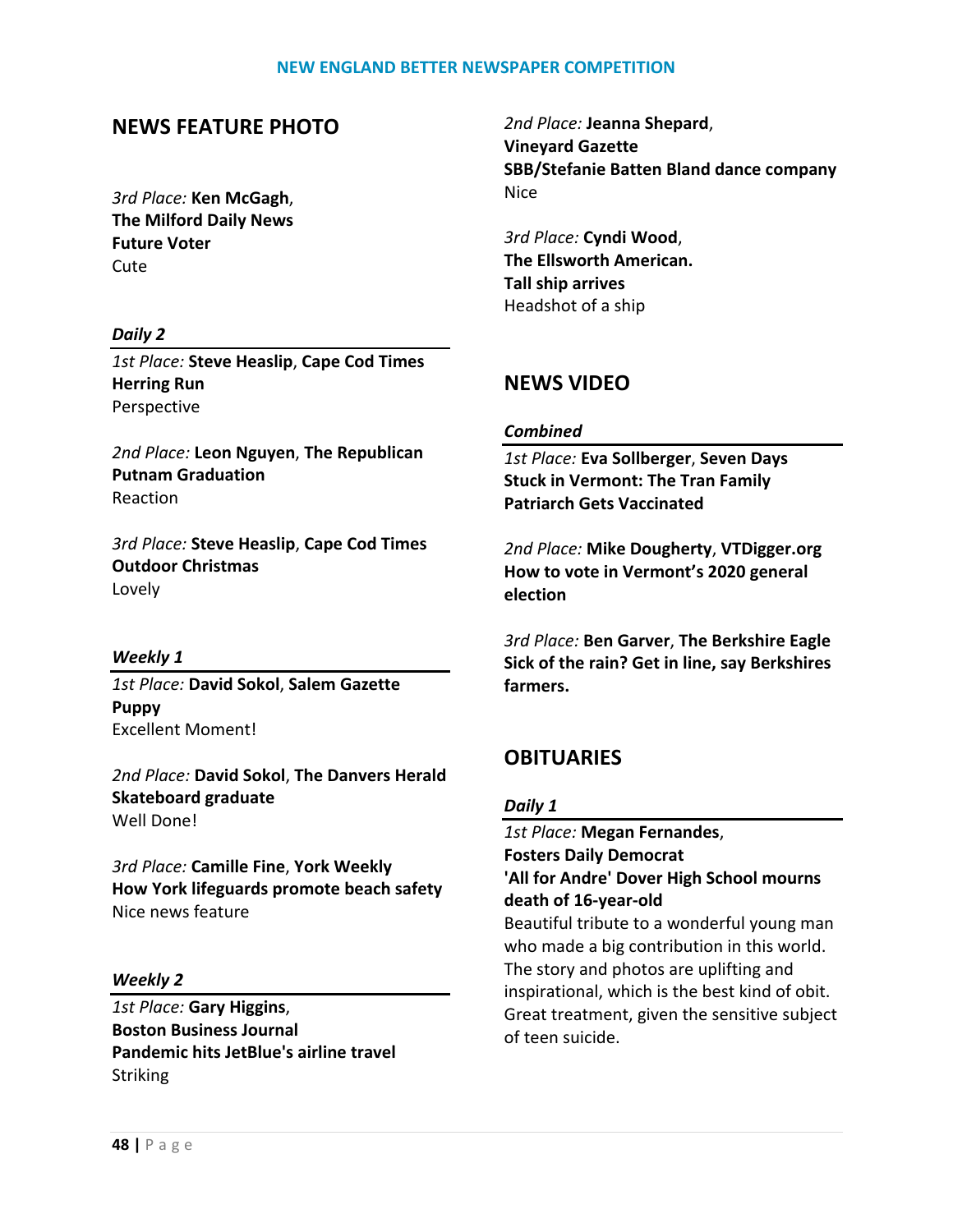# **OBITUARIES**

*(continued)*

*2nd Place:* **Cody Shepard**, **The Enterprise, Brockton 'HE NEVER HAD ANY HEALTH ISSUES' Brockton native, 37, described as 'huge ray of light,' ...**

Excellent account of a wonderful young man's life and a tragic loss due to the pandemic. Great presentation too, with big impact on the front page.

## *3rd Place:* **Steven Sanchez**, **Taunton Daily Gazette 'FRIEND TO ALL' D-R mourns former track star Jared Torres** Beautifully written; a fine tribute to a

wonderful young man.

## *Daily 2*

# *1st Place:* **Emily Thurlow**, **The Republican Beloved Boston Marathon icon Dick Hoyt dies at 80**

A fitting tribute to a great hero. No doubt, many readers who had not known of Team Hoyt before reading this came away awed and inspired. Nice work!

# *2nd Place:* **Danny Jin**, **The Berkshire Eagle 'She welcomed everybody into her chosen family'**

Excellent story about an extraordinary person who we all got to know by reading this beautiful account of her life nd impact.

*3rd Place:* **Francesca Paris**, **The Berkshire Eagle Joe Manning, longtime North Adams historian and admirer, has died** Interesting account of a man who deeply loved North Adams -- well done!

## *News Services and Online News Sites*

*1st Place:* **Heather Morrison**, **MassLive Chris Thibault, West Springfield videographer, shared one last moment with wife**

Excellent and very well-written story of a courageous fighter facing cancer and his courageous wife and family.

*2nd Place:* **Tom Westerholm**, **Boston.com 'Unforgettable' Terrence Clarke remembered for his charisma, drive, and leadership**

*3rd Place:* **Zipporah Osei**, **Boston.com Boston.com readers honor loved ones lost to COVID-19**

## *Weekly 1*

*1st Place:* **K.C. Myers**, **Provincetown Independent "Columnist Marguerite 'Beata' Cook, 96, Was Up-Front About Everything"** Excellent account of the life of a very interesting woman.

*2nd Place:* **Karen Hunter**, **The Sandwich Enterprise Remembering Clyde**

Very interesting recap of a life well lived by one of the town's most special citizens.

*3rd Place:* **Dennis Minsky**, **Provincetown Independent "Joe Bones, Who Had a Million Stories, Is Gone"**

Beautifully written reflection on the life of someone that anyone would be privileged to know it seems.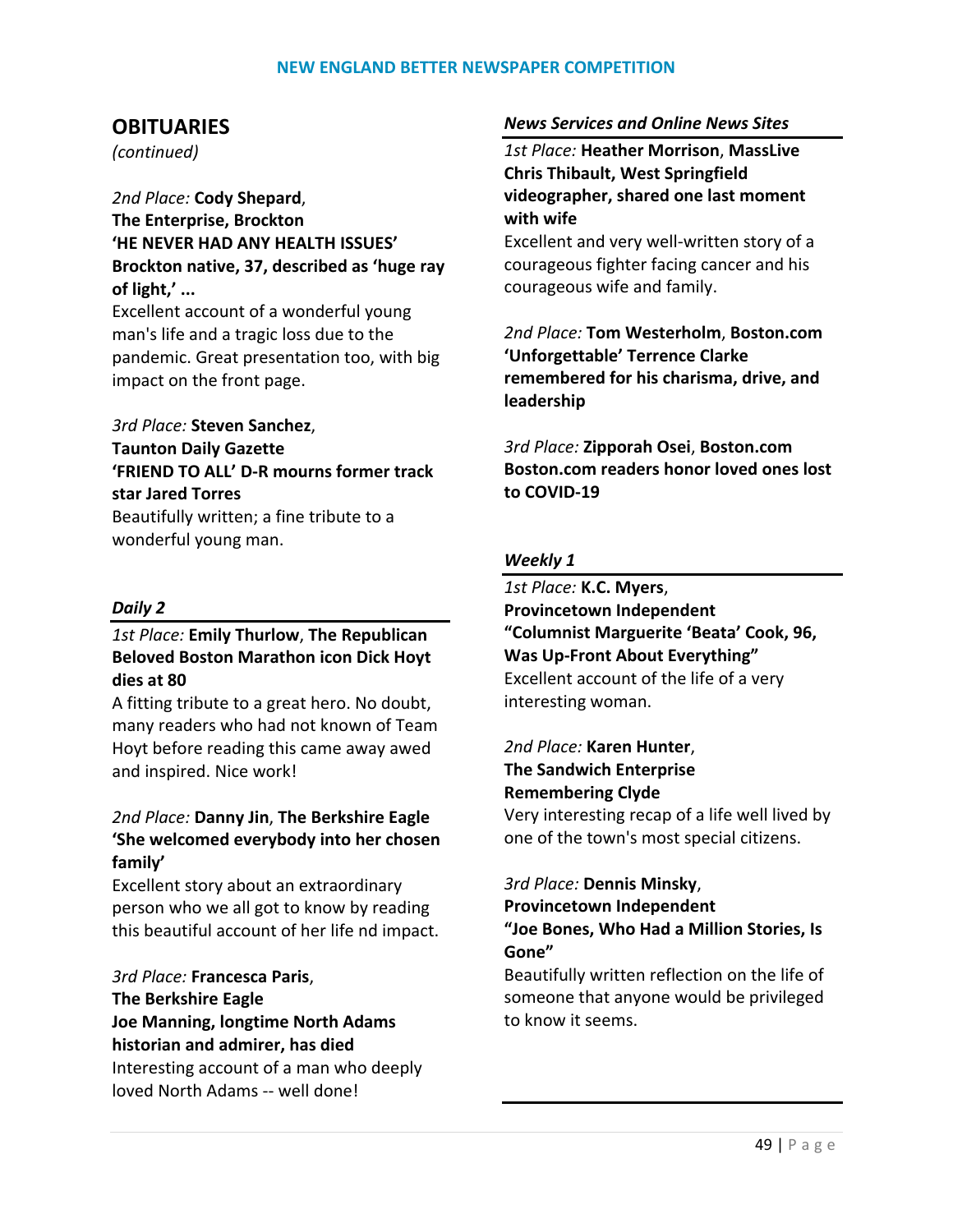## **OBITUARIES**

*(continued)*

#### *Weekly 2*

*1st Place:* **Colin Flanders**, **Seven Days COVID-19 Claims a Hardwick Couple Married for Nearly 68 Years** An inspiring love story that ended due to the pandemic. Touching account involving a topical subject. *2nd Place:* **Robert Cocuzzo**, **N-Magazine**

### **The World Was His Oyster** A Nantucket original has passed-- good

story and nice tribute.

*3rd Place:* **Kris Olson**, **Massachusetts Lawyers Weekly After decades of service, courtroom sketch artist dies at 84** Nice tribute and a very interesting story.

# **OUTSTANDING NEWSLETTER**

#### *Combined*

*1st Place:* **Lukas Southard**, **The Berkshire Eagle The Berkshires in Brief** High for content; high for design/layout and high for engagement

*2nd Place:* **Megan James and staff**, **Addison County Independent Addison Independent News Digest and Minibury** High for editorial content; High for layout and design; High for engagement

# *3rd Place:* **VTDigger.org Final Reading by VTDigger**

High for editorial; High for layout and design; Mid for engagement

# **PANDEMIC PHOTO**

#### *Daily 1*

*1st Place:* **Peter Pereira**, **The Standard-Times COVID testing site seeing up to 800 patients a day** Powerful image!

*2nd Place:* **Peter Pereira**, **The Standard-Times Camping in 2020** well composed and touching image

*3rd Place:* **Deb Cram, Portsmouth Herald Embalming Room** Not normally seen area. Well done!

### *Daily 2*

*1st Place:* **Rick Cinclair**, **Telegram & Gazette Treating COVID-19 at UMass Memorial Medical Center** One Image says it all!

*2nd Place:* **Don Treeger**, **The Republican Testing** Excellent composition and lighting. Well done!

*3rd Place:* **Ben Garver**, **The Berkshire Eagle Boys and Girls club visits senior center, Nov. 25, 2020** Familiar to folks across the country!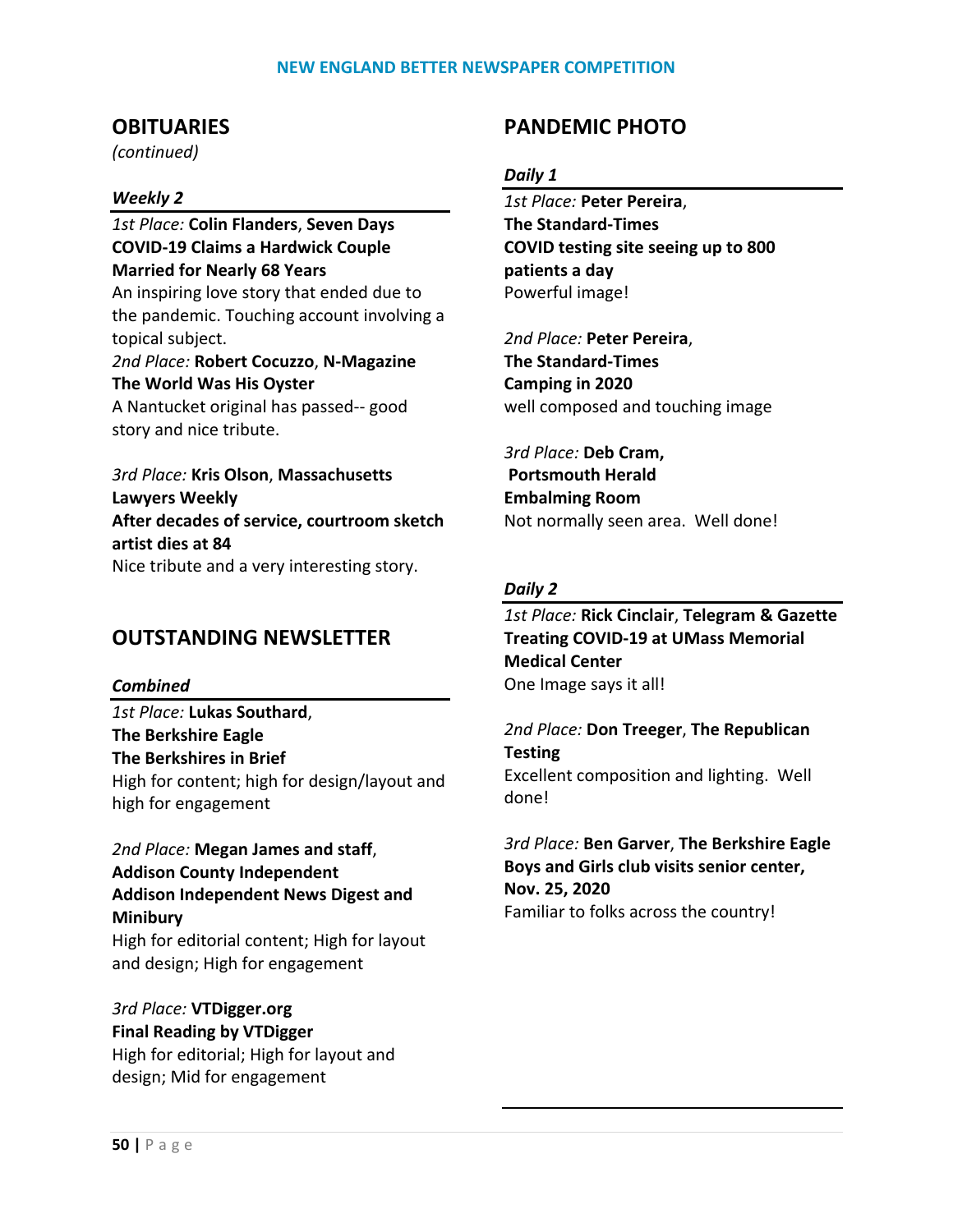# **PANDEMIC PHOTO**

*(continued)*

### *Weekly 1*

*1st Place:* **Gordon Miller**, **Stowe Reporter Campus Tour** Nice

*2nd Place:* **David Sokol**, **Melrose Free Press Vaccine** Nice

*3rd Place:* **David Sokol**, **Beverly Citizen Nurse Sign** Well done

#### *Weekly 2*

*1st Place:* **Gordon Miller**, **News & Citizen Year in Review** Strong Image

*2nd Place:* **Gary Higgins**, **Boston Business Journal Covid igloo** Interesting

*3rd Place:* **Ray Ewing**, **Vineyard Gazette West Tisbury School student** Nice

# **PERSONALITY PHOTO**

*Daily 1*

*1st Place:* **Ken McGagh**, **The MetroWest Daily News 100th birthday** A really touching image

*2nd Place:* **Deb Cram**, **Portsmouth Herald Prepare the Muscet** Nice image

*3rd Place:* **Deb Cram**, **Portsmouth Herald Emotional Kiss** Well done!

#### *Specialty*

*1st Place:* **Kit Noble**, **N-Magazine Nantucket Fire Captain** Excellent!!

*2nd Place:* **Christine Peterson**, **Worcester Living Magazine Charles Dickens collector** A Dickens of an image!

*3rd Place:* **Brian Sager**, **N-Magazine Leading Ladies** Nice

### *Weekly 1*

*1st Place:* **David Sokol**, **Beverly Citizen Graduation Fall** Nice moment

*2nd Place:* **Savid Sokol**, **Somerville Journal Veteran Birthday** Nice

*3rd Place:* **Paul Rogers**, **Stowe Reporter Flatbed Logger** Nice

#### *Weekly 2*

*1st Place:* **Mark Alan Lovewell**, **Vineyard Gazette Geraldine Brooks threw the first pitch** Very Lovely slice of time

*2nd Place:* **Ray Ewing**, **Vineyard Gazette Boys and girls club summer campers Cute**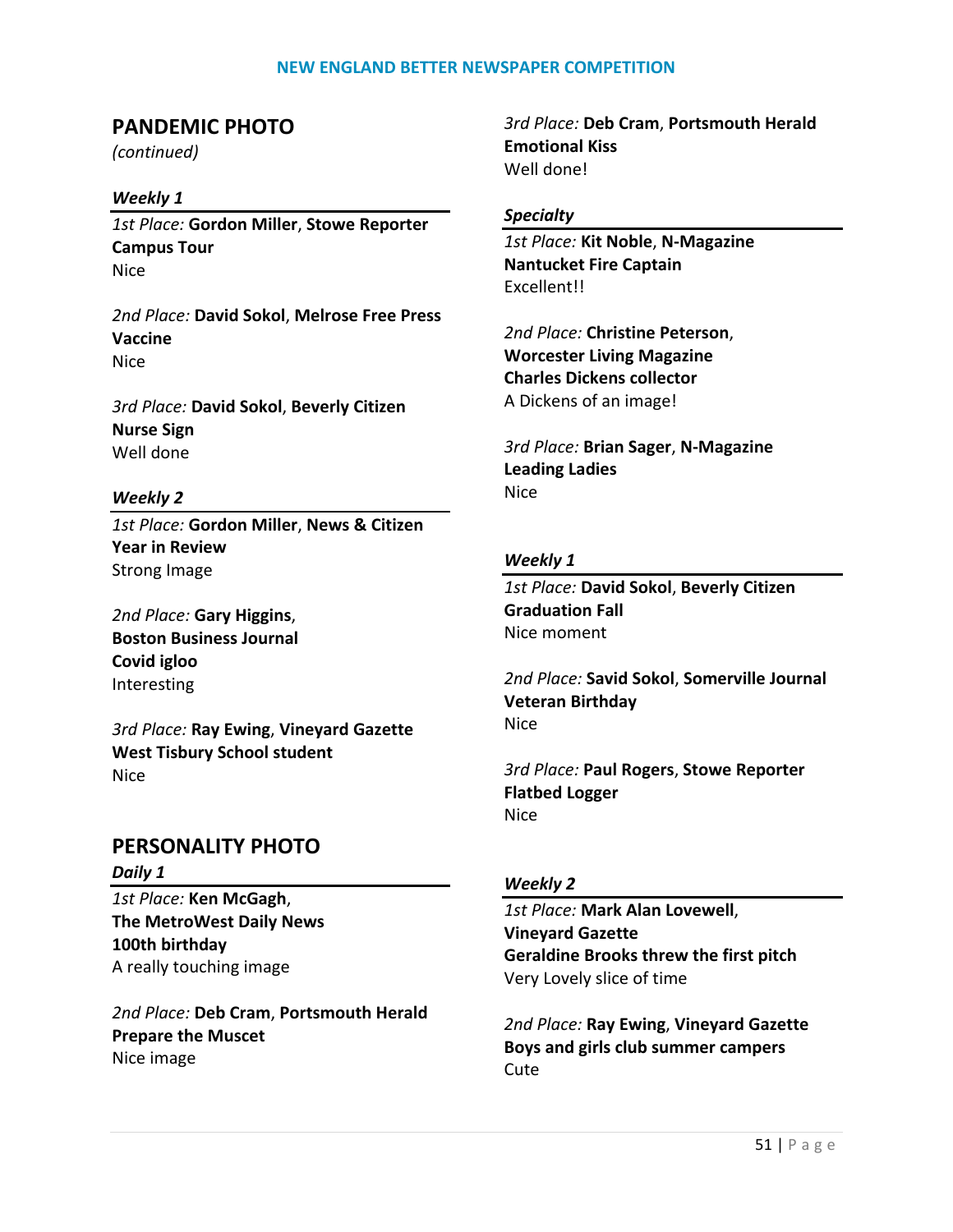## **PERSONALITY PHOTO**

*(continued)*

*3rd Place:* **Steve James**, **Addison County Independent Lake Dunmore ice fishing derby trio2835.jpg** Joy

# **PHOTO ILLUSTRATION**

#### *Combined*

*1st Place:* **Marc Vasconcellos**, **The Enterprise, Brockton Christmas Lights in East Bridgewater** Nice

*2nd Place:* **Kristina Walser**, **Boston Business Journal Unicorn illustration** Well done

*3rd Place:* **Robin Chan**, **Scituate Mariner Cocktail** Nice job

# **PHOTO SERIES**

#### *Combined*

*1st Place:* **Ken McGagh**, **The Milford Daily News Fire At The Tradesman** Strong coverage

*2nd Place:* **Robin Chan**, **Scituate Mariner Nor'easter** Solid storm images

*3rd Place:* **David Sokol**, **Salem Gazette Family Boxing** Good Story

# **PHOTO STORY**

#### *Daily*

*1st Place:* **Deb Cram**, **Portsmouth Herald Funeral director is the last responder** Well done story on a difficult subject

*2nd Place:* **Yehyun Kim**, **The Connecticut Mirror Photo story: The holiday spirit** Well done!

*3rd Place:* **Dave Roback**, **The Republican Flower Farm** nice story

### *Weekly*

*1st Place:* **Gary Higgins**, **Boston Business Journal Yale riches vs. New Haven poverty** Meaningful story. well done

*2nd Place:* **Robin Chan**, **Cohasset Mariner Launch at Willcut** Strong story

*3rd Place:* **Tim Clark**, **The Harvard Press Firefighters train with controlled burn at house on St. John's Lane.** Well done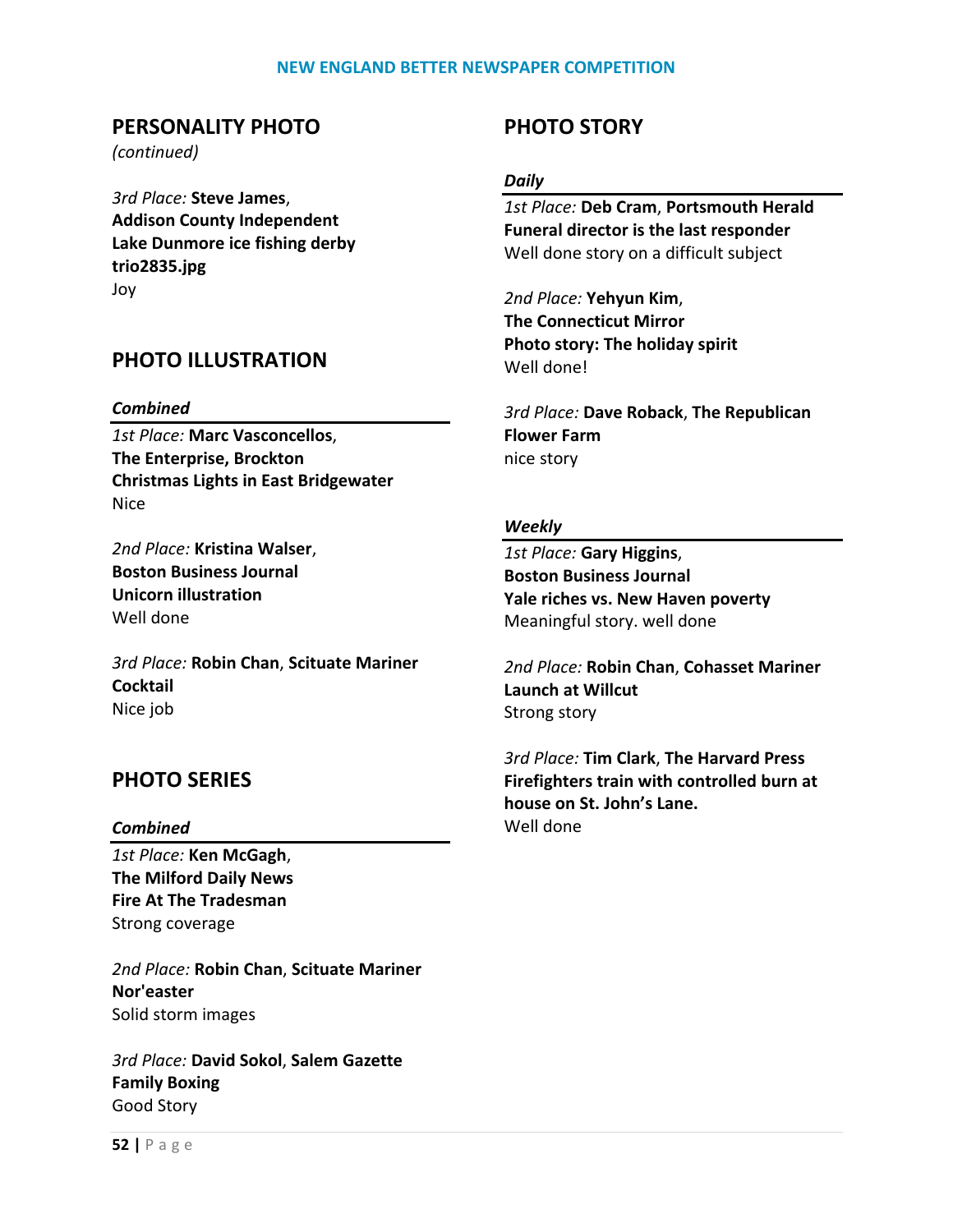# **PICTORIAL PHOTO**

#### *Daily 1*

*1st Place:* **Deb Cram**, **Portsmouth Herald After the Fire** Good eye on a lovely image

*2nd Place:* **Peter Pereira**, **The Standard-Times The art of living vibrantly** Nice image

*3rd Place:* **Ken McGagh**, **The MetroWest Daily News Late Skate** Well done

#### *Daily 2*

*1st Place:* **Ben Garver**, **The Berkshire Eagle Christmas at Windy Hill Farm, Dec. 24 2020** Lovely image *2nd Place:* **Merrily Cassidy**, **Cape Cod Times Hazy sunset** Beautiful

*3rd Place:* **Steve Heaslip**, **Cape Cod Times Star Trails** Really nice image

#### *Weekly 1*

*1st Place:* **Robin Chan**, **Cohasset Mariner Raindrops** This is a Well done Piece of ART!

*2nd Place:* **Robin Chan**, **Scituate Mariner Harvest Moon** Lovely!

*3rd Place:* **Gordon Miller**, **Stowe Reporter Moon over Akeley** Very nice

3rd Place: **Gordon Miller, Stowe Reporter Honk If You Like Spring** Beautiful!

#### *Weekly 2*

*1st Place:* **David Sokol, North Shore Sunday Moonrise** Truely a Piece of ART! Well Done!

*2nd Place:* **Mark Alan Lovewell**, **Vineyard Gazette Halloween Full Moon** Lovely ART! Very nice image!

*3rd Place:* **Gary Higgins**, **Boston Business Journal Worker cleans the New England Aquarium** Lovely

# **POLITICAL COLUMNIST**

#### *Combined*

*1st Place:* **Eric Davis**, **Addison County Independent GOP: Trump or tradition and Vt bound by Dillon's Rule**

Nothing like clear, crisp explanations that inform the reader to make for a solid weekly column. Plainly put, I want the professor to provide me weekly lessons. Political columnists can be predictable in the right or left leaning prose. Or they can educate the reader to be better citizens. This column is the latter and is really a joy to read.

*2nd Place:* **Greg Sukiennik**, **Bennington Banner Political columnist**

The writer uses baseball as an analogy to begin one of the columns. This is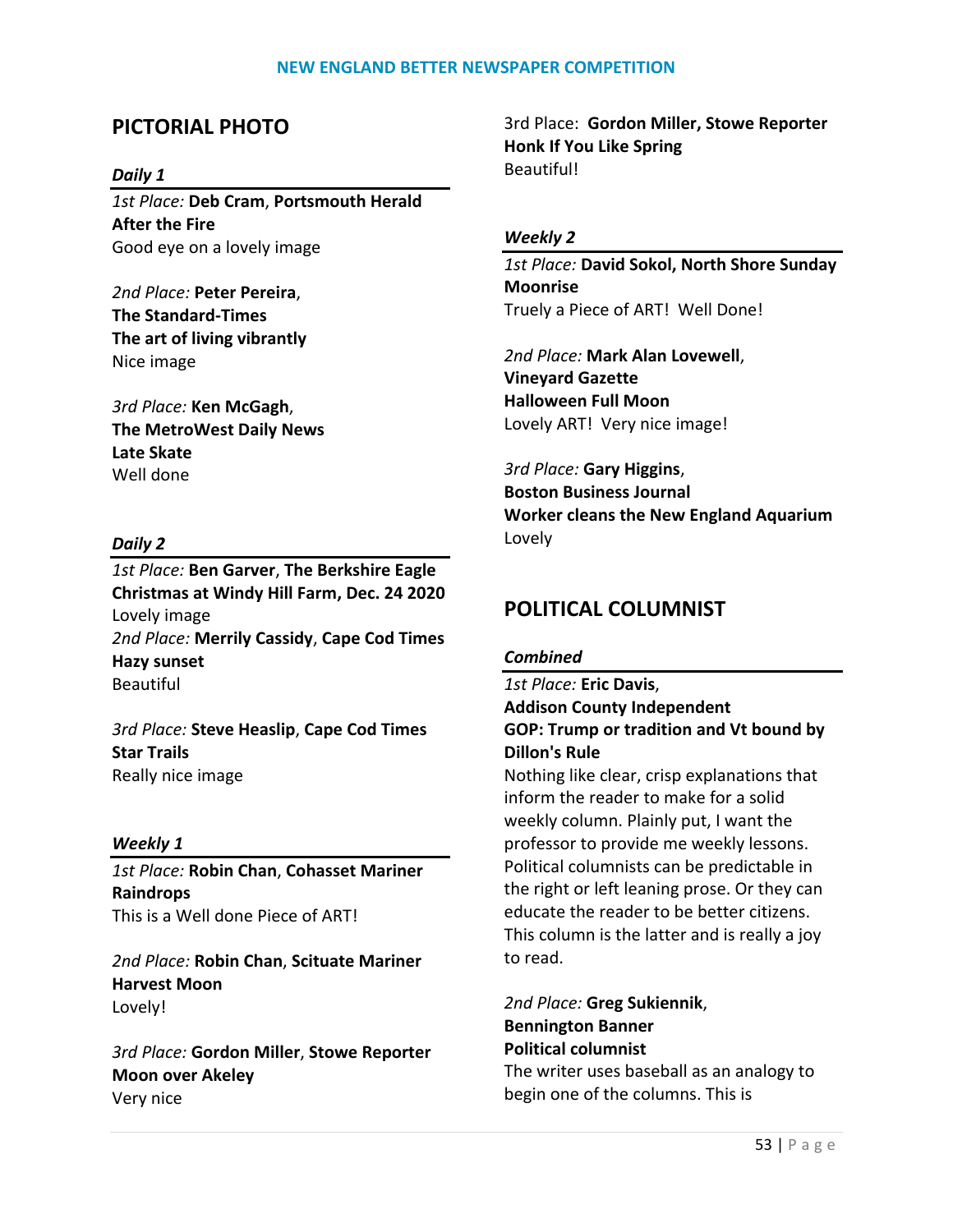appropriate as the "inside baseball" tone is what drives this column. The mission of the column is clear to inform, engage, and encourage participation by providing dayby-day session information and how to view it. Wonkiness is a hard hurdle to jump when explaining legislative activity. This writer comes close to writing around it, but still leaves a weighty amount to sift through to understand the players and the solutions. Directing the reader to engage is an important call to action.

## *3rd Place:* **Jill Goldthwait**, **The Ellsworth American. State of Maine**

Clear writing style that has a mission to explain and inform. Takes complex procedures and breaks them down to bitesized portions. Notable example of this is the column on the legislature's bill process, the governor's veto power and how the utility companies combining into a publicly held entity is a hot potato.

# **PORTRAIT PHOTO**

#### *Daily 1*

*1st Place:* **Deb Cram**, **Portsmouth Herald Worried and Evicted** This an excellent image! Very strong

*2nd Place:* **Deb Cram**, **Portsmouth Herald Horse Love** Very strong image. Excellent moment

*3rd Place:* **Olivia Falcigno**, **Fosters Daily Democrat Madison with her grandmother** A truly cute image

### *Daily 2*

*1st Place:* **Merrily Cassidy**, **Cape Cod Times Wampanoag tribal member** Beautiful!

*2nd Place:* **Ron Schloerb**, **Cape Cod Times Owl Peronality** Amazing

*3rd Place:* **Leon Nguyen**, **The Republican SPD (Springfield Police Department) Pinning Ceremony** Nice moment

### *Specialty*

*1st Place:* **Rick Cinclair**, **Worcester Magazine A Refugee's Journey** Lovely

*2nd Place:* **Christine Peterson**, **Worcester Living Magazine Embracing the Season** Cute

*3rd Place:* **Christine Peterson**, **Worcester Living Magazine A Soft Spot For Marblehead Nice** 

#### *Weekly 1*

*1st Place:* **Robin Chan**, **Scituate Mariner Potter** Nice

*2nd Place:* **David Sokol**, **Saugus Advertiser Barber** Well done

*3rd Place:* **Robin Chan**, **Marshfield Mariner Librarian** Nice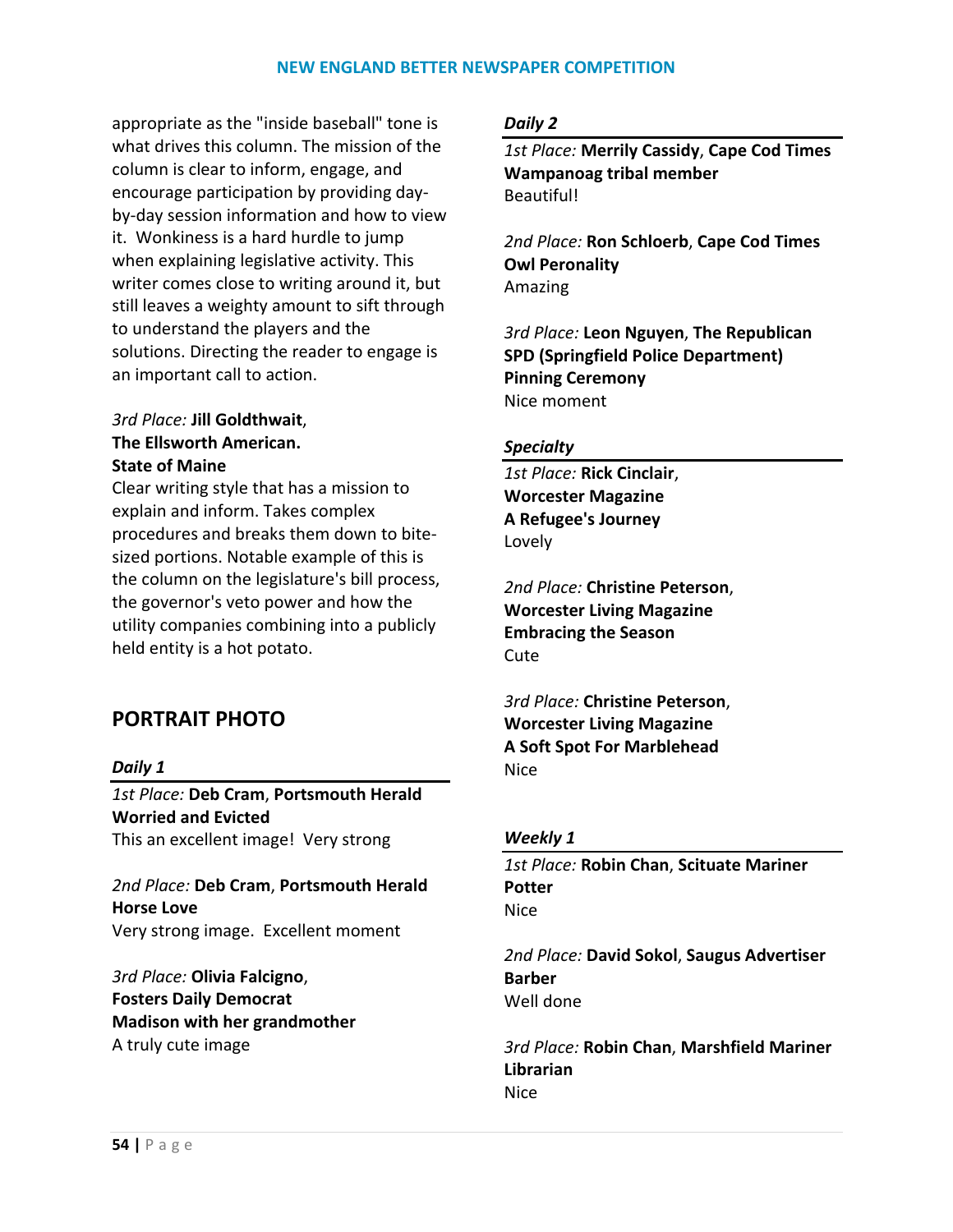#### *Weekly 2*

*1st Place:* **Jeanna Shepard**, **Vineyard Gazette Kate Taylor** Nice portrait

*2nd Place:* **Maria Thibodeau**, **Vineyard Gazette Kara Taylor** Well done

*3rd Place:* **Timothy Johnson**, **Vineyard Gazette Brian Weiland** Impressive

# **PRESIDENTIAL ELECTION COVERAGE**

#### *Combined*

*1st Place:* **Francesca Paris**, **The Berkshire Eagle Williams prof disavows own finding of mishandled GOP ballots**

*2nd Place:* **Doug Fraser**, **Cape Cod Times Banking on old-school politics**

*3rd Place:* **Bera Dunau**, **Daily Hampshire Gazette For these Valley residents, Trump's terrific**

*3rd Place:* **Jim Campen, Provincetown Independent "Mapping the Trump Vote on Cape Cod"**

# **RACIAL, ETHNIC OR GENDER ISSUE COVERAGE**

### *Daily 1*

*1st Place:* **Zane Razzaq, Hadley Barndollar**, **The MetroWest Daily News Hopkinton faces its own reckoning on race and identity following Mikayla Miller's death**

Well written, well organized, good, lucid reporting and writing by Zane Razzaq and Hadley Barndollar.

# *2nd Place:* **Ethan Winter**, **The Milford Daily News Is it time to retire the Mohawk?**

Ethan Winter, writing for the Milford Daily News and MetroWest Daily News, writes deeply and with compassion on an issue that is too often painted with a shallow broad brush.

# *2nd Place:* **Ethan Winter**, **The Milford Daily News Tomahawks name still lives on despite controversy**

Ethan Winter, writing for the Milford Daily News and MetroWest Daily News, writes deeply and with compassion on an issue that is too often painted with a shallow broad brush.

# *3rd Place (tie):* **Kristina Dorsey,**

**The Day, New London New law prohibits discrimination based on natural hairstyles**

Compelling, readable piece by Kristina Dorsey on the importance of hairstyles in minority communities.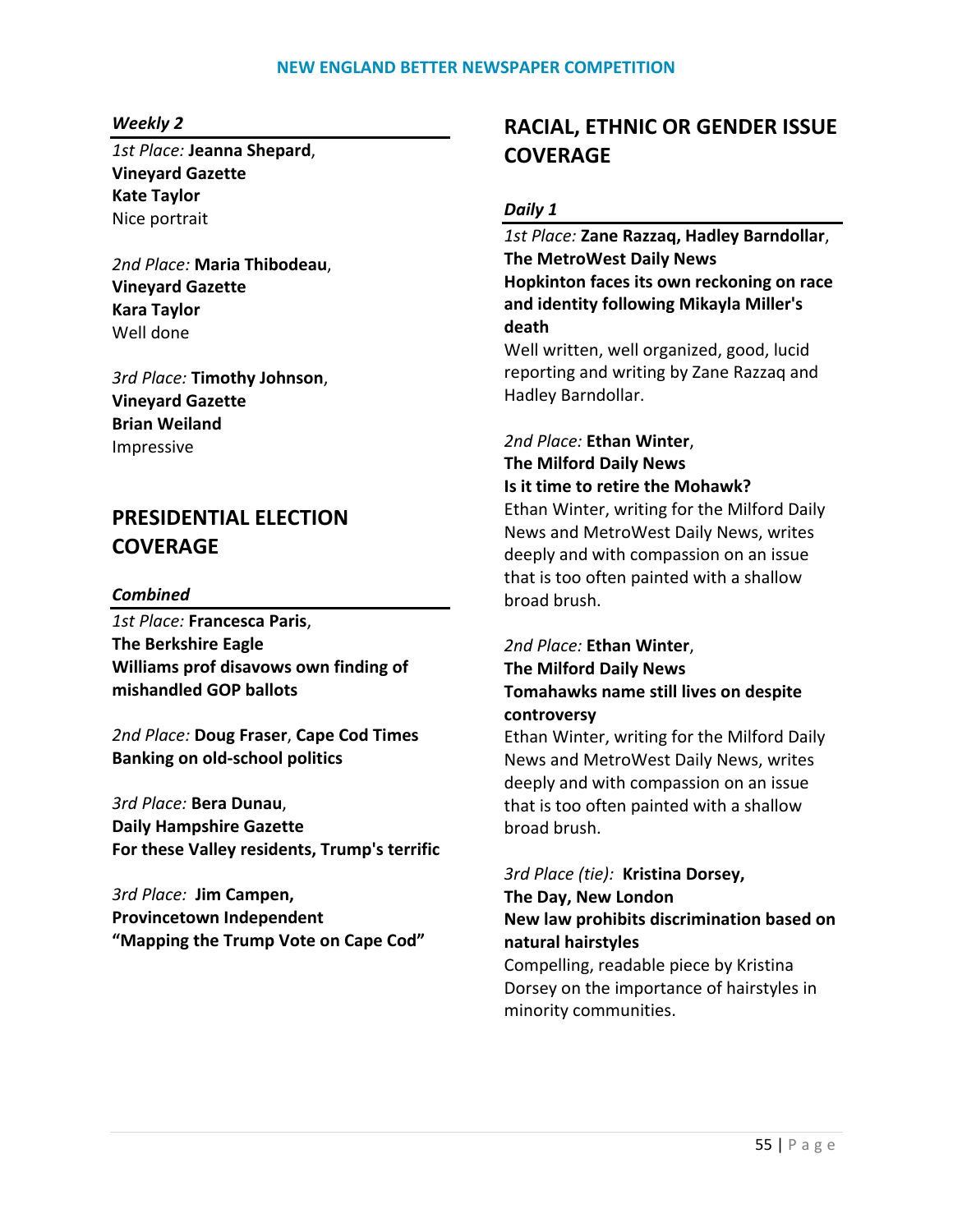# **RACIAL, ETHNIC OR GENDER ISSUE COVERAGE**

*(continued)*

# *3rd Place (tie):* **Mary Whitfill, The Patriot Ledger Diversity deficiency: Does town hall reflect the South Shore**

Good assessment. Holding government accountable with a careful, well written account of where a region is on diversity.

## *Daily 2*

# *1st Place:* **Julia Anne Weekes**, **New Hampshire Union Leader NEW HAMPSHIRE'S OWN uncomfortable truth**

Julia Ann Weekes weaves a wonderful tale, turning a tour into a suspenseful allegory.

# *2nd Place:* **Jeffery Kurz**, **Record-Journal From Jim Crow South to Connecticut, Meriden man has spent lifetime battling racism**

A profile for the ages. Should be required reading in the schools.

*3rd Place (tie):* **Francesca Paris**,

# **The Berkshire Eagle How to get more women in office?** Some sterling writing, good explainer with a nod to history.

*3rd Place (tie):* **Laura Damon, Newport Daily News Bi-racial family ponders life in Little Compton after multiple incidents of alleged racism** A well written examination of racism.

## *News Services and Online News Sites*

# *1st Place:* **Jacqueline Rabe Thomas**, **The Connecticut Mirror Snob zoning** Excellent reporting and writing. Thorough and lively at the same time.

## *2nd Place:* **Khari Thompson**, **Boston.com 'Everyday racism' underlies Black athletes' mistrust of COVID vaccine, local doctor says**

Clean, well written and thoroughly reported story.

## *3rd Place (tie):* **Emilia Otte**,

# **The Connecticut Examiner Banking and Business Ties Key to Federal Aid Process For Minority-Owned Businesses**

Makes a difficult issue understandable. Explain the problem, reports solutions.

# *3rd Place (tie):* **Granite State News Collaborative and partners, Race and Equity in New Hampshire**

Good, explainer on a difficult issue. Helps show the way.

# *Specialty*

*1st Place:* **Veer Mudambi**, **Worcester Magazine Across generations: Worcester's Vietnamese community finding its voice**

# *2nd Place (tie):* **Craig Semon**,

**Worcester Magazine Beyond the Paint' spotlights artists behind Black Lives Matter mural**

*2nd Place (tie):* **Monica Benevides**, **Worcester Business Journal Sharing paychecks**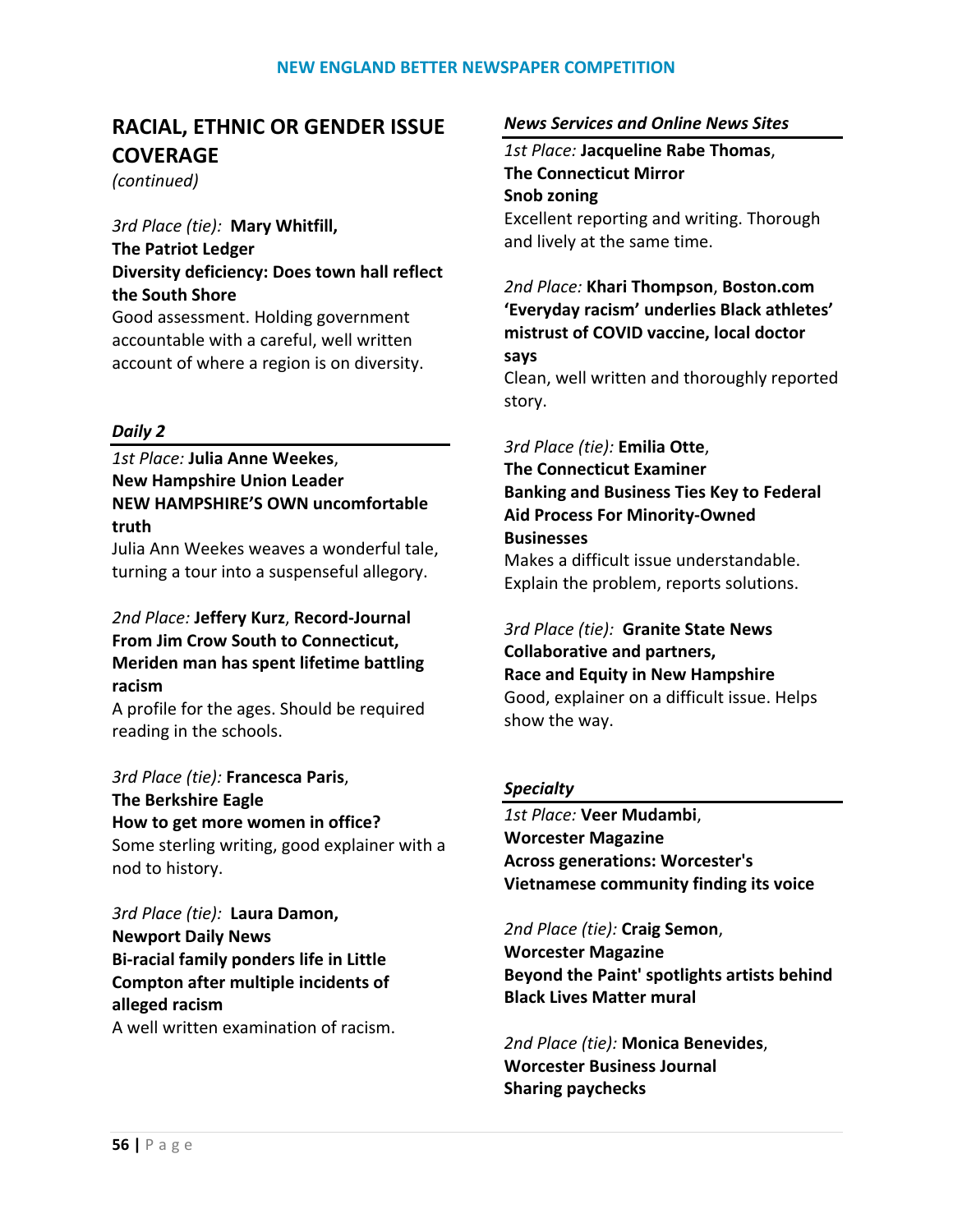# **RACIAL, ETHNIC OR GENDER ISSUE COVERAGE**

*(continued)*

*3rd Place:* **Jessica Bartlett, Boston Business Journal Salem brewer sparks a national #MeToo movement in the craft beer industry**

### *Weekly*

*1st Place:* **Kyra Steck and staff**, **The Martha's Vineyard Times Voices on Racism**

*2nd Place:* **Lily Robinson, Harvard Press DEI Project Team**, **The Harvard Press Confronting racism in Harvard Public Schools**

*3rd Place:* **Chelsea Edgar**, **Seven Days Vermont Has Endangered Transgender Prisoners. Change Is Coming — but Is It Enough?**

# **REPORTING ON RELIGIOUS ISSUES**

#### *Daily*

*1st Place:* **Stephanie Barry**, **The Republican In shadow of abuse, shame, hopelessness** As attorney Robert DiTusa notes, Fran O'Connell's "story is not entirely unique," but victim stories must still be told, to hold the church and other institutions who looked the other way accountable, and to help other victims know they are not alone and not at fault.

*2nd Place:* **Jill Harmacinski**, **The Eagle-Tribune A COVID-free spiritual sanctuary** Nice story on the determination of a priest to celebrate Mass in a safe setting that

# *3rd Place:* **Linda Roy**, **The Standard-Times Mysterious images found on walls under wallpaper**

didn't include watching on an app.

It's too bad the mystery wasn't solved, but in some ways it's better because it's unsolved. Either way, it's a story people can't resist talking about.

## *Weekly*

## *1st Place:* **Chelsea Edgar**, **Seven Days In Enforcing Pandemic Precautions, Vermont Treads Lightly in Houses of Worship**

A well-sourced and -written story examining, as its print headline suggests, the "Church Meets State" challenges of getting houses of worship to follow the Vermont governor's mask and distancing precautions amid a global pandemic.

# *2nd Place:* **Colin Flanders**, **Seven Days The Holy Sprint: A Vermont Church Reads the Bible in 24 Hours**

By investing enough time at a Vermont church's 24-hour exercise of faith, Colin Flanders turns what could have been a quick-hit story into a satisfying read.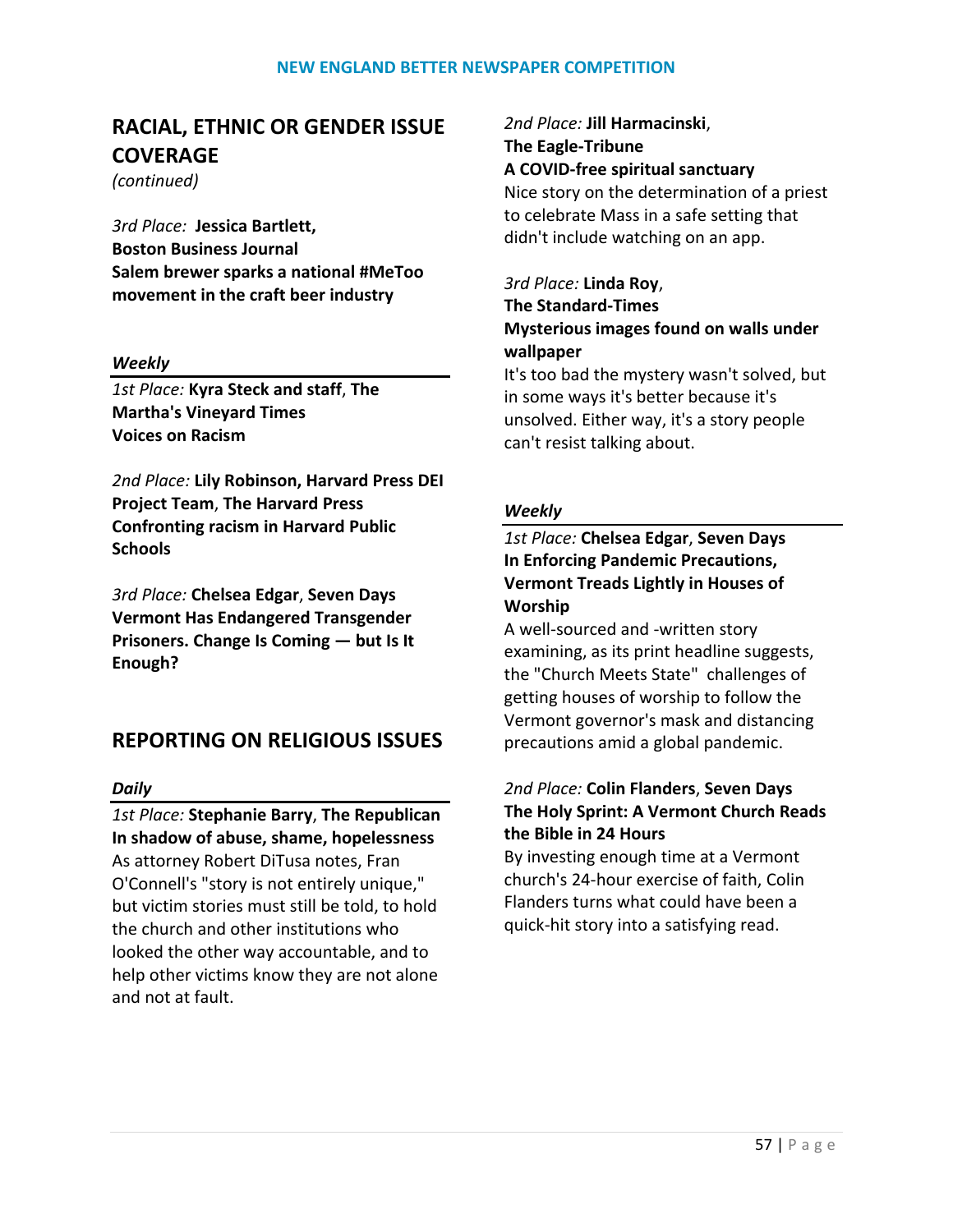# **REPORTING ON RELIGIOUS ISSUES**

*(continued)*

*3rd Place:* **Paul Sullivan**, **Provincetown Independent "Gay Catholics Seek Solace and Spirituality at St. Peter's"**

Without ignoring the issues that separate the Catholic Church and the LGBQT community, Paul Sullivan's story focuses on what connects them in profound ways.

# **RIGHT-TO-KNOW**

#### *Combined*

## *1st Place:* **Rich Saltzberg**, **The Martha's Vineyard Times Tisbury Police records**

This one's long, but it's because this is one of the strongest entries we've seen in years. Rich Saltzberg of the Martha's Vineyard Times is the Harry Houdini of public records. Government officials might slam shut steel doors in order to safeguard their secrets, but just as they relax inside their fortress, they look around to see Saltzberg quietly scooping up their files. He's creative, smart, and determined, deftly using every tool at his disposal to uncover blockbuster stories that often are hiding in plain sight. Sometimes he uses charm and persuasion; other times he succeeds simply because he never gives up. To tell the story of police failures that led directly to a teenager's rape, Saltzberg filed dozens of public record requests—and, followed them up with no fewer than 22 appeals to the Supervisor of Public Records. He makes the public records laws work as intended, routinely making municipal lawyers look like Keystone Kops. Temporarily stonewalled in his quest for a town's vaunted investigative report,

Saltzberg found his story by using a side door: He used the law to obtain a pile of financial receipts,that led to this front-page headline: "\$17K Investigation, But No Report." Saltzberg's reputation and derringdo are such that when he got a tip about a Glock missing from police headquarters, the police chief--knowing that resistance would be futile—simply handed over the files. If you want a master class in how to vindicate the public's Right to Know, just sit down and read Rich Saltzberg's body of work.

# *2nd Place:* **Rowan Walrath**, **Boston Business Journal 'Out of control': Fear, confusion among Biogen employees in days after superspreader meetings**

In the early days of COVID's spread, the Boston Business Journal wrested Department of Health data and illustrated how a Biogen conference became a superspreader event. Unfortunately, the piece falls into a common trap: It spends too much time bragging about how the records were obtained, and not enough explaining the significance of what the documents revealed.

# *3rd Place:* **Courtney Lamdin**, **Seven Days Seven Days Files Open Meeting Complaint Against Burlington City Council**

Sometimes you just have to keep your eyes and ears open. A stray comment by a city councillor led Seven Days to discover that the board had engaged in an illegal secret meeting. Soon afterward, councilors themselves blew the whistle on their own, second, violation.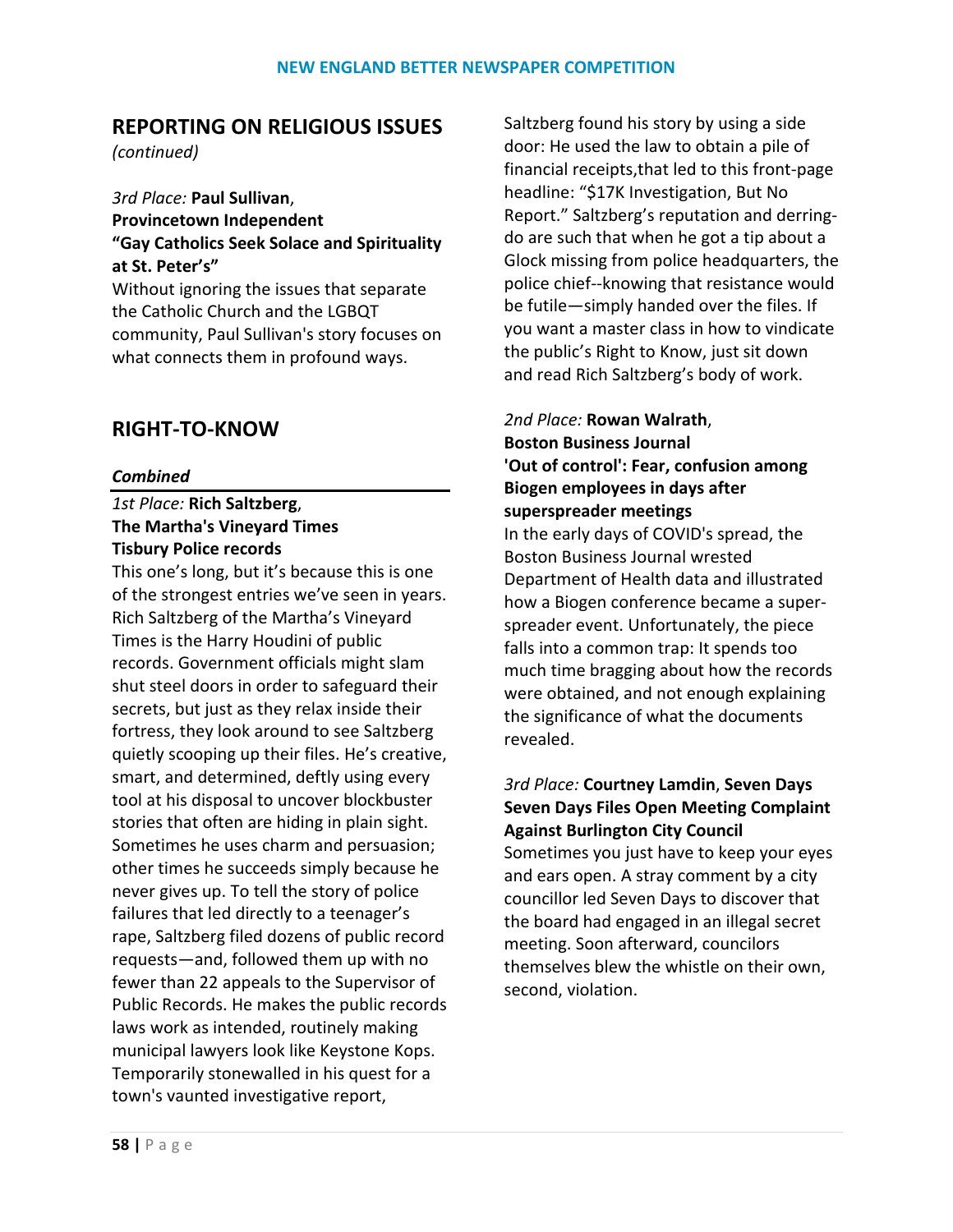# **SCIENCE/TECHNOLOGY REPORTING**

#### *Daily*

*1st Place:* **Steve Collins, Emily Bader, Alex Lear**, **Sun Journal No internet. The high cost of connecting Maine**

*2nd Place:* **Jack Rooney**, **The Keene Sentinel Keene State College COVID-19 wastewater surveillance testing**

*3rd Place:* **Doug Fraser**, **Cape Cod Times DOWN TO A SCIENCE**

#### *News Services and Online News Sites*

*1st Place:* **Nik DeCosta-Klipa**, **Boston.com How the police reform bill would affect law enforcement use of facial recognition technology**

*2nd Place:* **Brendan Crowley**, **The Connecticut Examiner Scientists Explain Bunker Found Washed up on the Connecticut Shoreline**

*3rd Place:* **Emilia Otte**, **The Connecticut Examiner UConn Awarded \$40 Million Grant to Develop Nuclear Magnetic Resonance Data Network**

#### *Weekly 1*

*1st Place:* **Johnny Liesman**, **Provincetown Independent "Spotter Pilots Help Scientists Study Sharks"**

This story is vividly and entertainingly written, with a real sense of place and character -- it's really a swashbuckling

adventure story with diversions into science. It is thoroughly reported and includes a good mix of sources. The writing is thoughtfully crafted and full of colorful details and lively anecdotes that make the scientific and historical information really engaging for the reader.

# *2nd Place:* **John Stanton**, **The Inquirer and Mirror Ocean Acidification Growing Problem for Fisheries**

This is a thoroughly reported and comprehensible story about a complex scientific topic, written in plain English with some helpful analogies. It has a good mix of sources and covers the topic in thoughtful detail.

# **SERIOUS COLUMNIST**

#### *Daily*

## *1st Place:* **Tracey O'Shaughnessy**, **Republican-American Sunday Reflections**

This column transported the reader to a time not so long ago, yet it feels like two lifetimes ago. A death during the COVID lockdown became a very different experience. The writer mixed the pedestrian of kitchen activities with the traditions of a funeral.

*2nd Place:* **Mark Hayward**, **New Hampshire Union Leader Sober, successful ... and sentenced** Meaningful issues given a clothesline for dirty issues to be aired. Two columns that expose injustice in wrongful attempts at justice. This was a close category to call as this writer humanizes his subjects effortlessly.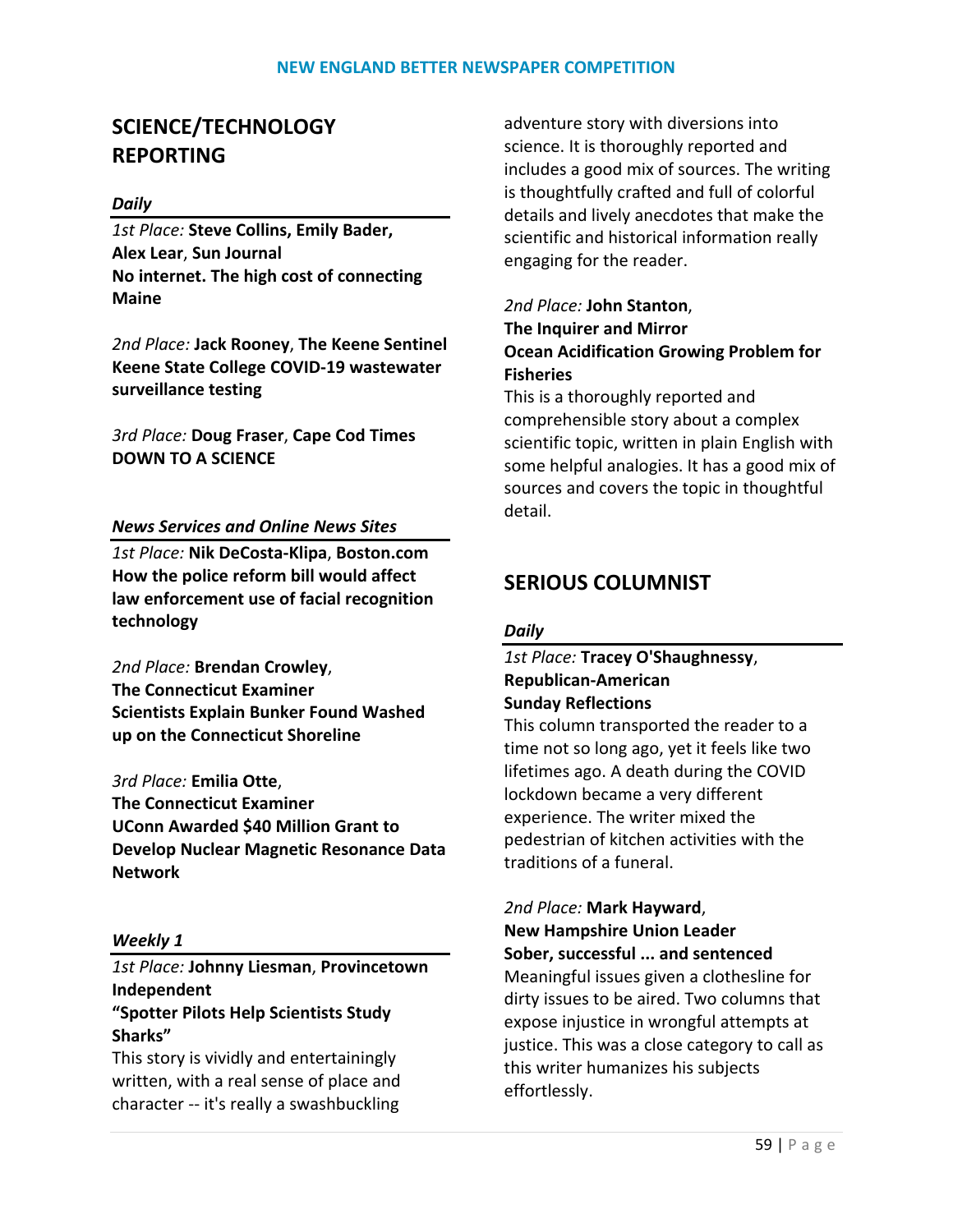# **SERIOUS COLUMNIST**

*(continued)*

*3rd Place:* **Donald B. Keelan**, **Bennington Banner Serious columnist**

Straightforward with elegant New England simplicity. Keelan captures the people and stories of Vermont.

### *Specialty*

# *1st Place:* **Leslie Garrett**, **MV Bluedot Living Dear Dot**

Detailed facts in what looks like a mildmannered advice column. Dear Dot is well researched, professionally written, and the pages attractively designed adding to the friendliness of the approach.

### *2nd Place:* **Victor Infante**, **Worcester Magazine Two Worcesteria columns**

A solid call to action for the community to not lose the home field advantage of the new diamond in the former rough.

*3rd Place:* **Bonnie J. Walker**, **Worcester Business Journal Outside the Box, with Bonnie J. Walker**

## *Weekly*

## *1st Place:* **Marvin Ott**, **The Ellsworth American. Offshore**

Explaining the most complex issues to the reader forces the writer to make choices. Their knowledge, when vast, must be parsed just so. These columns are spot on.

## *2nd Place:* **David Rocchio**, **Stowe Reporter Memories of neighbors; Will voters take America**

All politics are local. Bringing the nation's platform closer to the reader makes for a better understanding of what the future can bring.

# *3rd Place:* **Edward Miller**, **Provincetown Independent**

#### **Provincetown Independent Serious Columnist, Edward Miller**

Clean, local columns that I would look forward to reading each week of I lived in the community.

# **SOCIAL ISSUES FEATURE STORY**

## *Daily 1*

*1st Place:* **Marc Larocque**, **The Enterprise, Brockton Blood money Business offers cash for plasma in Brockton**

Major corporation seeking plasma from poor people in Brockton revealed by firstrate reporting and courageous prsentation.

*2nd Place:* **Kyle Stucker**, **Fosters Daily Democrat 'Feels like forever': Dover woman's life in a shelter one week then back in the cold** Powerfully-told story of a 39-year old homeless woman - the details of her unfortunate circumstances and search for safety are riveting.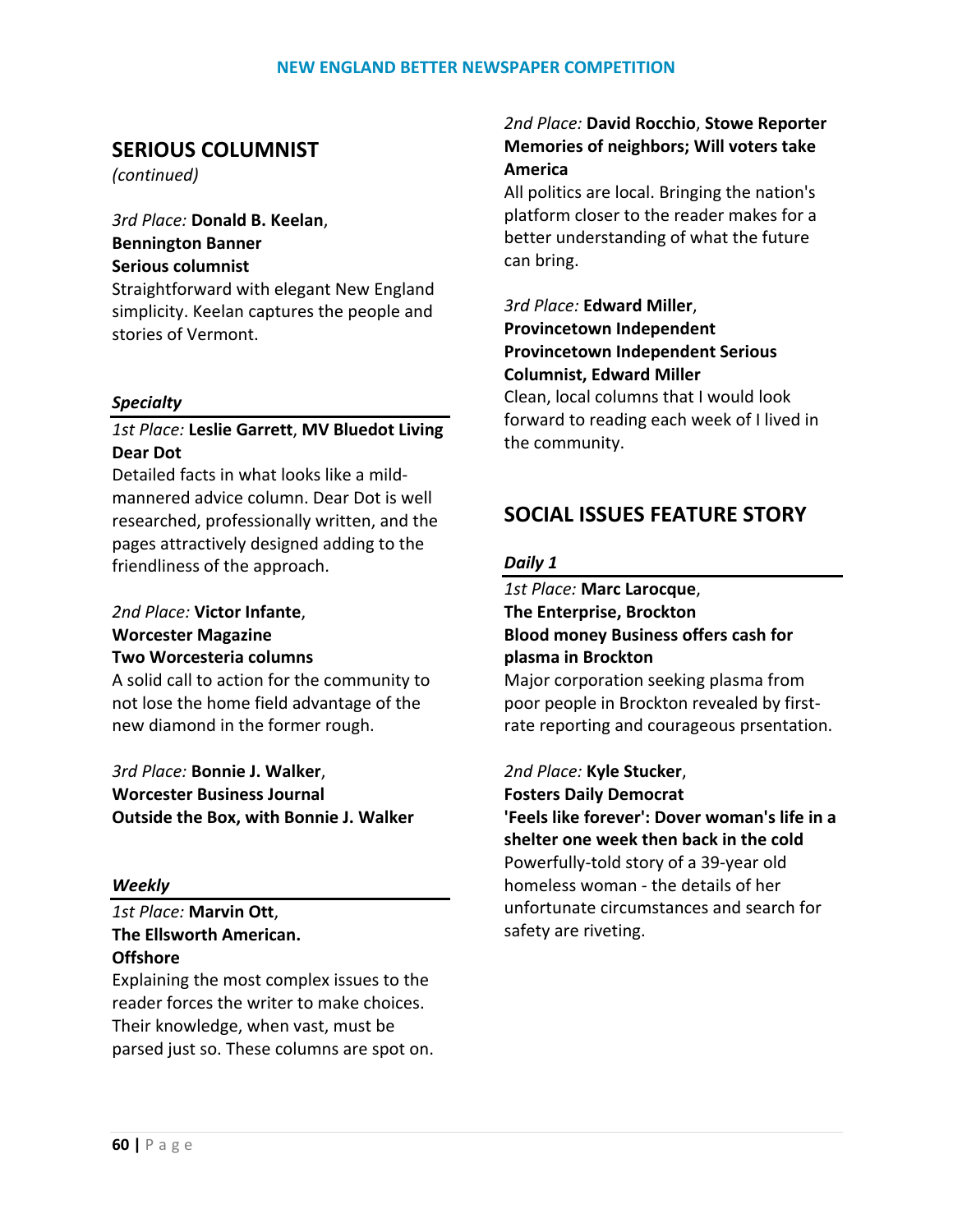# **SOCIAL ISSUES FEATURE STORY**

*(continued)*

*3rd Place:* **Wheeler Cowperthwaite, Joe Difazio**, **The Patriot Ledger Duxbury controversy shines light on South Shore's history with anti-Semitism**

The Ledger went deeper into this unfortunate situation and found not hatred but closed minds and lack of education had led to this embarrassment for a well-to-do community.

### *Daily 2*

*1st Place:* **Francesca Paris**, **The Berkshire Eagle For the disabled and homebound, and their caregivers, waiting for the vaccine takes a toll**

Well-done article on how handicapped are not being given consideration for vaccinations.

# *2nd Place:* **Savana Dunning**, **Newport Daily News With no gay bar or space to call its own, Newport's LGBTQ community feels 'isolated'**

Covid's closing of gay bars isolates further an already isolated community. Good job.

#### *3rd Place:* **Jeannette Hinkle**,

**Cape Cod Times**

**Colliding crises: COVID, lack of affordable housing**

More are turning to mobile homes to live because of crunch of housing market during Covid.

#### *Weekly*

# *1st Place:* **Monica Benevides and Grant Welker**, **Worcester Business Journal Rich dreams, poor dreams**

Housing discrimination study in Worcester shows Black people being denied mortgage loans at twice the rate as whites and other groups.

# *2nd Place:* **Kris Olson**, **Massachusetts Lawyers Weekly SJC again asked to end medical parole blockade**

Mass Lawyers Weekly on SJC's decision upholding compassion paroles for sick inmates

# *3rd Place:* **Noah Asimow, Louisa Hufstader**, **Vineyard Gazette**

**Homelessness on Martha's Vineyard** Homeless shelter closing on Nantucket but good for the paper to stay on the story until some island relief was identified.

#### *News Services and Online News Sites*

*1st Place:* **Douglas Hook**, **MassLive In the wake of violence** Bereavement progam in Springfield brings reforms to people struck by gun violence.

#### *2nd Place:* **Roberta Baker**,

**Granite State News Collaborative Outside all winter in N.H. and the Lakes Region, unsheltered homelessness rises** Considerate look at those who are living homeless in NH and northern New England.

*3rd Place:* **Julia Werth**, **The Connecticut Examiner Adoptions Drop By Half as Connecticut Copes with COVID** Terrific, eyeopening piece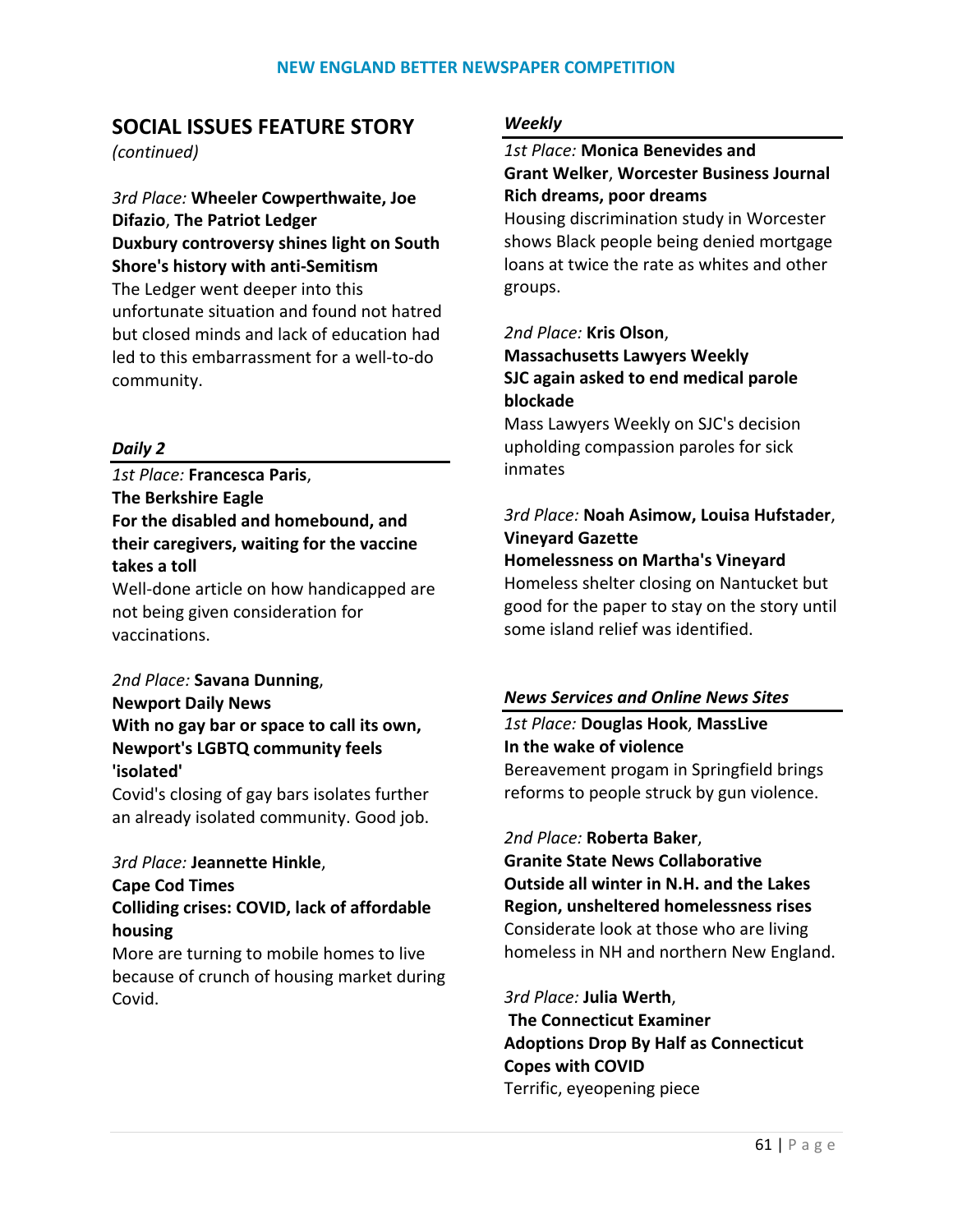# **SPECIAL SECTION OR EDITORIAL SUPPLEMENT**

#### *Combined*

*1st Place:* **Kyra Steck and staff**, **The Martha's Vineyard Times Voices on Racism** Powerful section.

*2nd Place:* **Seven Days Voters' Guide 2020** Great resource for community members.

*3rd Place:* **PBN Staff**, **Providence Business News PBN Giving Guide 2020**

### *Daily*

*1st Place:* **staff**, **The Day, New London Life in the time of pandemic** The staff of The Day went all out on this section. Excellent section.

# **SPECIAL SPORTS SECTION**

## *Combined*

*1st Place:* **Staff**, **Telegram & Gazette Play Ball (opening of Polar Park)**

*2nd Place:* **Mike Mandell & Ashley Carter**, **The Ellsworth American. Legends & Lore Tournament Section**

*3rd Place:* **Laurie Los Lee**, **The Standard-Times Sports**

# **SPORTS ACTION PHOTO**

## *Daily 1*

*1st Place:* **Deb Cram**, **Portsmouth Herald Goal** Strong goal action

*2nd Place:* **Marc Vasconcellos**, **The Enterprise, Brockton Great throw** Well done!

*3rd Place:* **Marc Vasconcellos**, **The Enterprise, Brockton Ground ball** Funny Image

## *Daily 2*

*1st Place:* **Ron Schloerb**, **Cape Cod Times flying tag** Out!

*2nd Place:* **Ron Schloerb**, **Cape Cod Times Called Safe** Nice image

*3rd Place:* **Ron Schloerb**, **Cape Cod Times spike** Nice

## *Weekly 1*

*1st Place:* **Gordon Miller**, **Stowe Reporter Baseball, tennis plays for title** Strong Peak action!

*2nd Place:* **Robin Chan**, **Old Colony Memorial Eye on the Ball** Great action!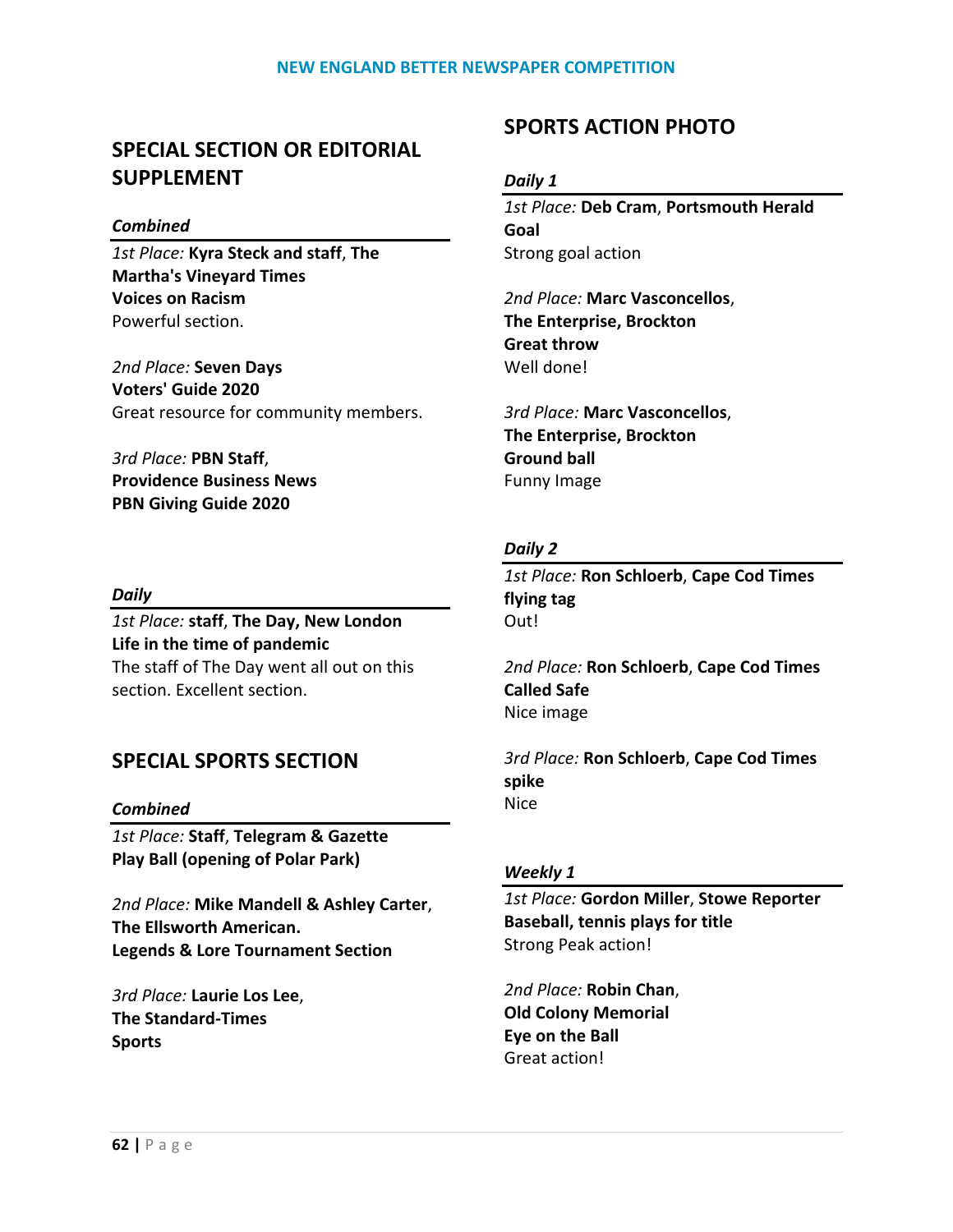# **SPORTS ACTION PHOTO**

*(continued)*

*3rd Place:* **Robin Chan**, **Weymouth News Eye on the Puck** Eye on the puck!

### *Weekly 2*

*1st Place:* **Steve James**, **Addison County Independent Eagle softball 8070.jpg** SAFE! Strong action

*2nd Place:* **Mike Mandell**, **The Ellsworth American. Taking her shot** Putting your all in it *3rd Place:* **Mark Alan Lovewell**, **Vineyard Gazette Nick Pecararo goes all out in the long jump** Nice

# **SPORTS COLUMNIST**

#### *Combined*

*1st Place:* **Mike Walsh**, **The Berkshire Eagle Powder report**

*1st Place:* **Matt Vautour**, **MassLive Celtics and UMass Hockey Columns**

*2nd Place:* **Phil Stacey**, **The Salem News Phil Stacey columns**

3rd Place: **Chris Cotillo, MassLive Boston Red Sox columns**

# **SPORTS FEATURE PHOTO**

#### *Daily 1*

*1st Place:* **Ken McGagh**, **The MetroWest Daily News Field Hockey Fan** Perspec tive!

*2nd Place:* **Ken McGagh**, **The MetroWest Daily News Never too late to celebrate** We Won!

*3rd Place:* **Paul Bilodeau**, **Gloucester Daily Times "A longer wait"** Strong image

#### *Weekly*

*1st Place:* **Timothy Johnson**, **Vineyard Gazette Catching the wind at Philbin Beach** Spectacular

*2nd Place:* **Ken McGagh**, **The Concord Journal Goalie Gets A Kick** Nice

*3rd Place:* **David Sokol**, **Malden Observer Tornado** Good eye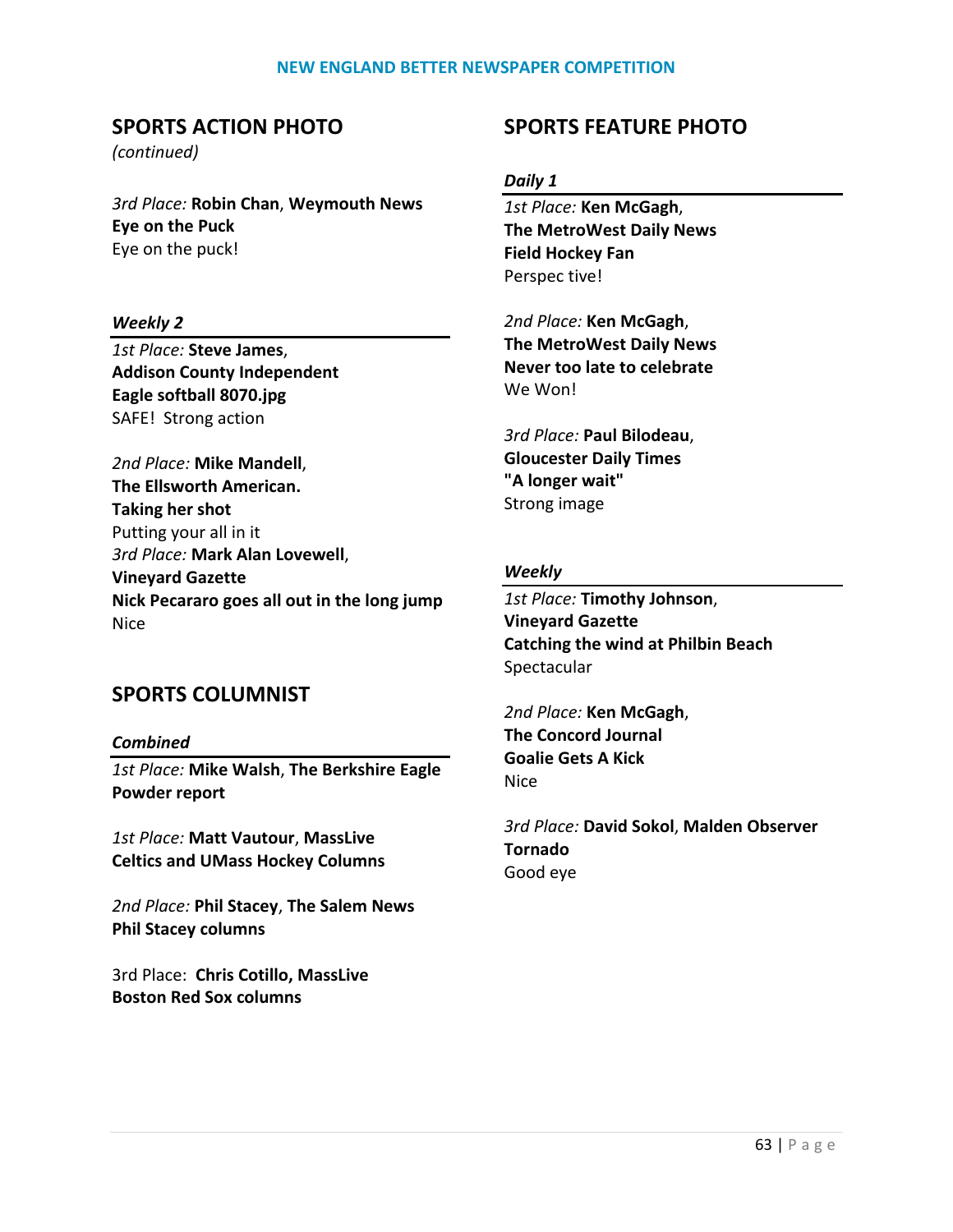# **SPORTS FEATURE STORY**

### *Daily 1*

*1st Place:* **Laurie Los Lee**, **The Standard-Times 'He is the strongest person I know': High school coach leading team during brain cancer ...**

Wonderful story, filled with details and powerful quotes.

# *2nd Place:* **Chris McDaniel**, **The Patriot Ledger The Weymouth High football team has Connor Daley's back**

The best sports stories are often about people behind the scenes, and this story does a phenomenal job introducing us to Connor.

## *3rd Place:* **Darvence Chery**, **The Enterprise, Brockton He was marvelous Brocktonians share stories of legendary Marvin Hagler**

Well-reported story that dives deeper into the career of a legendary athlete, one that was no doubt written on deadline. Well done.

## *Daily 2*

*1st Place:* **Mike Walsh**, **The Berkshire Eagle "Mercury rising across the Berkshires"** Ambitious, detailed piece of reporting that truly put me on the trail and introduced me to an interesting character in Mercury.

*2nd Place:* **Rich Garven**, **Telegram & Gazette At home on the field**

Well reported and written slice-of-life story from this time in world history. I found myself rooting for Pat Rossi.

# *3rd Place:* **Ron Chimelis**, **The Republican Baseball's not-so-sweet "cup of coffee": Springfield's Bob Taylor still grateful for meager annuity.**

Terrific story that left me wanting more about this long-forgotten baseball player and its team.

## *News Services and Online News Sites*

*1st Place:* **Hayden Bird**, **Boston.com How a comedy of errors cost the Red Sox Carlton Fisk and Fred Lynn in the 1980-81 offseason**

Historical stories can sometimes fall flat, but this one comes alive in the retelling with great details and writing. I laughed out loud at this line: "It was as if they had suddenly been told the State of New Hampshire was up for auction."

# *2nd Place:* **Matt Vautour**, **MassLive UMass alum draws inspiration from late father to earn spot on Team USA**

This excellent piece not only introduces me to an athlete but delves deep into a complex father-daughter relationship at the biggest moment of her career. Well reported and compassionately told.

# *3rd Place:* **Tom Westerholm**, **Boston.com Andover Celtics fan battling terminal cancer inspires fans to appreciate team with Reddit post**

A gem of a find, in a place most sportswriters wouldn't think to look. It tells this dying fan's story without overwriting. Well done.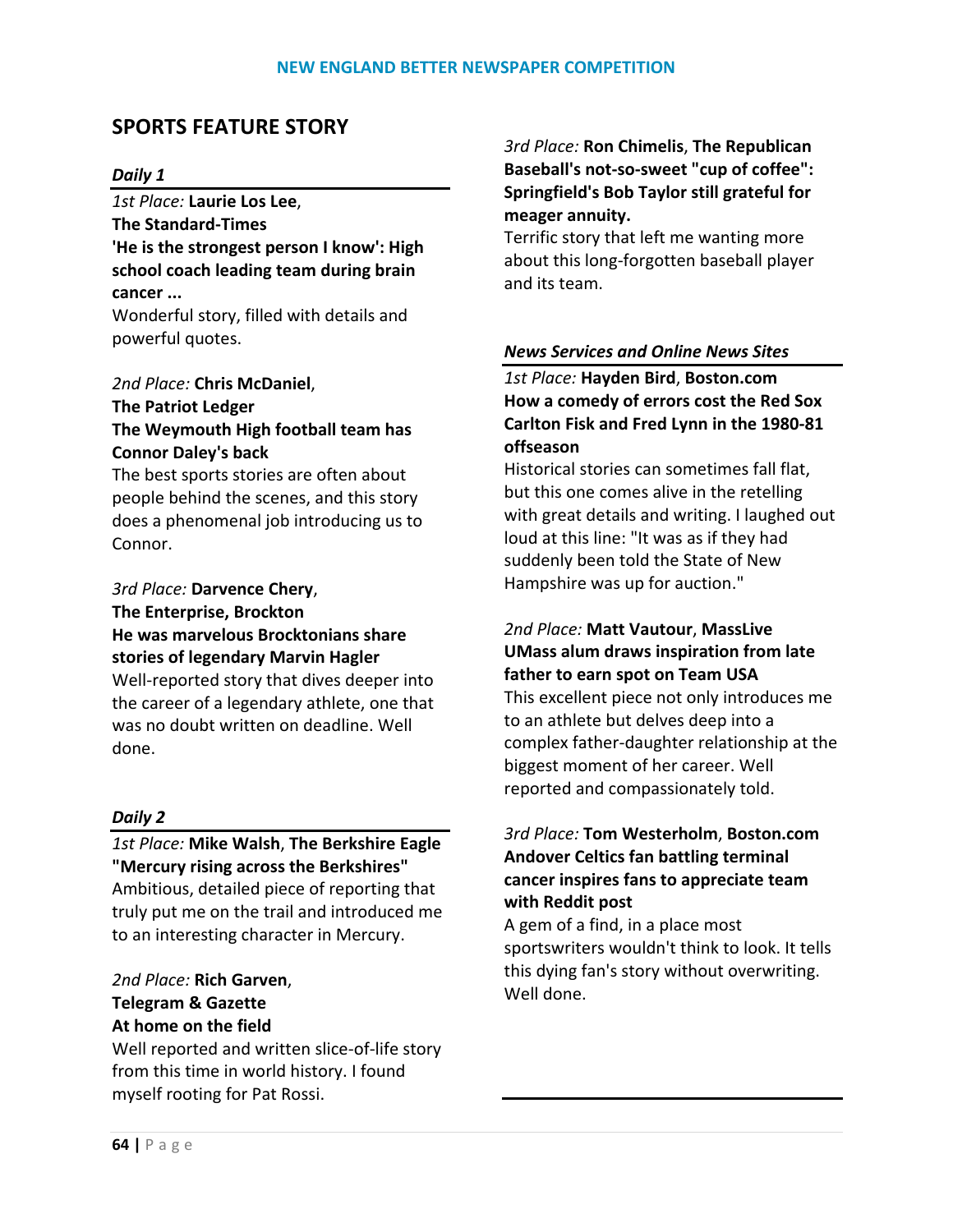# **SPORTS FEATURE STORY**

*(continued)*

### *Weekly 1*

## *1st Place:* **Biddle Duke**, **Stowe Reporter On being a ski parent**

This is a must read for every parent that has a child playing any kind of sport - not just skiing. This is how to act. Good lessons provided even from the most famous skiing family in America - The Cochrans.

### *2nd Place:* **David Wolcott**, **Old Colony Memorial 50-FOR-50**

Excellent profile on Henry Creyer Jr., a legendary teacher, coach and athletic director that helped make things happen You can get a sense of his presence at the games and what he did for the school.

### *3rd Place:* **Tommy Gardner**, **Stowe Reporter Queen Bums**

What a neat tradition for 50 years by these "Queen Bums" making sure a ritual lives on in the mountains of Vermont.

#### *Weekly 2*

# *1st Place:* **Tommy Gardner**, **News & Citizen Smarts season: Scholars' Bowl thrives in virtual format**

A unique look at the ultimate in high school competition with the scholar's bowl. Good writing and a sense of being there.

*2nd Place:* **Grant Welker**, **Worcester Business Journal The only game in town**

A real inside look at how a sports business, the Worcester Bravehearts, is able to keep operating a baseball team in a COVID environment. Solid reporting.

# *3rd Place:* **Calli Remillard**, **The Falmouth Enterprise Falmouth Softball Club Gives Girls A Place To Play And Grow**

A look at how to revitalize a dead sport like softball that has lived in the shadows of boys' baseball in Falmouth. And it worked!

# **SPORTS SECTION**

### *Daily*

*1st Place:* **Staff**, **The Berkshire Eagle Berkshire Eagle Sports Plus, Feb. 6-7, 2021**

*2nd Place:* **Staff**, **The Berkshire Eagle Berkshire Eagle Sports Plus, Jan. 2-3, 2021**

*3rd Place:* **Kyle Grabowski**, **Daily Hampshire Gazette UMass hockey national championship coverage**

#### *News Service or Online*

*1st Place:* **Staff**, **Boston.com Boston.com Sports**

#### *Weekly*

*1st Place:* **Dean Geddes**, **The Inquirer and Mirror Nantucket Race Week**

*2nd Place:* **Joe McConnell**, **Melrose Free Press Melrose Free Press sports section**

*3rd Place:* **Mike Mandell**, **The Ellsworth American. Ellsworth American Sports**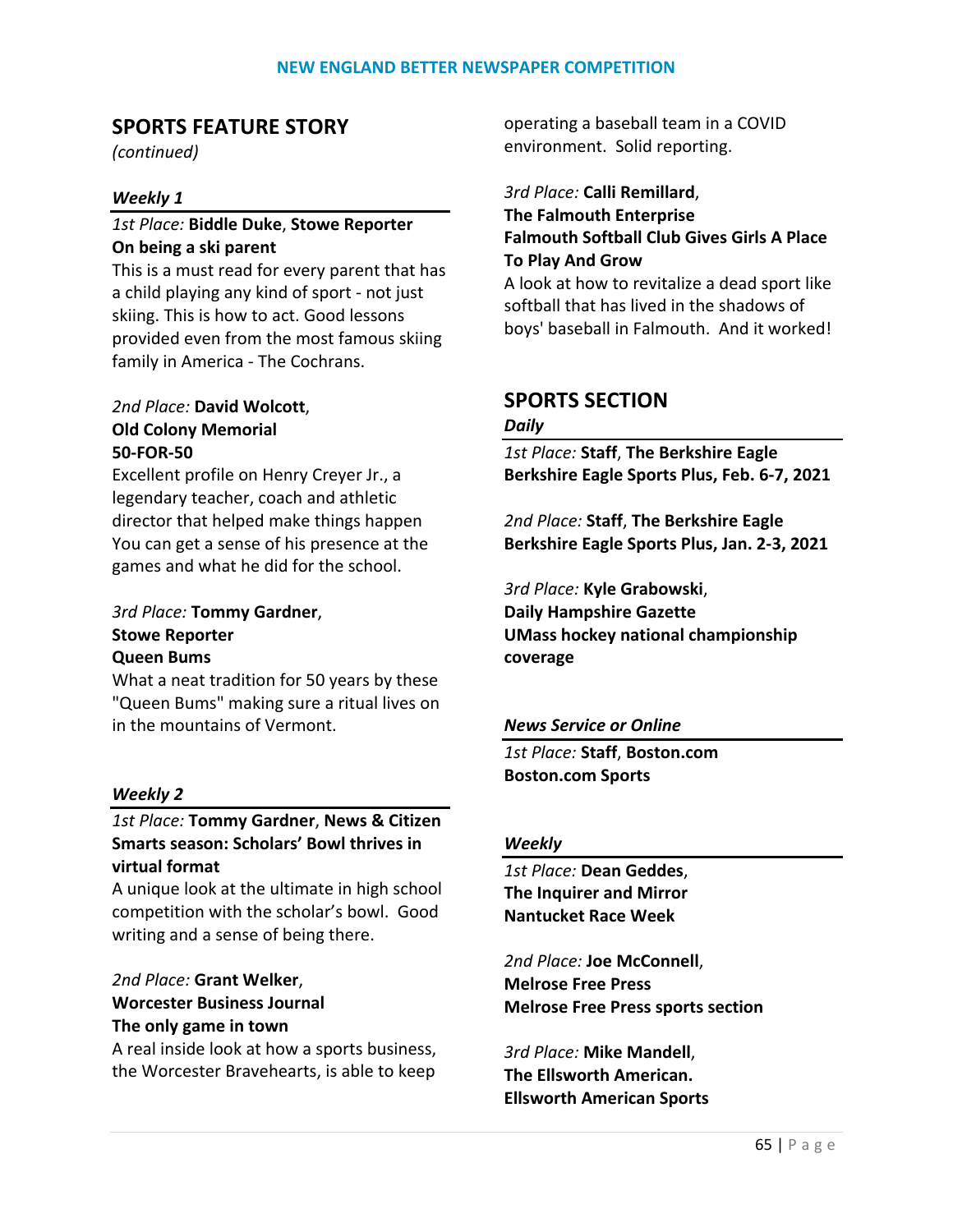# **SPORTS STORY**

#### *Daily 1*

*1st Place:* **Greg Dudek**, **The Patriot Ledger At Stony Brook, Asiah Dingle plays through the heartache of losing her father**

*2nd Place:* **Christopher Detwiler**, **The Keene Sentinel Hot bats**

*3rd Place:* **Steven Sanchez**, **Taunton Daily Gazette PERFECT SEASON Taunton High softball team wins sixth state title**

#### *Daily 2*

*1st Place:* **Jen Toland**, **Telegram & Gazette 'Fitting' tribute for late HC rower**

*2nd Place:* **Mike Walsh**, **The Berkshire Eagle Western Mass Warriors barnstorm throughout state to find competition for local high schoolers**

*3rd Place:* **Mike Walsh**, **The Berkshire Eagle "COVID no match for Josh community"**

*3rd Place*: **Jen Toland, Telegram & Gazette 'We love you, Cooz'**

#### *News Services and Online News Sites*

*1st Place:* **Tom Westerholm**, **Boston.com UConn basketball: How Milton native Caroline Ducharme became one of the nation's top prospects**

*2nd Place:* **Brian Robb**, **MassLive Kemba Walker trade scenarios for Celtics** *3rd Place:* **Chris Cotillo**, **MassLive Eovaldi was Red Sox's best pitcher in 2021, living up to \$68M deal**

#### *Weekly 1*

*1st Place:* **Joe McConnell**, **Saugus Advertiser Saugus' Serino family honored by complex naming**

*2nd Place:* **Ryan Fitzgerald**, **Provincetown Independent "Soccer Players Face a New Game"**

*3rd Place:* **Joe McConnell**, **The Danvers Herald NFL Draft history made in Danvers**

#### *Weekly 2*

*1st Place:* **Andy Kirkaldy**, **Addison County Independent Gritty Eagles earn their three-peat in shootout**

*2nd Place:* **Tommy Gardner**, **News & Citizen PA/Stowe baseball win title behind pitching**

*3rd Place:* **Tommy Gardner**, **News & Citizen Court adjourned: Raiders cap perfect tennis season**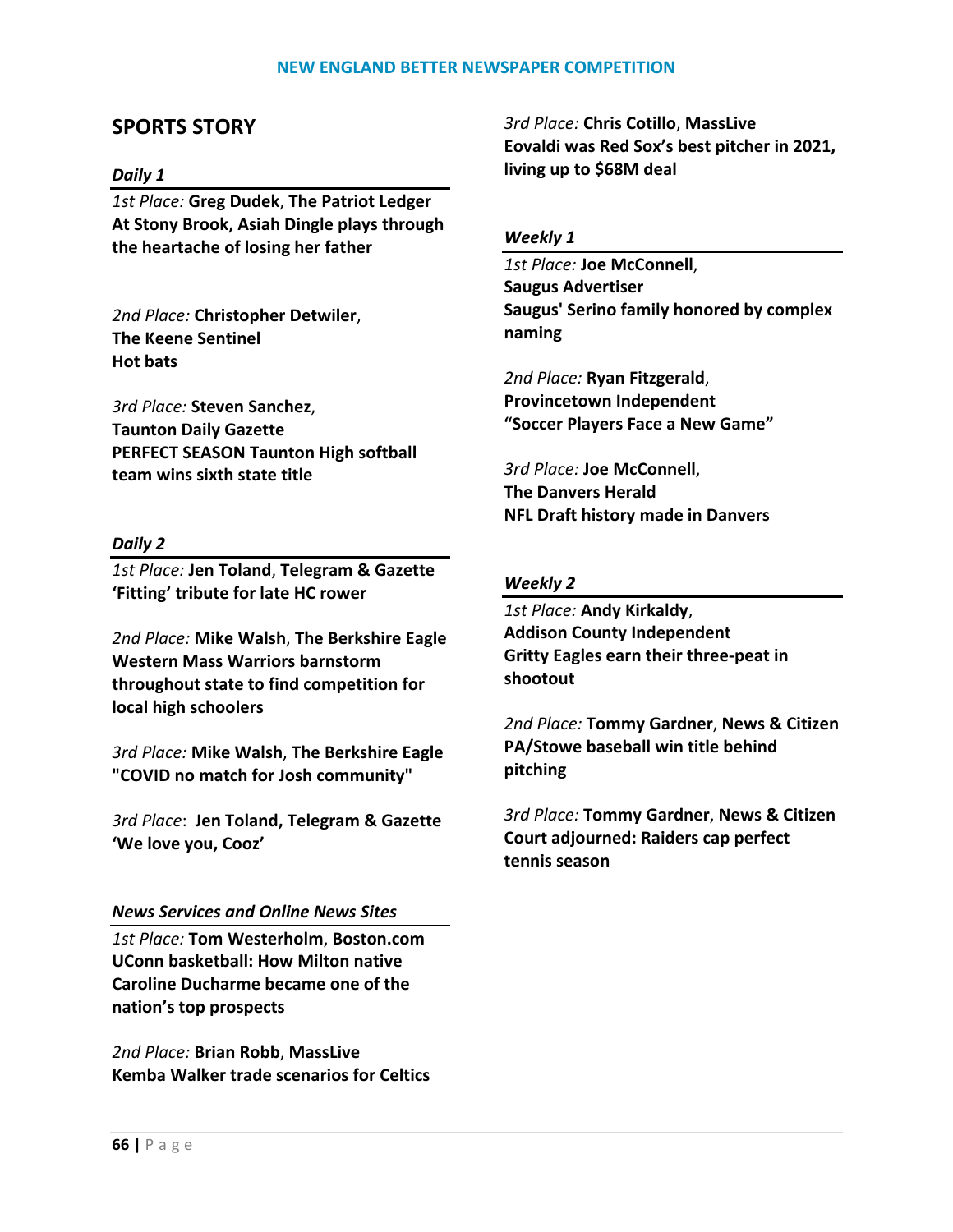# **SPOT NEWS PHOTO**

### *Daily 1*

*1st Place:* **Hannah Schroeder**, **The Keene Sentinel Alstead flood damage** well, composed spot news providing information and perspective in one strong image. Well done!

*2nd Place:* **Ken McGagh**, **Milford Daily News, The Holliston Crash** strong news image sowing crash damage and faces in one image,

*3rd Place:* **Carol Lollis**, **Daily Hampshire Gazette Cherry Trees** well done image

#### *Daily 2*

*1st Place:* **Glenn Russell**, **VTDigger.org Demonstration confrontation** One Hell of a spot news image! My congratulations!!

*2nd Place:* **Jim Shannon**, **Republican-American Waterbury home ablaze** Strong Fire Image

*3rd Place:* **Rick Cinclair**, **Telegram & Gazette Jaques Avenue fatal fire** Good fire image

#### *Weekly*

*1st Place:* **Robin Chan**, **Hanover Mariner Beat The Heat** Strong image Well done

*2nd Place:* **Jen Manell**, **The Harvard Press Honoring an icon** Well done

*3rd Place:* **David Sokol**, **Ipswich Chronicle Smoky House** Interesting image

# **SPOT NEWS STORY**

#### *Daily*

# *1st Place:* **Doug Fraser**, **Cape Cod Times Lobster diver swallowed by humpback whale**

It would be easy to give this first place based just on the oddity of it, but the writing and reporting secure its place as the number one finisher. With interviews from experts alongside comments from friends and relatives of the unfortunate diver, the story is a compelling and entertaining read.

## *2nd Place:* **Brad Petrishen**, **Telegram & Gazette**

**Rep. McGovern: 'This is not a protest. It is a terrorist attack on our democracy'** This brings telephone interviews to a whole new level! The fact that this reporter could talk to the local congressman in real time during the Jan. 6 insurrection speaks to the respectful working relationship between a newspaper and a source. The story helps the reader envision the chaos that was unfolding during that fateful day.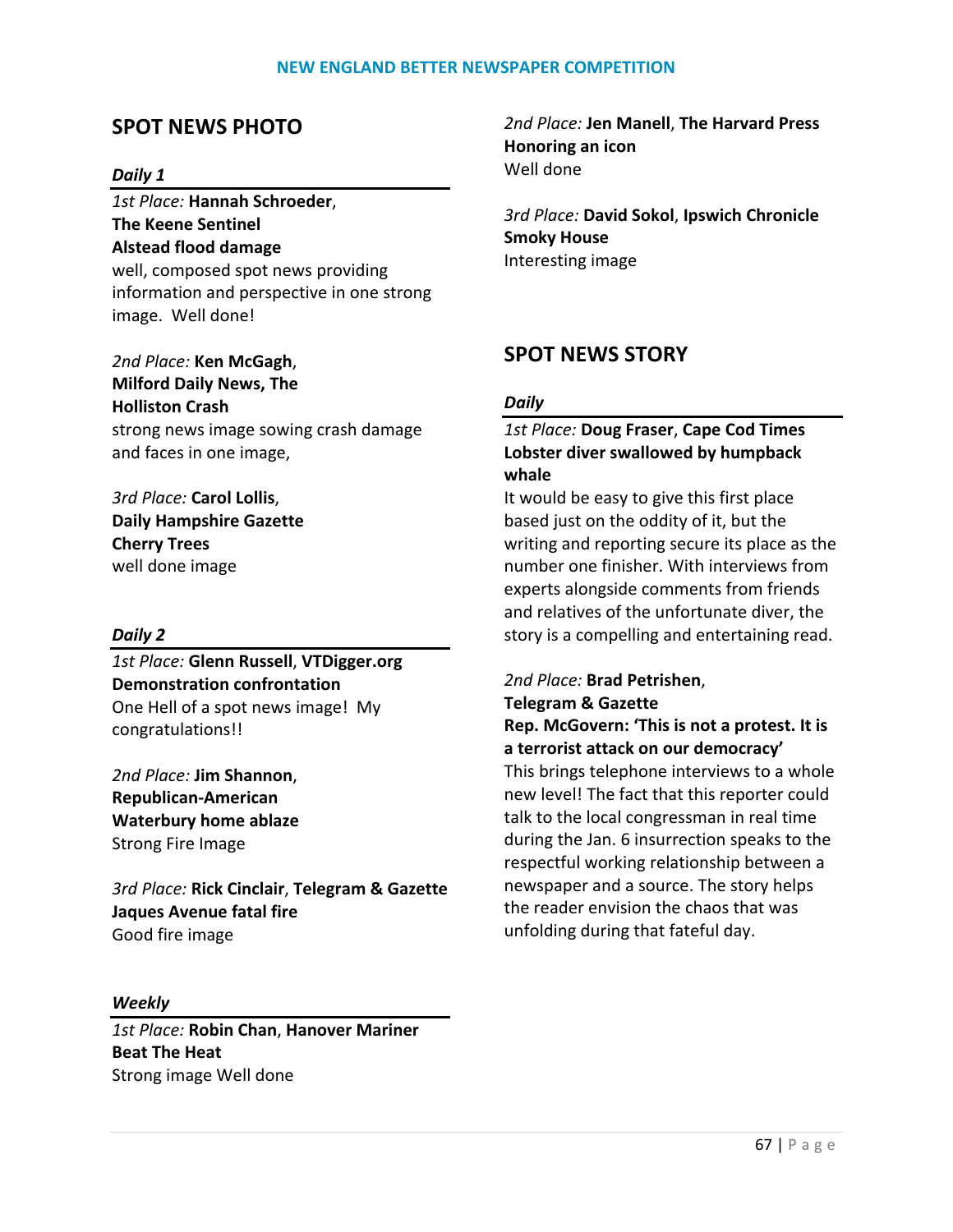# **SPOT NEWS STORY**

*(continued)*

*3rd Place:* **Mary Whitfill**, **The Patriot Ledger Everything we know about the robbery, chase and fatal police shooting in Quincy** Great job by an enterprising reporter piecing together the events that led to police shooting and killing a gunman. The story dramatically laid out the sequence of events in the multi-town chase and robbery with interviews from officials as well as some onlookers.

### *Weekly*

# *1st Place:* **Olga Peters**, **The Commons Andrew arrested for federal financial crimes**

The Commons is to be congratulated for the thorough account of the arrest of a local educator on federal fraud charges in New York City. It laid out the tangled and complicated web of financial misdoings that seemingly ensnared Seth Andrew in a comprehensive and understandable fashion.

# *2nd Place:* **Greg Ryan**, **Boston Business Journal Coverage of Colonial Hotel Covid-19 violations**

It's bad enough that the Colonial Hotel in Gardner flouted the state regulations setting limits on attendance during Covid, but to have one of the events linked to the general manager makes it all that much worse. This is solid work that required some digging, and the result is a well-written and researched story that was so topical during the earlier stages of the pandemic.

*3rd Place:* **Brian Bushard, Nicole Harnishfeger**, **The Inquirer and Mirror An Explosion – Then Complete Devastation** This fire story covers all the bases with thorough reporting, interviews with neighbors and people on the scene who helped dig the victim out from under the rubble. Rounding it out are a spectacular photo showing the fire fully involved and a sidebar on how to watch our for a potential propane leak.

# **TRANSPORTATION REPORTING**

### *Daily*

# *1st Place:* **Jonathan Phelps**, **New Hampshire Union Leader Lifting spirits at MHT**

Tightly written stories about a significant development for a large, regional airport. Reporter adds lots of good-value information and context to what is an important topic, but a topic that could otherwise be dry and uninteresting. Story is not overburdened with specifics, just good information that answers questions a reader might have, and that dives into how this development is vital to the airport's improved fortunes and future and how the adding of this service can influence the New England market. Few wasted words in these stories; the reporter and editor(s) did not try to stretch the stories beyond what they were. Thorough journalism.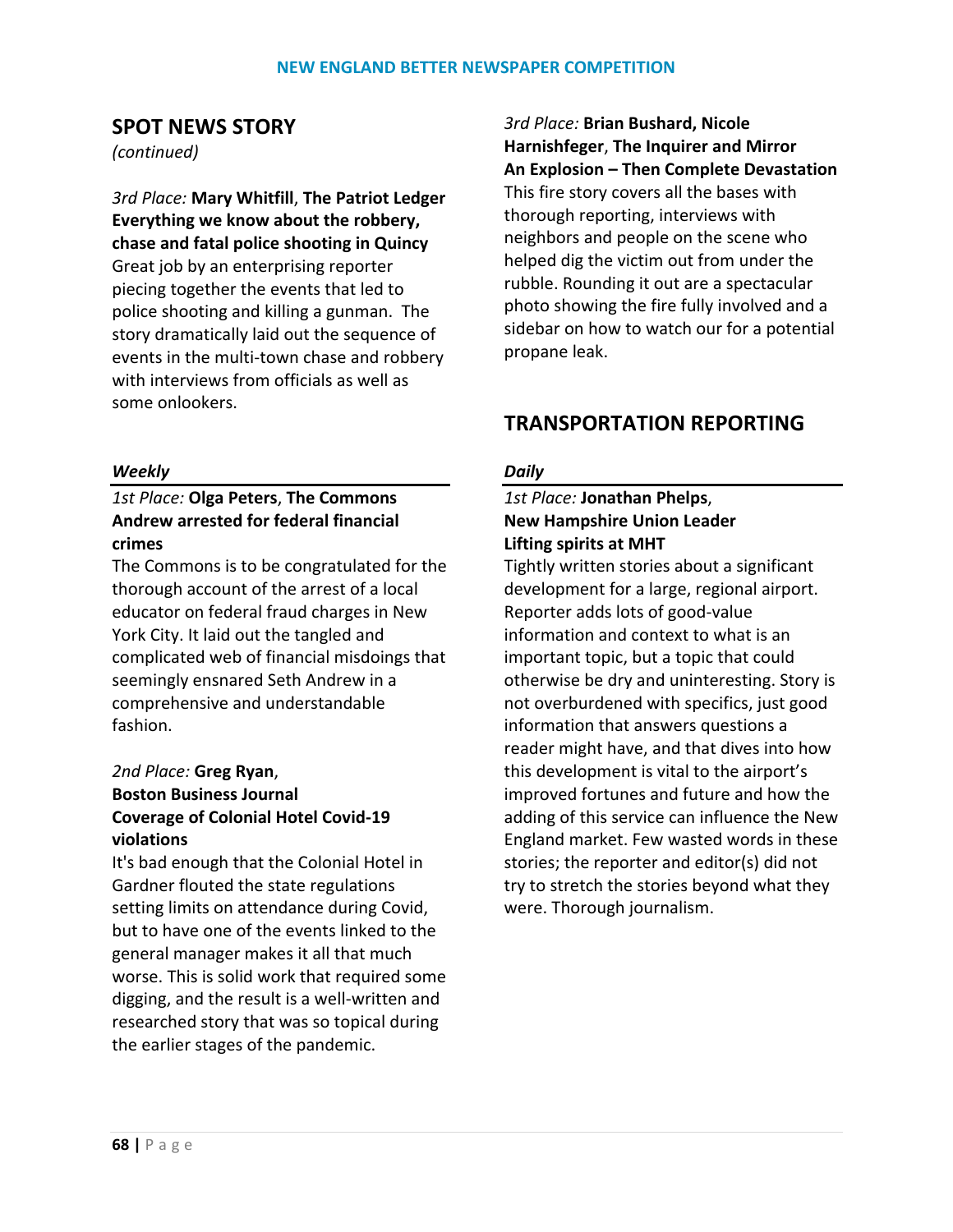# **TRANSPORTATION REPORTING**

*(continued)*

# *2nd Place:* **Francesca Paris**, **The Berkshire Eagle The time we saved in the Berkshires (and are still saving) with remote work** A good story built largely on statistical data, but interesting data. Sometimes, it's the quality of the story idea that makes a story. Yes, in a perfect scenario, this piece could benefit from putting forward some human faces to share anecdotally what this workcommuting change has meant to them, the data is interesting and explained in simple

terms. This data existed; this reporter went out and got it and shared it with readers in an easy, relatable way. So, kudos for that.

## *3rd Place:* **Darvence Chery**, **The Enterprise, Brockton**

**'A concentration of high crash areas in Brockton' City among highest in state for ...** A newsworthy grim-numbers story that does not go beyond where it needs to and told through the emotions of family that have lost loved ones to these kinds of fatalities. Stories like these require a different touch sometimes. Reporter sticks to the core premise without overdramatizing the findings of a report, but still noting the seriousness of the problem. There is more to this story that should be pursued, but for another day. In that respect, reporter and editor got it right.

#### *Weekly*

*1st Place:* **Nancy Lavin, PBN Staff**, **Providence Business News A Routing Interest: Downtown busing overhaul pits riders, other groups against RIDOT**

Well thought out, well written and well presented cover story and related editorial. Story written with just the right amount of background and context. Breezy, stay-outof-the-way writing makes the issue(s) easy to understand and to follow. Good use of attention-getting pull quotes, from both sides. Editorial is equally concise and expressive. To wit: "For the project to move forward, RIDOT and its partner, the Rhode Island Public Transit Authority, need to show at a public hearing why critics are wrong." Good, solid, civic-centered journalism on so many levels.

# *2nd Place:* **Olga Peters**, **The Commons Bus-eating roads and other mud season adventures**

A well-written, well-edited, and wonderfully headlined story. Mud-season reporting taken to a new, ranging level, including water-quality legislation and impact. Good context (2,600 pounds of gravel to stabilize muddier spots in town); good description ("a good-humored tone in his voice.") Could have been so much less; instead, writer, editor and page-designer made it so much more!

# *3rd Place:* **Lucia Maffei**, **Boston Business Journal Mass. push for Uber/Lyft drivers to become employees**

Strong, stick-to-it coverage on a timely, topical and compelling issue with important implications. The subject matter contains much process and procedure (lawmakers, courts, other policy-makers), but I like that this thread of stories is balanced with the human side of the issue, including small worker profiles. Author's work is a real service to readers and those on both sides of the issue.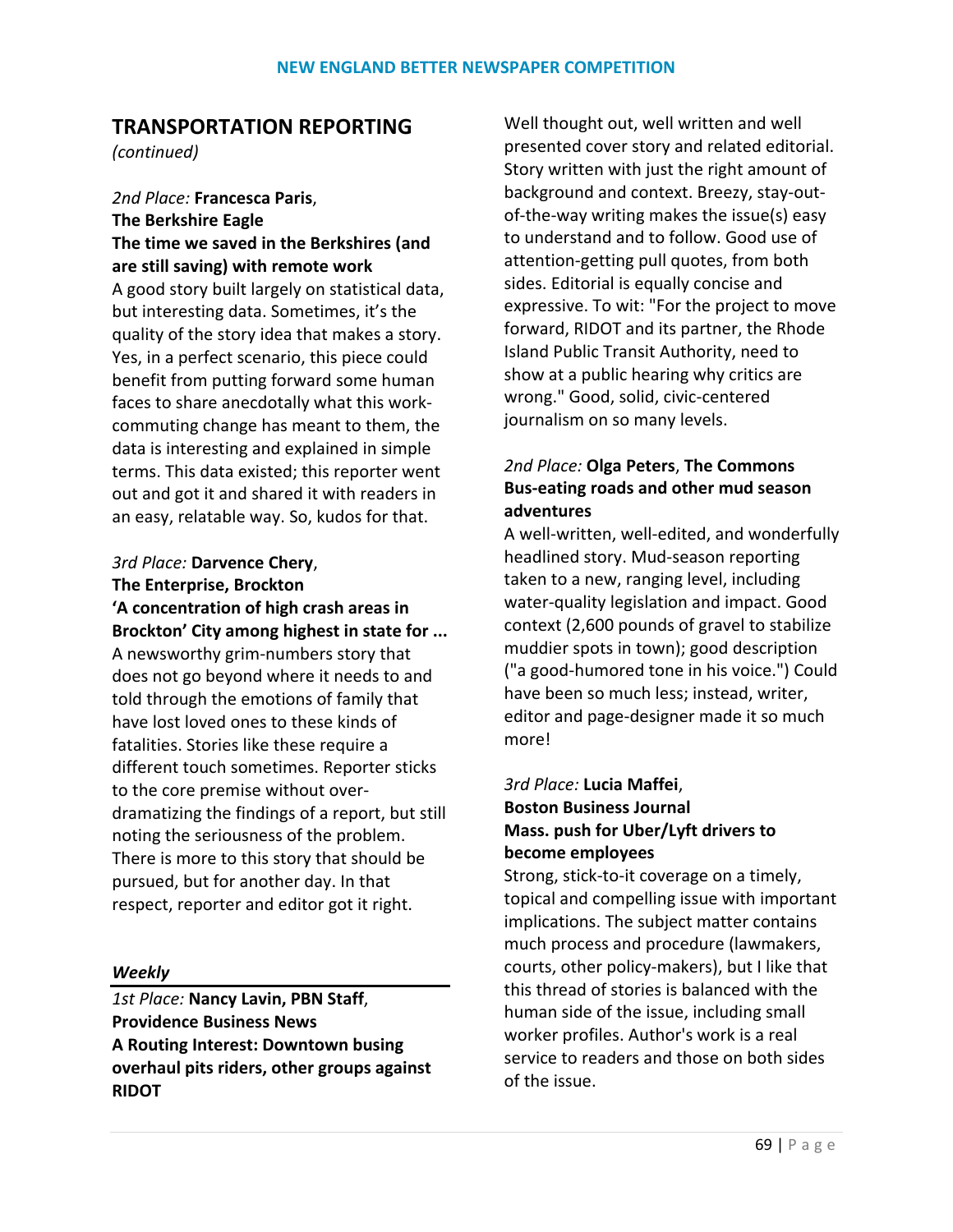# **WEBSITE INTERACTIVITY AND ENGAGEMENT**

### *Weekly 2*

# *1st Place:* **Staff**, **Vineyard Gazette vineyardgazette.com**

The Vineyard Gazette's website during the pandemic, especially the continuously updated list of what is open, was a great service to the community. The Time Machine, an interactive archive with extensive stories and photos is a rare treat!

# **OVERALL DESIGN AND PRESENTATION -** *OF A NICHE PRODUCT*

### *Combined*

*1st Place:* **Greg Popa**, **Stowe Reporter Stowe Magazine**

*2nd Place:* **David Pollard**, **VT Ski & Ride Vermont Ski + Ride Spring 2021 Issue – Design**

*3rd Place:* **Polly Mikula, Jason Mikula, Krista Johnston**, **The Mountain Times GRIP**

# **OVERALL DESIGN AND PRESENTATION -** *OF A PRINT NEWSPAPER*

#### *Daily*

*1st Place:* **The Berkshire Eagle The Berkshire Eagle, July 17-18, 2021** *2nd Place:* **The Republican Sunday Republican February 14, 2021**

*3rd Place:* **The Berkshire Eagle The Berkshire Eagle, May 29-30, 2021**

#### *Specialty*

*1st Place:* **Christina Grogan and Kristina Walser**, **Boston Business Journal April 30, 2021 issue**

*2nd Place:* **Mitchell Hayes**, **Worcester Business Journal Worcester Business Journal**

### *Weekly*

*1st Place:* **The Ellsworth American. The Ellsworth American**

*2nd Place:* **Seven Days Sound Effects issue**

*3rd Place:* **Chris Kelly, Susan Abbott**, **Provincetown Independent Provincetown Independent Overall Design and Presentation, 4-22-21**

# **OVERALL DESIGN AND PRESENTATION –** *OF A SPECIAL SECTION*

## *Daily*

*1st Place:* **Maryellen Gale**, **The Keene Sentinel Extraordinary Women**

*2nd Place:* **The Berkshire Eagle Introducing 46, Nov. 7, 2020**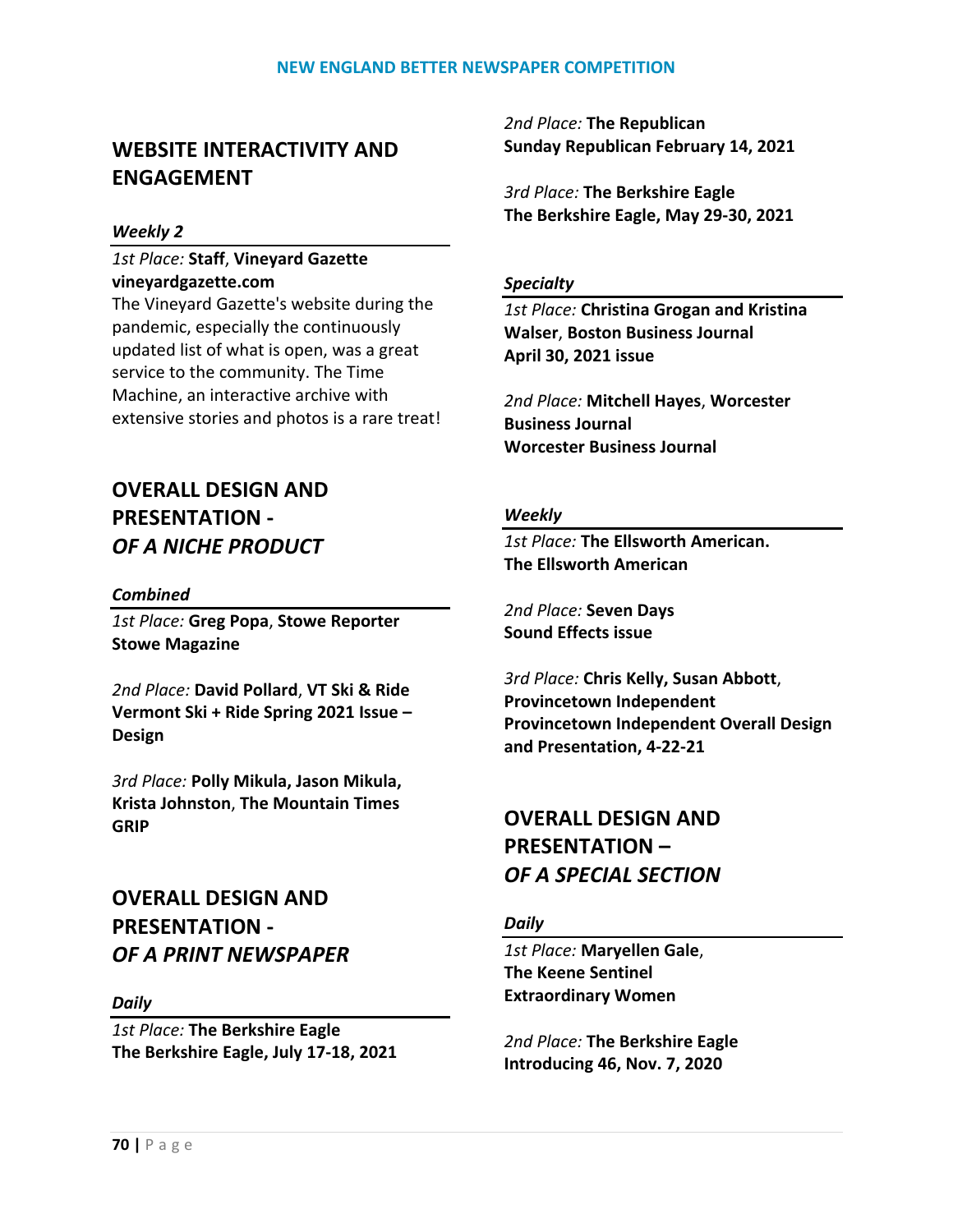# **OVERALL DESIGN AND PRESENTATION –** *OF A SPECIAL SECTION (continued)*

*3rd Place:* **The Republican Outlook 2021** *Specialty*

*1st Place:* **Christina Grogan**, **Boston Business Journal 2021 Business of Pride special section**

*2nd Place:* **Mitchell Hayes**, **Worcester Business Journal WBJ 40 Under Forty, Class of 2020**

## *Weekly*

*1st Place:* **The Martha's Vineyard Times Voices on Racism**

*2nd Place:* **Seven Days Pandemic All-Stars**

*3rd Place:* **The Ellsworth American. Out & About**

# **INNOVATOR AWARD**

## *Combined*

*1st Place:* **Staff**, **The Keene Sentinel Business Buy-in Readership Program**

*2nd Place:* **Liz White, Richie Rathsack**, **Record-Journal Record-Journal Latino Communities Reporting Lab**

*3rd Place:* **Staff**, **Vineyard Gazette 175th Anniversary of the Gazette**

# **ROOKIE OF THE YEAR**

### *Combined*

*1st Place:* **Emilia Otte**, **The Connecticut Examiner Emilia Otte: Rookie of the Year** Tackled difficult, investigative pieces thoroughly while presenting the stories in an engaging and easy to digest way. Her feature stories showed writerly touches, and came to life through the people she introduced to the reader

# **GENERAL EXCELLENCE**

## *Daily 1*

*1st Place:* **The Patriot Ledger Patriot Ledger General Excellence** Good depth and breadth of local coverage. This newspaper cares about its readers. Strong editorial writing. Eclectic and deep features (GetOut) section. Good mix of local and national sports.

*2nd Place:* **The Greenfield Recorder March 4 2021 and March 22 2021 edition** Stunning color photography. crisp clear writing. The whole feel of the paper is crisp and clear, vibrant. Lively opinion page.

*3rd Place:* **Gloucester Daily Times Complete issues of March 3 and 29, 2021** Not one but two local editorials and a local column. Broad state house coverage. Lively local features and solid local sports coverage.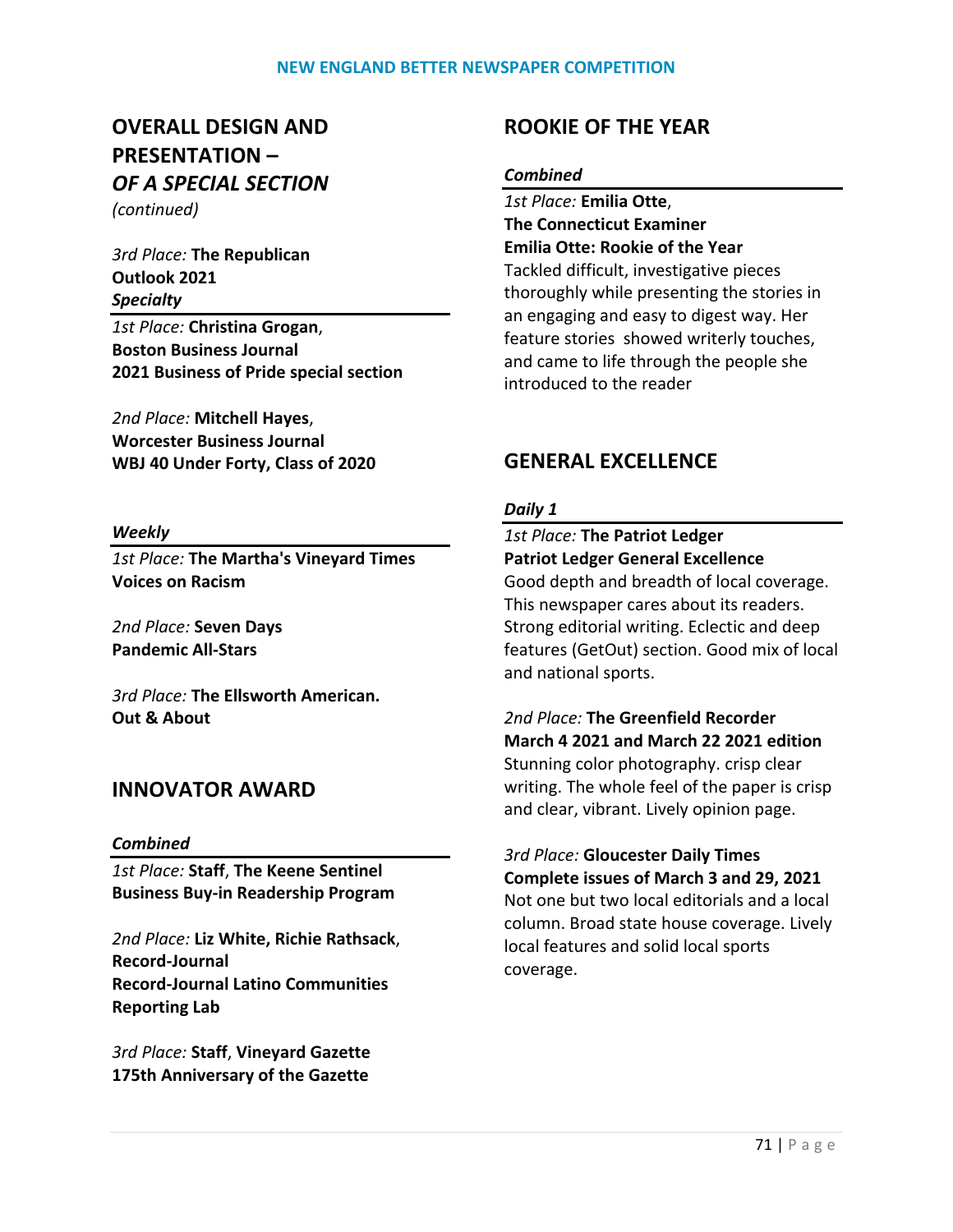# **GENERAL EXCELLENCE**

*(continued)*

### *Daily 2*

### *1st Place:* **Staff**, **The Berkshire Eagle Berkshire Eagle, General Excellence**

All the newspapers in this category serve their communities well, but The Berkshire Eagle stand apart for engaging the reader on every page. "Time on site" is a digital analytic, but the Eagle must score well in this category for its print publication as well.

## *2nd Place:* **Republican-American General Excellence**

The Republican-American continues to publish a comprehensive, informative and engaging newspaper that proves it knows its communities and readers.

## *3rd Place:* **The Republican Sunday Republican February 14, 2021 Republican Thursday March 4, 2021**

At a time when a lot of local newspapers have become ghosts of themselves, The Republican continues to serve its readers with comprehensive news, sports, business, and arts and entertainment coverage.

## *News Services and Online News Sites*

*1st Place:* **Staff**, **Boston.com Boston.com**

*2nd Place:* **Staff**, **The Connecticut Mirror The Connecticut Mirror**

#### *Specialty*

*1st Place:* **Boston Business Business Journal Staff**, **Boston Business Journal Boston Business Journal**

*2nd Place:* **PBN Staff**, **Providence Business News PBN-General Excellence**

*3rd Place:* **Lisa Lynn, David Pollard, Angelo Lynn**, **VT Ski & Ride Vermont Ski + Ride Magazine**

## *Weekly 1*

# *1st Place:* **Mount Desert Islander** Top-notch in all respects important to readers of community weeklies. Exceptional looks: Smart layout. Sharp color in excellent photos. High Page One story count. Good mix of features with valuable community news Lots of "news you can use." Healthy classified ad section, well laid-out. Impressive Dream Home section. Superior "out & about" special section that covers the gamut of activities in an attractive, lively layout.

# *2nd Place:* **The Inquirer and Mirror General Excellence Editorial**

The Inquirer & Mirror reflects through its coverage overall a strong sense of what this community is like, and how its residents view their community, a valuable perspective for any community newspaper. Photos and their display are a strong point.